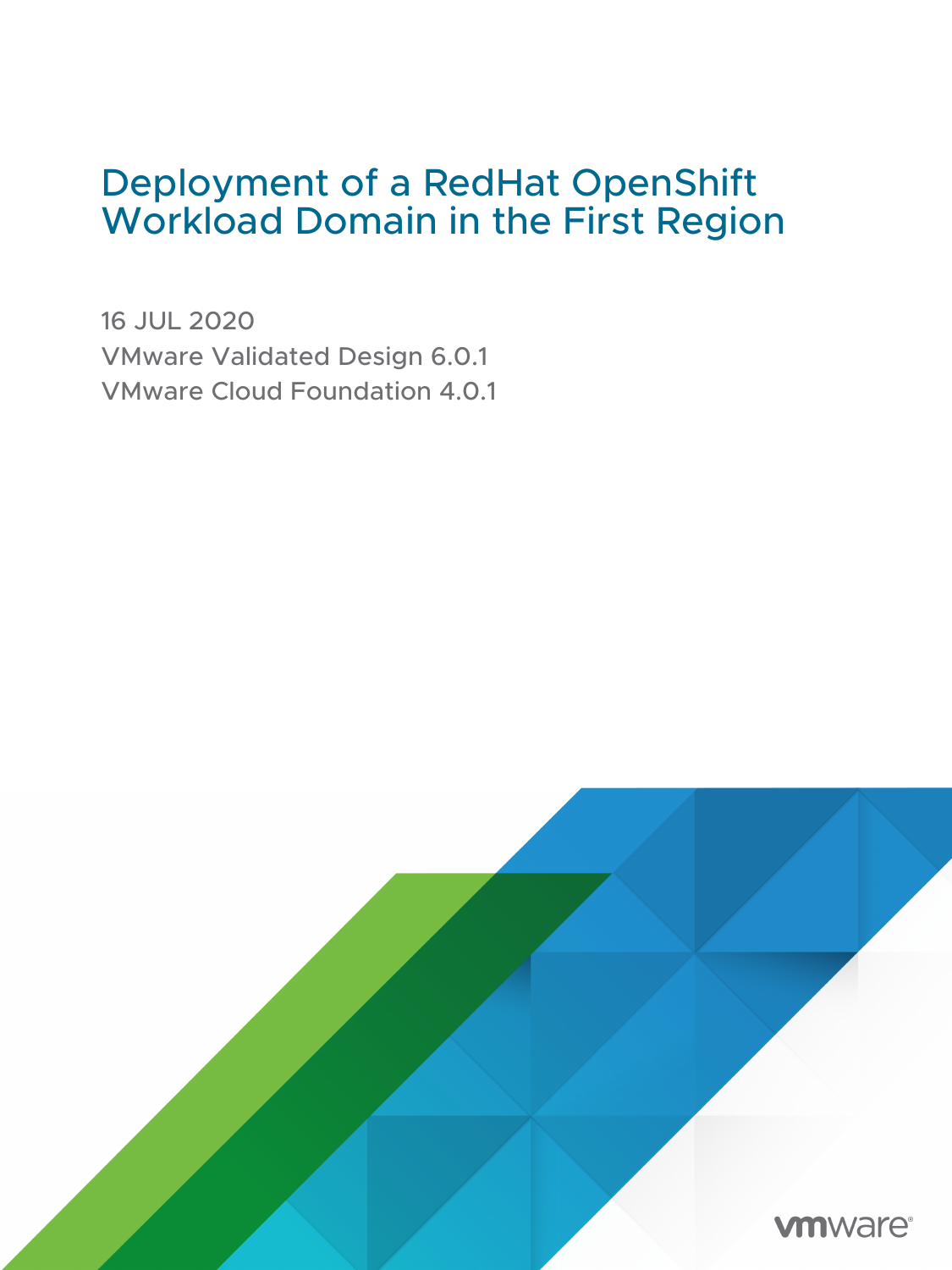You can find the most up-to-date technical documentation on the VMware website at:

<https://docs.vmware.com/>

**VMware, Inc.** 3401 Hillview Ave. Palo Alto, CA 94304 www.vmware.com

Copyright  $^\circ$  2020 VMware, Inc. All rights reserved. [Copyright and trademark information.](https://docs.vmware.com/copyright-trademark.html)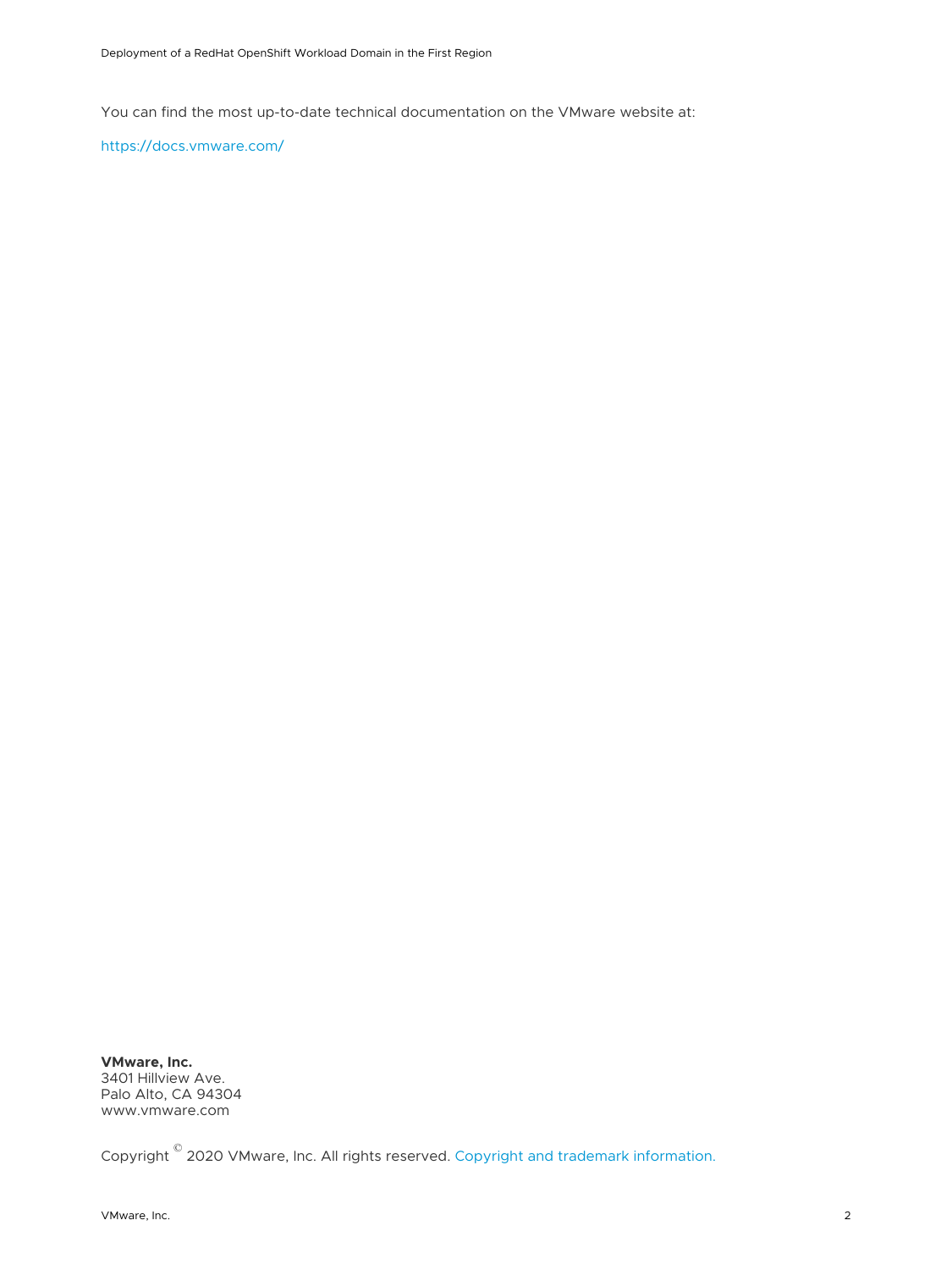# **Contents**

- **1** [About Deployment of a RedHat OpenShift Workload Domain in the First Region](#page-4-0) [5](#page-4-0)
- **2** [Prepare the Environment for Deployment of a Virtual Infrastructure Workload](#page-6-0)  [Domain in Region A](#page-6-0) 7
	- [Prepare ESXi Hosts for Implementation of a Virtual Infrastructure Workload Domain in Region A](#page-6-0) [7](#page-6-0)
		- [Prerequisites for Installation of ESXi Hosts for a Virtual Infrastructure Workload Domain in](#page-7-0) [Region A](#page-7-0) 8
		- [Install ESXi Interactively on All Hosts for a Virtual Infrastructure Workload Domain in Region](#page-7-0)  [A](#page-7-0) 8
		- [Configure the Network on All Hosts for a Virtual Infrastructure Workload Domain in Region A](#page-8-0) [9](#page-8-0)
		- [Configure the Virtual Machine Network Port Group on All Hosts for a Virtual Infrastructure](#page-9-0)  [Workload Domain in Region A](#page-9-0) 10
		- [Configure SSH and NTP on All Hosts for a Virtual Infrastructure Workload Domain in Region](#page-10-0)  [A](#page-10-0) 11
- **3** [Virtual Infrastructure Workload Domain Implementation in Region A](#page-11-0) 12
	- [Prerequisites for a Virtual Infrastructure Workload Domain Deployment in Region A](#page-11-0) 12
	- [Create a Network Pool in SDDC Manager for a Virtual Infrastructure Workload Domain in Region](#page-12-0) A [13](#page-12-0)
	- [Commission ESXi Hosts in SDDC Manager for a Virtual Infrastructure Workload Domain in Region](#page-13-0)  A [14](#page-13-0)
	- [Deploy a Virtual Infrastructure Workload Domain by Using SDDC Manager in Region A](#page-14-0) 15
	- [Create an NSX-T Edge Cluster by using SDDC Manager for the Virtual Infrastructure Workload](#page-19-0)  [Domain in Region A](#page-19-0) 20
- **4** [Post-Deployment Configuration for a Virtual Infrastructure Workload Domain in](#page-21-0)  [Region A](#page-21-0) 22
	- [Join the Virtual Infrastructure Workload Domain vCenter Server to Active Directory in Region A](#page-22-0)  $23$
	- [Join the ESXi Hosts for the Virtual Infrastructure Workload Domain to Active Directory in Region](#page-24-0)   $\Delta$  [25](#page-24-0)
	- [Configure an Active Directory group as the Admin group for all ESXi Hosts of the Virtual](#page-25-0)  [Infrastructure Workload Domain in Region A](#page-25-0) 26
	- [Rename the Resource Pool for the NSX-T Edge Cluster Nodes of the Virtual Infrastructure](#page-26-0)  [Workload Domain in Region A](#page-26-0) 27
	- [Group the NSX-T Edge Cluster Nodes in a VM and Template Folder for the Virtual Infrastructure](#page-26-0)  [Workload Domain in Region A](#page-26-0) 27
	- [Move Management and Network Components for the Virtual Infrastructure Workload Domain to](#page-27-0)  [the Designated VM Folders in Region A](#page-27-0) 28
	- [Enable Health Check on the vSphere Distributed Switch for the Virtual Infrastructure Workload](#page-28-0) [Domain in Region A](#page-28-0) 29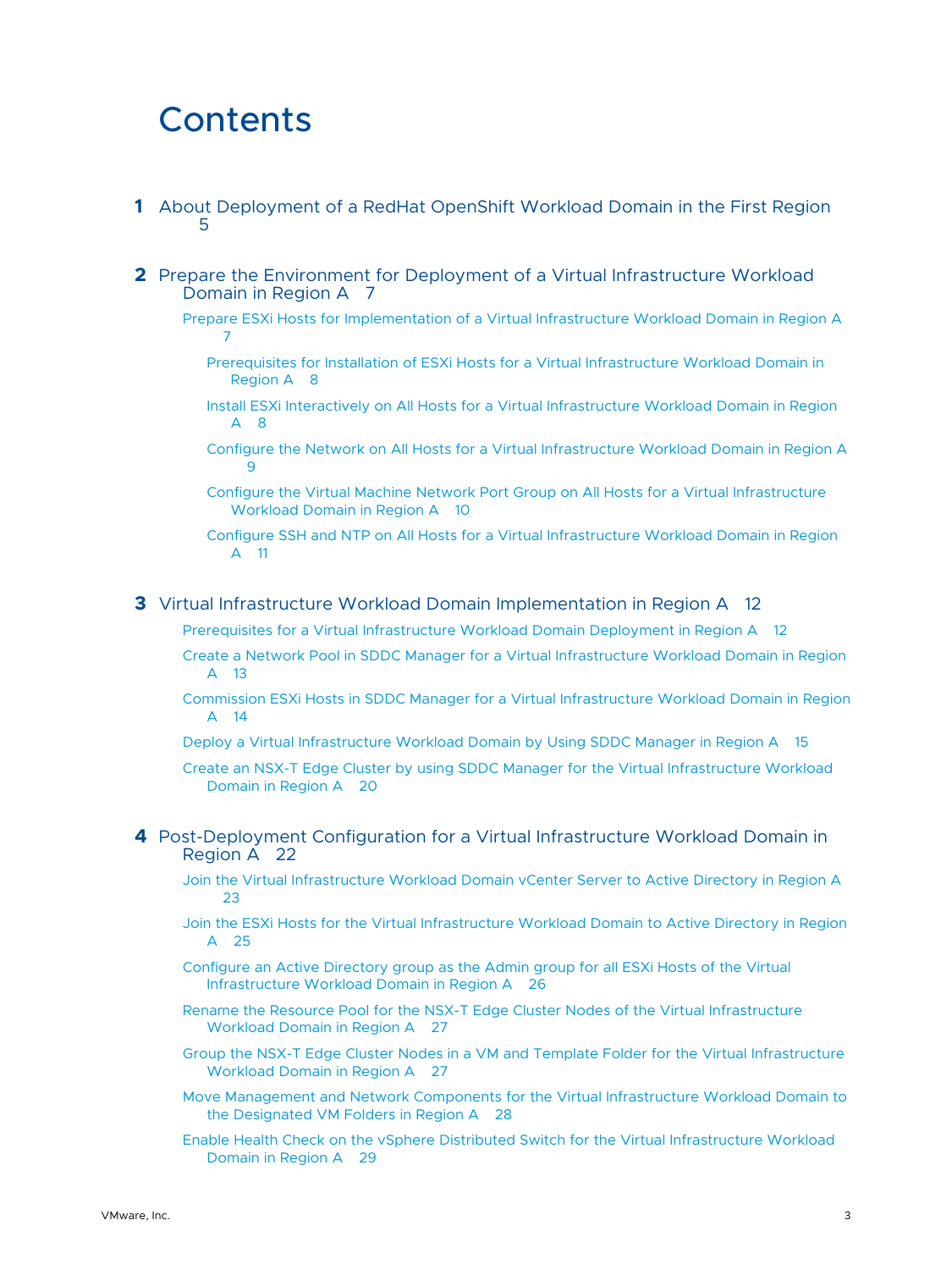- [Install Signed Certificates on Virtual Infrastructure Workload Domain Components in Region A](#page-28-0) [29](#page-28-0)
- [Disable Taking Snapshots for NSX-T Data Center Appliances for the Virtual Infrastructure](#page-30-0)  [Workload Domain in Region A](#page-30-0) 31
- [Integration of Workspace ONE Access and NSX-T Data Center for the Virtual Infrastructure](#page-31-0) [Workload Domain in Region A](#page-31-0) 32
	- [Obtain the Certificate Thumbprint of Workspace ONE Access for the Virtual Infrastructure](#page-31-0) [Workload Domain in Region A](#page-31-0) 32
	- [Integrate Workspace One and NSX-T Data Center for the Virtual Infrastructure Workload](#page-32-0)  [Domain in Region A](#page-32-0) 33
	- [Configure Role-Based Access Control for NSX-T Data Center for the Virtual Infrastructure](#page-33-0)  [Workload Domain in Region A](#page-33-0) 34

#### **5** [Deployment of Red Hat OpenShift](#page-35-0) 36

[Prerequisites for Deployment of Red Hat OpenShift 4 in a Virtual Infrastructure Workload](#page-35-0)  [Domain](#page-35-0) 36

[Create and Deploy a New SSH Key on Your Linux Host](#page-37-0) 38

[Extract the Red Hat OpenShift Installation and Command-Line Interface Tools](#page-37-0) 38

- [Create the Red Hat OpenShift Installation Configuration File](#page-38-0) 39
- [Extract and Configure the Configuration and Image Files for the NSX Container Plugin](#page-39-0) 40

[Create the Red Hat OpenShift Manifest and Ignition Configuration Files](#page-41-0) 42

[Configure DHCP on your NSX-T Data Center Instance](#page-42-0) 43

[Create a DHCP Profile in NSX-T Manager](#page-42-0) 43

[Configure NSX-T Tier-1 Gateway to Use DHCP Relay](#page-43-0) 44

[Configure IP Prefixes on the Tier-0 Gateway](#page-43-0) 44

[Configure Route Maps on the Tier-0 Gateway](#page-45-0) 46

[Deploy NSX-T Data Center Resources for Red Hat OpenShift](#page-46-0) 47

[Add an Overlay Segment for Red Hat OpenShift Nodes](#page-46-0) 47

[Add IP Pools for Red Hat OpenShift](#page-47-0) 48

[Upload the Red Hat CoreOS Virtual Appliance to vCenter Server as a Template](#page-48-0) 49

[Deploy the OpenShift Cluster Nodes](#page-49-0) 50

[Update Your DHCP Reservations with the MAC Addresses of the Nodes](#page-52-0) 53

[Deploy the NSX Container Plugin to Red Hat OpenShift Nodes](#page-52-0) 53

[Configure the NSX-T Overlay Segment for the NSX Container Plugin](#page-53-0) 54

[Complete Red Hat OpenShift Bootstrap and Installation](#page-54-0) 55

[Configure Active Directory LDAP Authentication for the Red Hat OpenShift Cluster](#page-56-0) 57

[Configure an LDAP Custom Resource for the Red Hat OpenShift Cluster](#page-56-0) 57

[Configure LDAP Group Sync for the Red Hat OpenShift Cluster](#page-57-0) 58

[Configure the Red Hat OpenShift Cluster Internal Registry](#page-58-0) 59

[Install and Configure the Tanzu Observability by Wavefront Operator](#page-60-0) 61

[Install the Wavefront Operator](#page-60-0) 61

[Retrieve the Wavefront API Key](#page-61-0) 62

[Configure the Wavefront Operator](#page-61-0) 62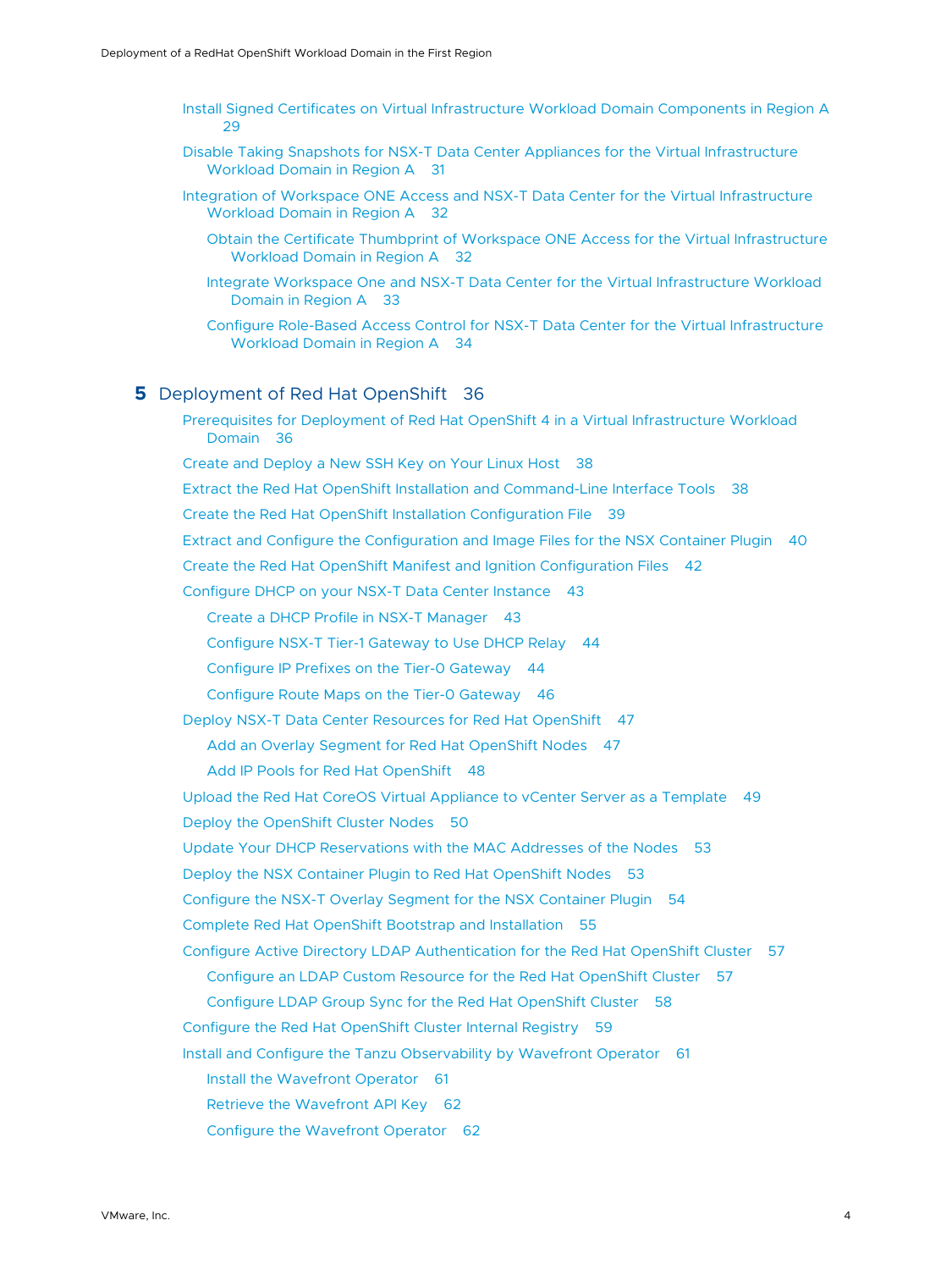# <span id="page-4-0"></span>About Deployment of a RedHat OpenShift Workload Domain in About Deployment of a RedHat<br>OpenShift Workload Domain in<br>the First Region

The *Deployment of a RedHat OpenShift Workload Domain Workload Domain in the First Region* documentation provides step-by-step instructions for installing and configuring the virtual infrastructure workload domain with RedHat OpenShift installed on top of it, based on VMware Validated Design.

The *Deployment of a RedHat OpenShift Workload Domain Workload Domain in the First Region* documentation does not contain step-by-step instructions for performing all required post-configuration tasks because their nature often depends on the requirements of your organization.

## Intended Audience

The *Deployment of a RedHat OpenShift Workload Domain Workload Domain in the First Region* documentation is intended for cloud architects, infrastructure administrators, and cloud administrators who are familiar with and want to use VMware software to deploy in a short time and manage a software-defined data center (SDDC) that meets the requirements for capacity, scalability, backup and restore, and extensibility for disaster recovery support.

## Required VMware Software

*Deployment of a RedHat OpenShift Workload Domain Workload Domain in the First Region* is compliant and validated with certain product versions. See [VMware Validated Design Release](https://docs.vmware.com/en/VMware-Validated-Design/6.0.1/rn/vmware-validated-design-601-release-notes.html)  [Notes.](https://docs.vmware.com/en/VMware-Validated-Design/6.0.1/rn/vmware-validated-design-601-release-notes.html)

## Required Third-Party Software

*Deployment of a RedHat OpenShift Workload Domain Workload Domain in the First Region* is compliant and validated with a certain version of the OpenShift Container Platform. See [VMware](https://docs.vmware.com/en/VMware-Validated-Design/6.0.1/rn/vmware-validated-design-601-release-notes.html) [Validated Design Release Notes.](https://docs.vmware.com/en/VMware-Validated-Design/6.0.1/rn/vmware-validated-design-601-release-notes.html)

## Before You Apply This Guidance

The sequence of the documentation of this design follows the stages for implementing and maintaining an SDDC. See [Documentation Map for VMware Validated Design](https://docs.vmware.com/en/VMware-Validated-Design/services/documentation-map/GUID-EE7CF703-7DE5-4478-9AEF-98F51812465D.html).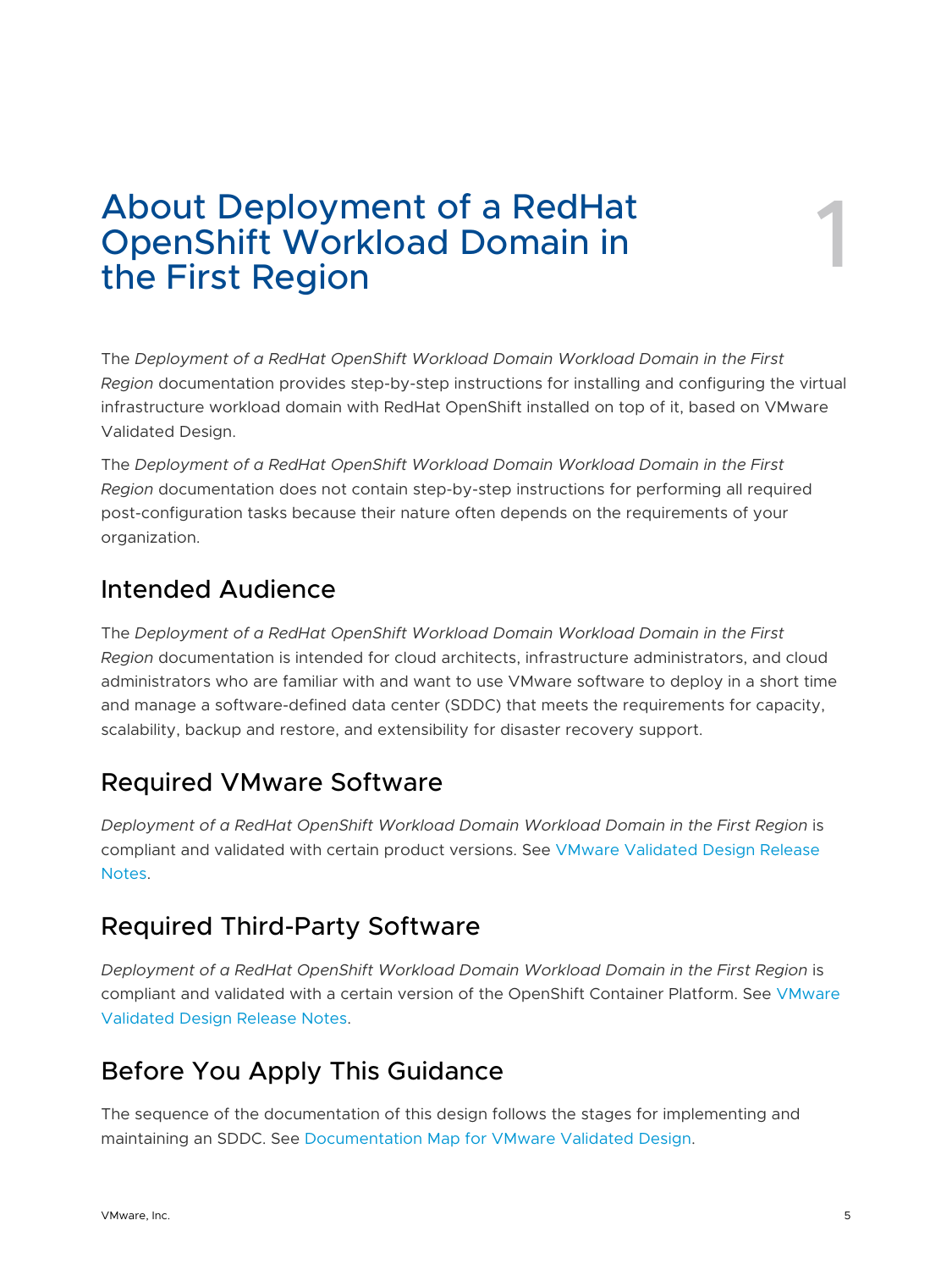To deploy a workload domain by following the prescriptive path of VMware Validated Design, your environment must have a certain configuration. To apply *Deployment of a RedHat OpenShift Workload Domain Workload Domain in the First Region*, you must:

- **n** Complete the Planning and Preparation Workbook with your deployment options included.
- Deploy a single-region SDDC management domain. See *Deployment of the Management Domain in the First Region*.
- <sup>n</sup> Optionally, read *Architecture and Design for a Red Hat OpenShift Workload Domain*.

The same requirement applies if you are following the VMware Cloud Foundation documentation to deploy a virtual infrastructure workload domain. See the [VMware Cloud Foundation](https://docs.vmware.com/en/VMware-Cloud-Foundation/index.html) [documentation](https://docs.vmware.com/en/VMware-Cloud-Foundation/index.html).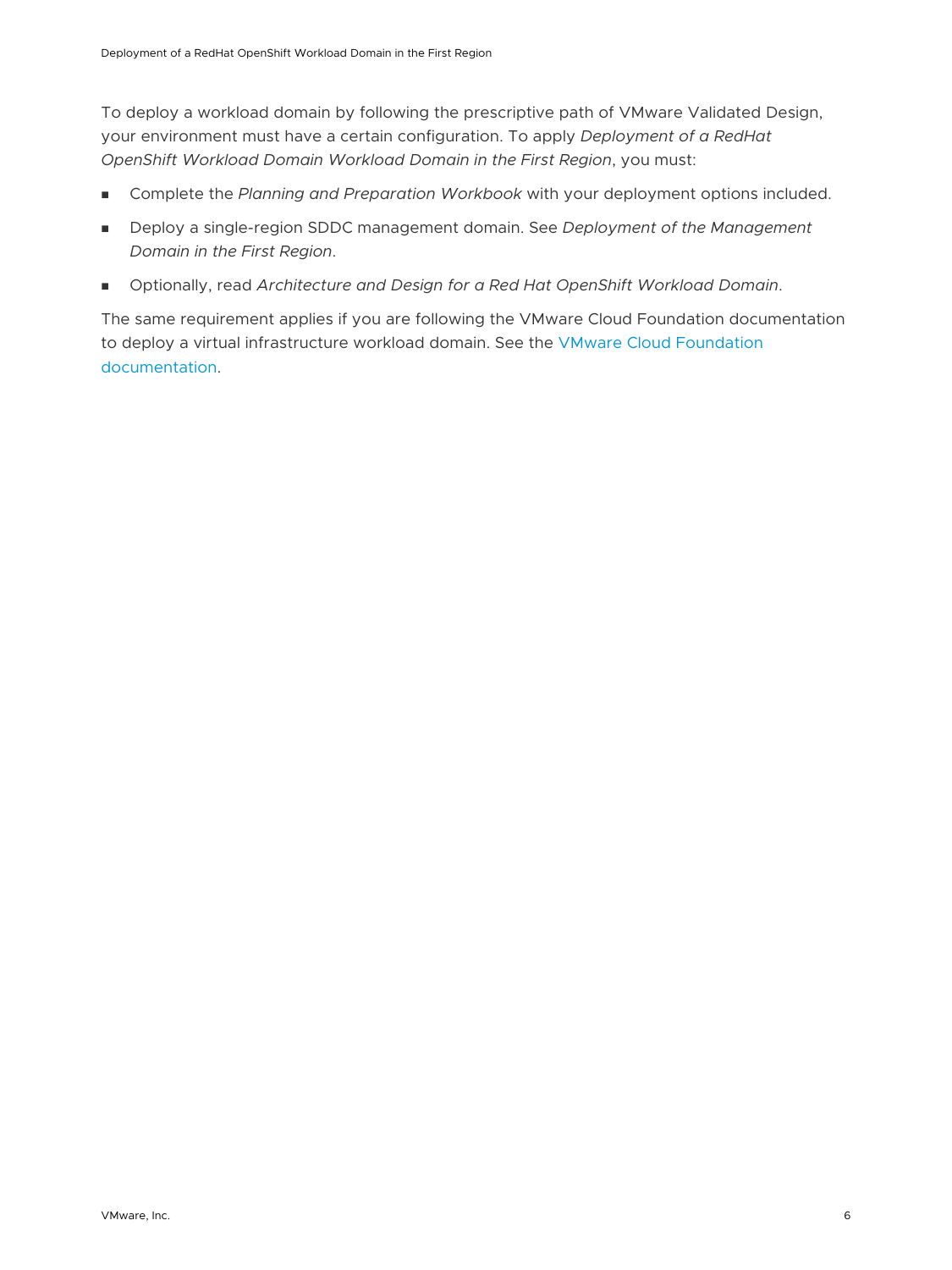# <span id="page-6-0"></span>Prepare the Environment for Deployment of a Virtual Infrastructure Workload Domain in Region A

Before you start the deployment of the Workload Domain, your environment must meet target prerequisites and be in a specific starting state. Prepare the platform by deploying and configuring the necessary infrastructure, operational, and management components.

**n Prepare ESXi Hosts for Implementation of a Virtual Infrastructure Workload Domain in** Region A

To prepare the virtual infrastructure layer of the workload domain, you first install ESXi on all the hosts that will form the shared edge and workload cluster for the workload domain, then you configure the management network, DNS, NTP, and SSH services.

## Prepare ESXi Hosts for Implementation of a Virtual Infrastructure Workload Domain in Region A

To prepare the virtual infrastructure layer of the workload domain, you first install ESXi on all the hosts that will form the shared edge and workload cluster for the workload domain, then you configure the management network, DNS, NTP, and SSH services.

#### Procedure

- **1** [Prerequisites for Installation of ESXi Hosts for a Virtual Infrastructure Workload Domain in](#page-7-0) [Region A](#page-7-0)
- **2** [Install ESXi Interactively on All Hosts for a Virtual Infrastructure Workload Domain in Region](#page-7-0) [A](#page-7-0)
- **3** [Configure the Network on All Hosts for a Virtual Infrastructure Workload Domain in Region A](#page-8-0) After the initial boot, use the ESXi Direct Console User Interface (DCUI) for initial host network configuration and administrative access.
- **4** [Configure the Virtual Machine Network Port Group on All Hosts for a Virtual Infrastructure](#page-9-0) [Workload Domain in Region A](#page-9-0)

You perform the network configuration for each ESXi host by using the VMware Host Client.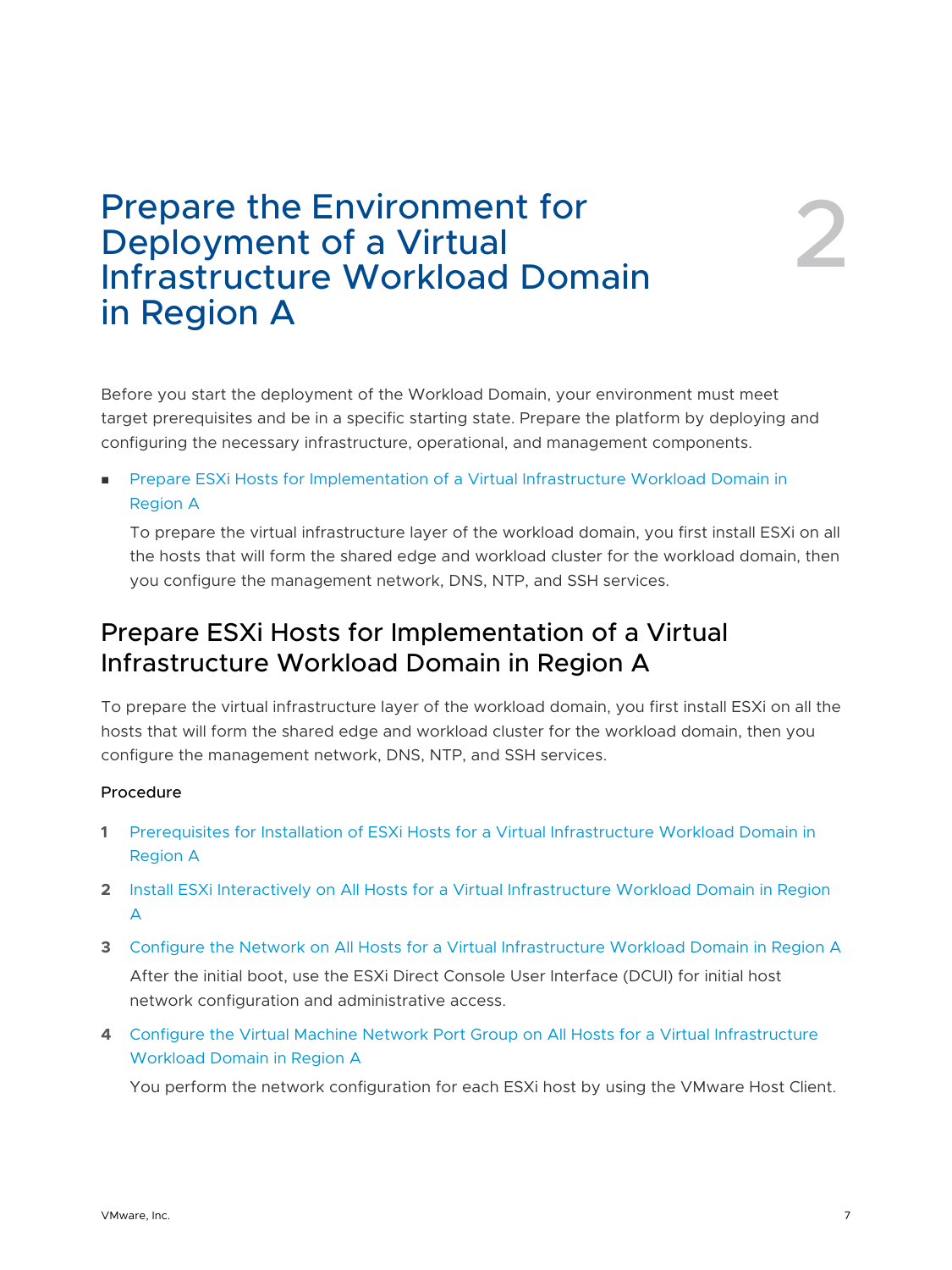### <span id="page-7-0"></span>**5** [Configure SSH and NTP on All Hosts for a Virtual Infrastructure Workload Domain in Region](#page-10-0)  [A](#page-10-0)

Complete the initial configuration of all ESXi hosts by enabling the TSM-SSH service. You also configure the NTP service to avoid time synchronization issues in the SDDC.

### Prerequisites for Installation of ESXi Hosts for a Virtual Infrastructure Workload Domain in Region A

You must prepare for the installation and configuration of all VMware ESXi™ hosts in the shared edge and workload cluster.

Before you start:

- Download the ESXi ISO.
- <sup>n</sup> Make sure that you have a host machine for SDDC access. You use this host to connect to the data center and perform configuration steps.
- **n** Verify that you have the completed [Planning and Preparation Workbook](https://docs.vmware.com/en/VMware-Validated-Design/6.0/vmware-validated-design-60-vmware-cloud-foundation-40-sddc-planning-and-preparation-workbook.zip) with the deployment option included.
- **n** Verify the **Prerequisite Checklist** sheet in the [Planning and Preparation Workbook.](https://docs.vmware.com/en/VMware-Validated-Design/6.0/vmware-validated-design-60-vmware-cloud-foundation-40-sddc-planning-and-preparation-workbook.zip)

### Install ESXi Interactively on All Hosts for a Virtual Infrastructure Workload Domain in Region A

Install ESXi on all hosts in the shared edge and workload cluster interactively.

Repeat this procedure for all hosts in the shared edge and workload cluster. Enter the respective values from the completed Planning and Preparation Workbook.

#### Procedure

- **1** Power on the sfo01-w01-esx01 host.
- **2** Mount and boot from ESXi ISO.
- **3** On the **Welcome to the VMware ESXi Installation** screen, press Enter to start the installation.
- **4** On the **End User License Agreement (EULA)** screen, press F11 to accept the EULA.
- **5** On the **Select a Disk to Install or Upgrade** screen, select the internal SD card to install ESXi on and press Enter.
- **6** On the **Please select a keyboard layout** screen, select the keyboard layout and press Enter.
- **7** On the **Enter a root password** screen enter the **esxi\_root\_user\_password**, enter the password a second time to confirm the spelling, and press Enter.
- **8** On the **Confirm Install** screen, press F11 to start the installation.
- **9** On the **Installation Complete** screen, press Enter to reboot the host.
- **10** Repeat this procedure for all remaining hosts.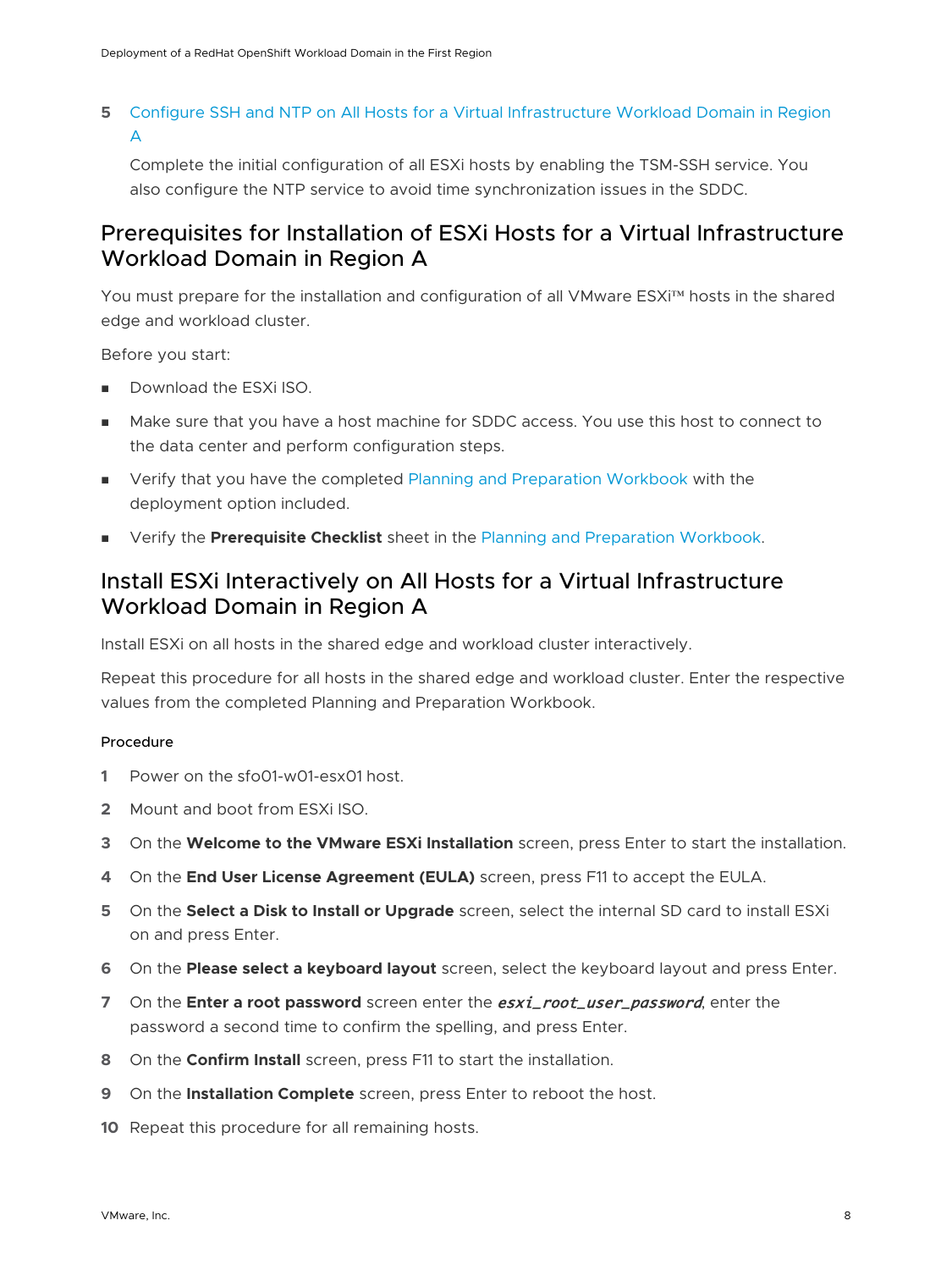### <span id="page-8-0"></span>Configure the Network on All Hosts for a Virtual Infrastructure Workload Domain in Region A

After the initial boot, use the ESXi Direct Console User Interface (DCUI) for initial host network configuration and administrative access.

Perform the following tasks to configure the host network settings:

- Configure the network adapter (vmk0) and VLAN ID for the Management Network.
- Configure the IP address, subnet mask, gateway, DNS server, and FQDN for the ESXi host.

Repeat this procedure for all hosts in the shared edge and workload cluster. Enter the respective values from the completed *Planning and Preparation Workbook*.

#### Procedure

- **1** Open the DCUI on the sfo01-w01-esx01.sfo.rainpole.io ESXi host.
	- a Open a console window to the host.
	- b Press F2 to enter the DCUI.
	- c Log in by using the following credentials.

| <b>Setting</b> | <b>Value</b>            |
|----------------|-------------------------|
| User name      | root                    |
| Password       | esxi_root_user_password |

- **2** Configure the network.
	- a Select **Configure Management Network** and press Enter.
	- b Select **VLAN (Optional)** and press Enter.
	- c Enter 1631 as the VLAN ID for the Management Network and press Enter.
	- d Select **IPv4 Configuration** and press Enter.
	- e Configure the IPv4 network settings and press Enter.

| <b>Setting</b>                                    | Value         |
|---------------------------------------------------|---------------|
| Set static IPv4 address and network configuration | Selected      |
| <b>IPv4 Address</b>                               | 172.16.31.101 |
| Subnet Mask                                       | 255.255.255.0 |
| Default Gateway                                   | 172.16.31.253 |

f Select **DNS Configuration** and press Enter.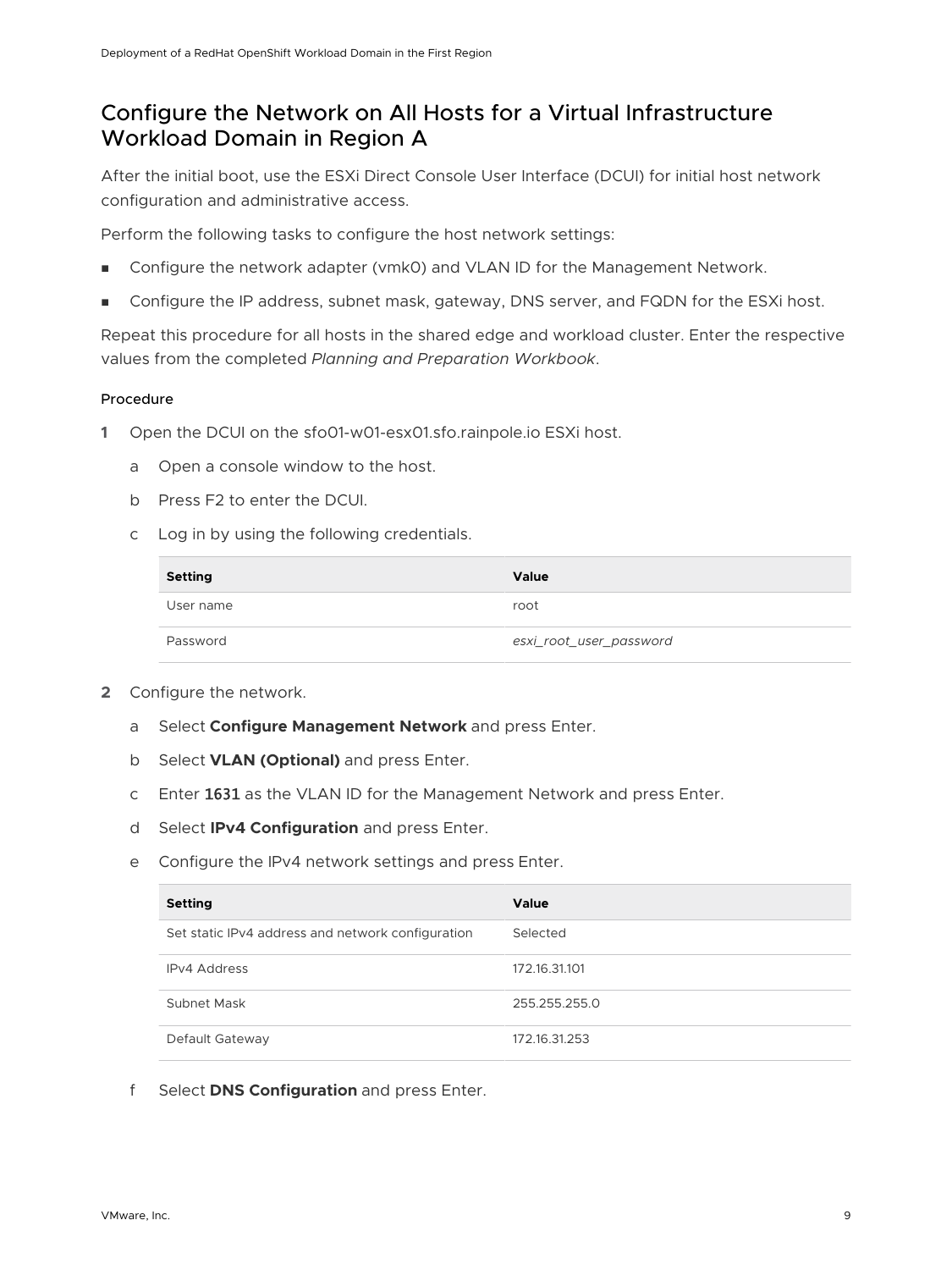<span id="page-9-0"></span>g Configure the DNS settings and press Enter.

| <b>Setting</b>                                    | <b>Value</b>                    |
|---------------------------------------------------|---------------------------------|
| Use the following DNS Server address and hostname | Selected                        |
| <b>Primary DNS Server</b>                         | 172.16.11.5                     |
| Alternate DNS Server                              | 172.16.11.4                     |
| Hostname                                          | sfo01-w01-esx01.sfo.rainpole.io |

- h Select **Custom DNS Suffixes** and press Enter.
- i Ensure that there are no suffixes listed and press Enter.
- **3** Press Escape to exit and press Y to confirm the changes.
- **4** Repeat this procedure for all remaining hosts.

### Configure the Virtual Machine Network Port Group on All Hosts for a Virtual Infrastructure Workload Domain in Region A

You perform the network configuration for each ESXi host by using the VMware Host Client.

You configure the VLAN ID of the VM Network port group on the vSphere Standard Switch. This configuration provides connectivity and common network configuration for the virtual machines that reside on each host.

You repeat this procedure for all hosts in the shared edge and workload cluster.

#### Procedure

**1** In a Web browser, log in to the first ESXi host for the VI workload domain by using the VMware Host Client.

| <b>Setting</b> | <b>Value</b>                               |
|----------------|--------------------------------------------|
| <b>URL</b>     | https://sfo01-w01-esx01.sfo.rainpole.io/ui |
| User name      | root                                       |
| Password       | esxi_root_user_password                    |

- **2** Click **OK** to join the Customer Experience Improvement Program.
- **3** Configure a VLAN for the VM Network port group.
	- a In the navigation pane, click **Networking**.
	- b Click the **Port groups** tab, select the **VM network** port group, and click **Edit Settings**.
	- c On the **Edit port group VM network** page, enter 1631 for **VLAN ID**, and click **Save**.
- **4** Repeat this procedure for all remaining hosts.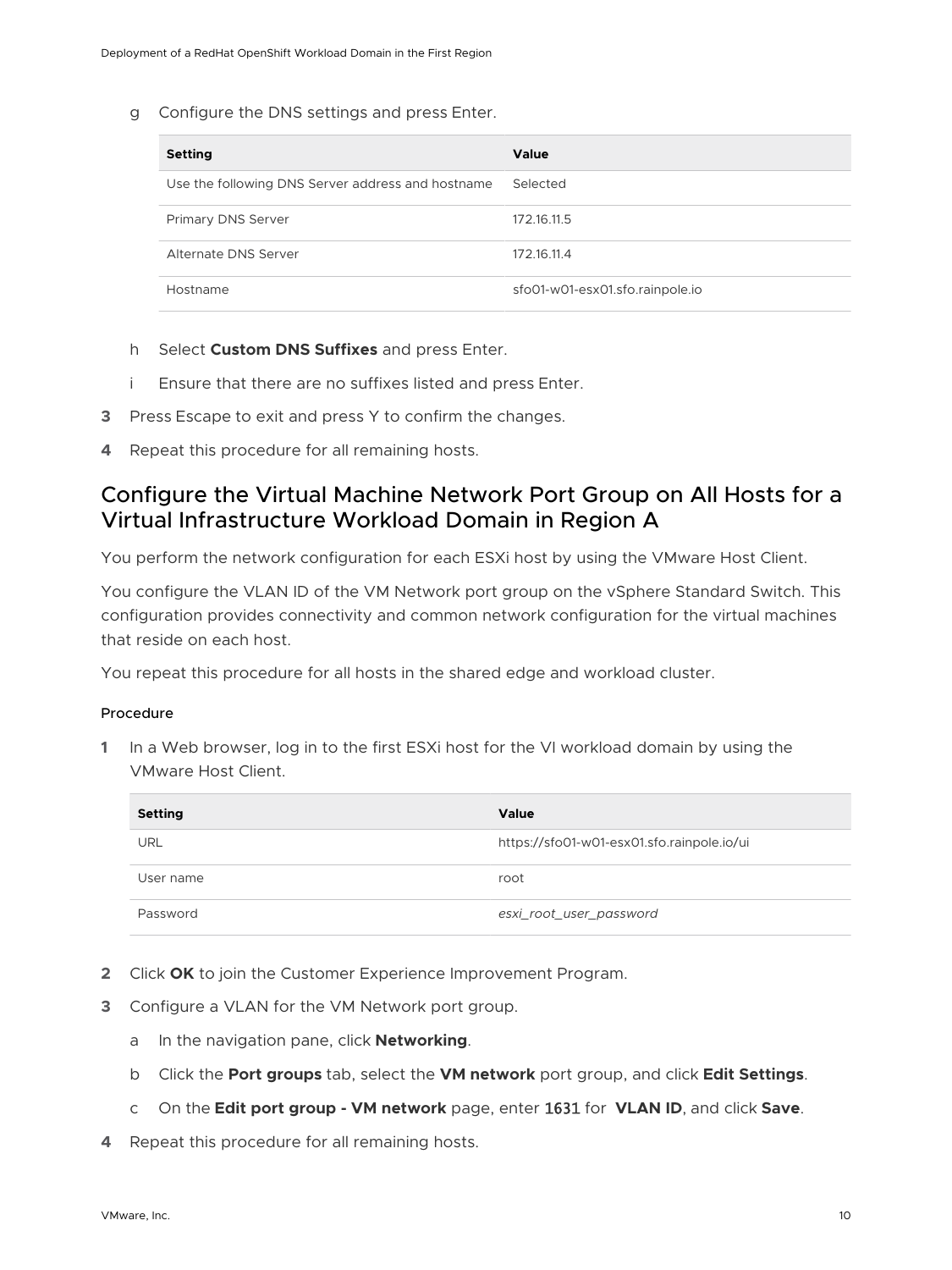### <span id="page-10-0"></span>Configure SSH and NTP on All Hosts for a Virtual Infrastructure Workload Domain in Region A

Complete the initial configuration of all ESXi hosts by enabling the TSM-SSH service. You also configure the NTP service to avoid time synchronization issues in the SDDC.

Repeat this procedure for all hosts in the shared edge and workload cluster.

#### Procedure

**1** In a Web browser, log in to the first ESXi host for the VI workload domain by using the VMware Host Client.

| <b>Setting</b> | <b>Value</b>                               |
|----------------|--------------------------------------------|
| URL            | https://sfo01-w01-esx01.sfo.rainpole.io/ui |
| User name      | root                                       |
| Password       | esxi_root_user_password                    |

- **2** Configure and start the TSM-SSH service.
	- a In the navigation pane, click **Manage** and click the **Services** tab.
	- b Select the **TSM-SSH** service, and click the **Actions** menu.
	- c Select **Policy** and click **Start and stop with host**.
	- d To start the service, click **Start**.
- **3** Configure and start the NTP service.
	- a In the navigation pane, click **Manage**, and click the **System** tab.
	- b Click **Time & date** and click **Edit settings**.
	- c On the **Edit time configuration** page, select the **Use Network Time Protocol (enable NTP client)** radio button, and change the NTP service startup policy to **Start and stop with host**.
	- d In the **NTP servers** text box, enter ntp.sfo.rainpole.io, and click **Save**.
	- e To start the service, click **Actions**, select **NTP service**, and click **Start**.
- **4** Repeat this procedure for all remaining hosts.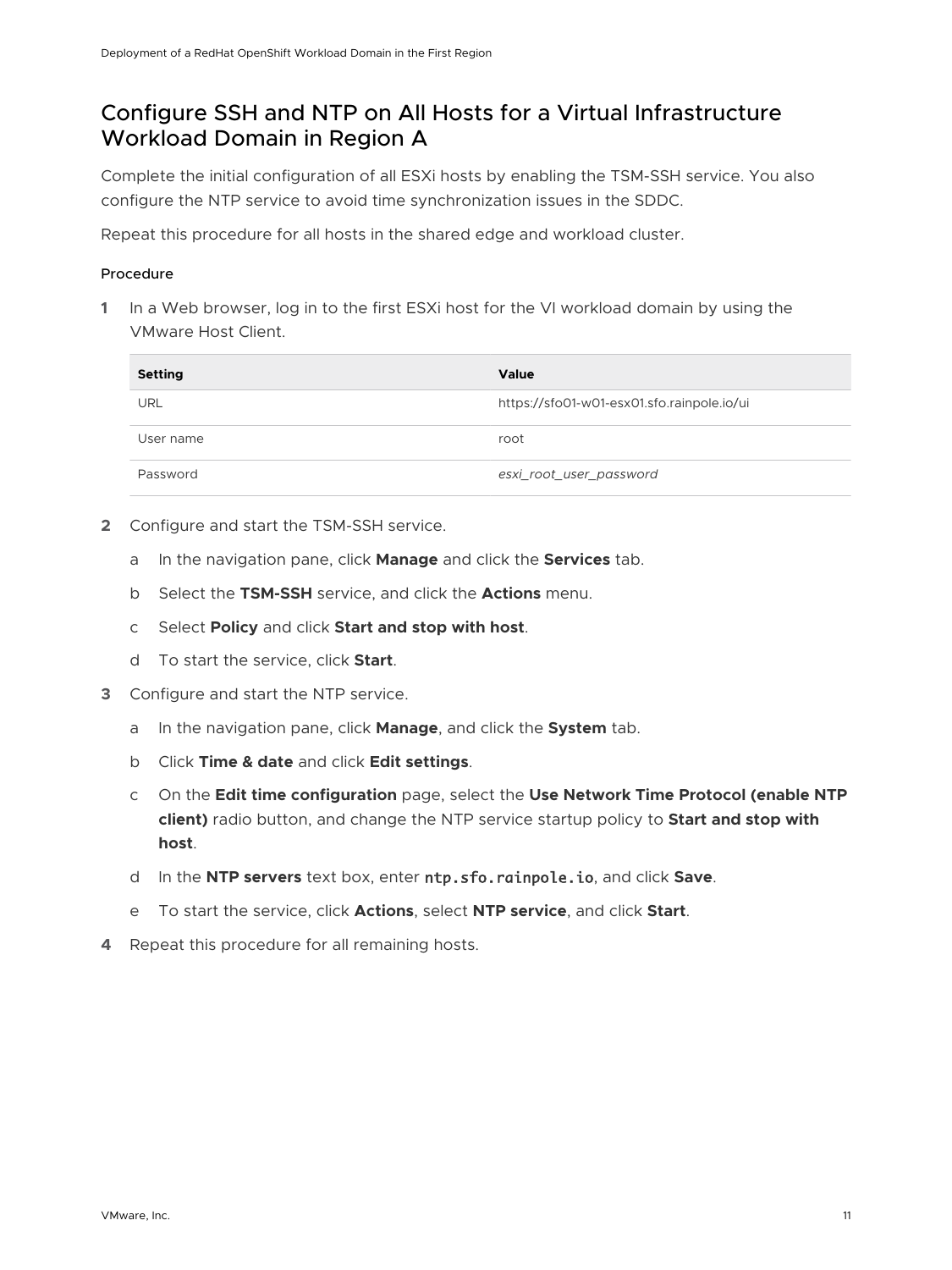# <span id="page-11-0"></span>Virtual Infrastructure Workload Domain Implementation in Region Virtual Infrastructure Workload<br>Domain Implementation in Region<br>A

To deploy the workload domain end-to-end by using automation, use SDDC Manager.

#### Procedure

**1** Prerequisites for a Virtual Infrastructure Workload Domain Deployment in Region A

Before you start the deployment of the workload domain, verify that your environment fulfills the requirements for this process.

**2** [Create a Network Pool in SDDC Manager for a Virtual Infrastructure Workload Domain in](#page-12-0)  [Region A](#page-12-0)

In order to commission and use ESXi hosts for the workload domain, you must first create a network pool in SDDC Manager which is used to assign IP addresses to the vMotion and vSAN VMkernel ports.

**3** [Commission ESXi Hosts in SDDC Manager for a Virtual Infrastructure Workload Domain in](#page-13-0) [Region A](#page-13-0)

After the network pool has been created, you can commission the ESXi hosts that you prepared for your workload domain.

**4** [Deploy a Virtual Infrastructure Workload Domain by Using SDDC Manager in Region A](#page-14-0)

After all hosts are commissioned in SDDC Manager, deploy the workload domain using a JSON specification by using the SDDC Manager API Explorer.

**5** [Create an NSX-T Edge Cluster by using SDDC Manager for the Virtual Infrastructure](#page-19-0)  [Workload Domain in Region A](#page-19-0)

For availability of the routing services and connectivity to the external network, you create a two-node cluster of NSX-T Edge nodes.

## Prerequisites for a Virtual Infrastructure Workload Domain Deployment in Region A

Before you start the deployment of the workload domain, verify that your environment fulfills the requirements for this process.

Verify that your environment satisfies the following prerequisites for the deployment of the workload domain.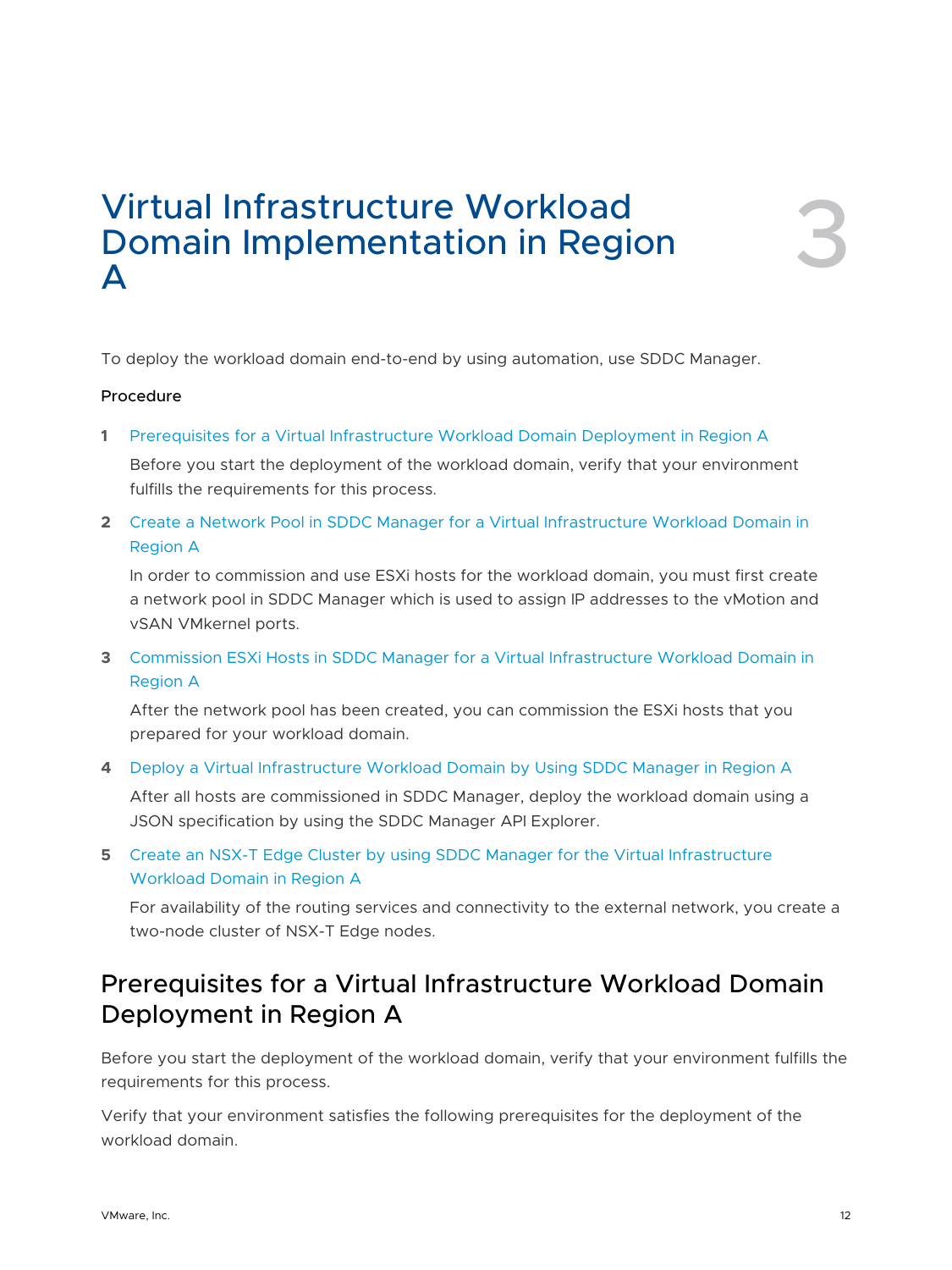<span id="page-12-0"></span>

|  |  | Table 3-1. Deployment Prerequisites |
|--|--|-------------------------------------|
|--|--|-------------------------------------|

| Prerequisite            | Value                                                                                                                                                                                                                                                                                                   |
|-------------------------|---------------------------------------------------------------------------------------------------------------------------------------------------------------------------------------------------------------------------------------------------------------------------------------------------------|
| Environment             | Verify that the management domain has been<br>٠<br>deployed and is operating normally.<br>Verify that your environment is configured for<br>٠<br>deployment of the workload domain. See Chapter 2<br>Prepare the Environment for Deployment of a Virtual<br>Infrastructure Workload Domain in Region A. |
| <b>Physical Network</b> | Verify that your environment meets all physical network<br>requirements, all host names and IP addresses are<br>allocated for external services and domain components.                                                                                                                                  |
| <b>Active Directory</b> | Verify that Active Directory is configured with all child<br>domains and all service accounts, groups, and computer<br>objects are created and configured.                                                                                                                                              |
| <b>DNS</b>              | Verify that DNS entries are configured for the root and<br>child domains.                                                                                                                                                                                                                               |
| <b>NTP Services</b>     | Verify that you have external to the SDDC, two NTP<br>servers configured with time synchronization operational<br>on all ESXi hosts and AD domain controllers.                                                                                                                                          |
| Software Features       | Verify that you have the completed Planning and<br>п<br>Preparation Workbook with the deployment option<br>included.<br>Verify the <b>Prerequisite Checklist</b> sheet in the Planning<br>п<br>and Preparation Workbook.                                                                                |

## Create a Network Pool in SDDC Manager for a Virtual Infrastructure Workload Domain in Region A

In order to commission and use ESXi hosts for the workload domain, you must first create a network pool in SDDC Manager which is used to assign IP addresses to the vMotion and vSAN VMkernel ports.

#### Procedure

| <b>Setting</b> | <b>Value</b>                      |
|----------------|-----------------------------------|
| <b>URL</b>     | https://sfo-vcf01.sfo.rainpole.io |
| User name      | administrator@vsphere.local       |
| Password       | vsphere_admin_password            |

- **2** In the navigation pane, click **Administration > Network Settings**.
- **3** On the **Network Settings** page, click **Create network pool**.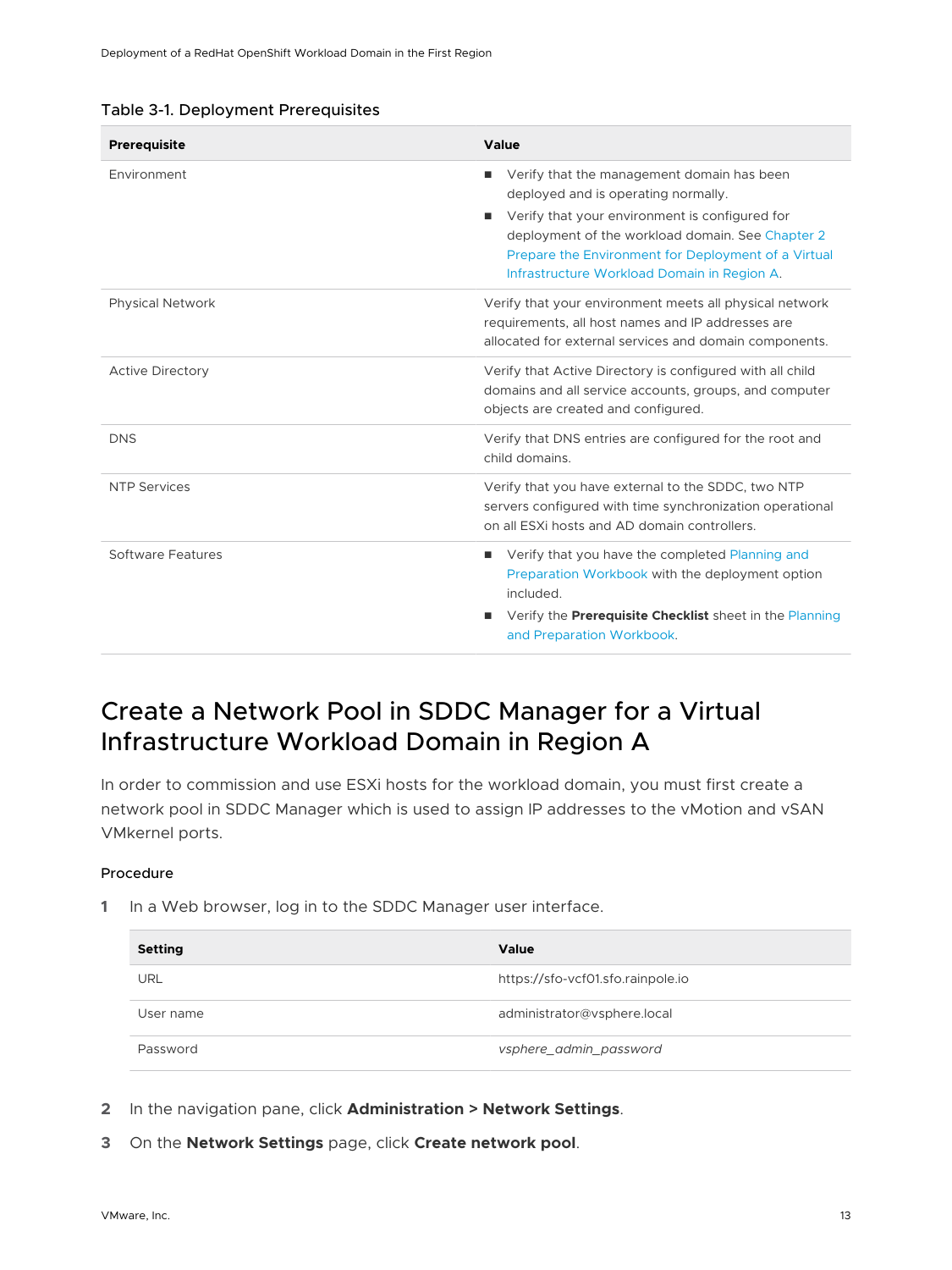- <span id="page-13-0"></span>**4** On the **Create Network Pool** page, enter sfo-w01-np01 as network pool name and select the **vSAN** check box.
- **5** In the **vSAN Network Information** pane, enter the values and click **Add**.

| <b>Setting</b>             | Value                          |
|----------------------------|--------------------------------|
| <b>VLAN ID</b>             | 1633                           |
| <b>MTU</b>                 | 9000                           |
| <b>Network</b>             | 172.16.33.0                    |
| Subnet Mask                | 255.255.255.0                  |
| Default Gateway            | 172.16.33.253                  |
| Included IP Address Ranges | 172.16.33.101 to 172.16.33.104 |

#### **6** In the **vMotion Network Information** pane, enter the values and click **Add**.

| <b>Setting</b>             | Value                          |
|----------------------------|--------------------------------|
| <b>VLAN ID</b>             | 1632                           |
| <b>MTU</b>                 | 9000                           |
| Network                    | 172.16.32.0                    |
| Subnet Mask                | 255.255.255.0                  |
| Default Gateway            | 172.16.32.253                  |
| Included IP Address Ranges | 172.16.32.101 to 172.16.32.104 |

**7** Click **Save**.

## Commission ESXi Hosts in SDDC Manager for a Virtual Infrastructure Workload Domain in Region A

After the network pool has been created, you can commission the ESXi hosts that you prepared for your workload domain.

#### Procedure

| <b>Setting</b> | Value                             |
|----------------|-----------------------------------|
| URL            | https://sfo-vcf01.sfo.rainpole.io |
| User name      | administrator@vsphere.local       |
| Password       | vsphere_admin_password            |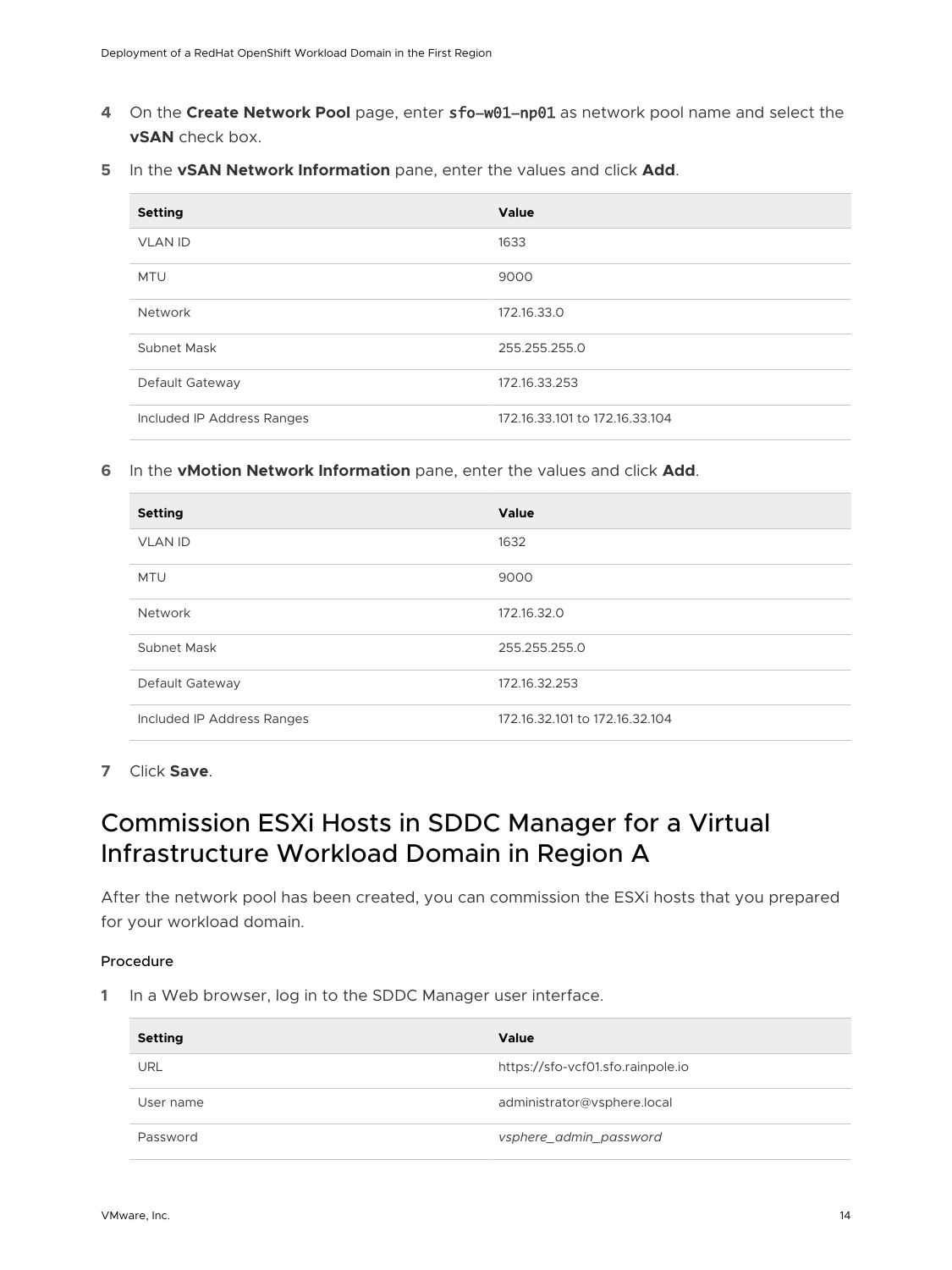- <span id="page-14-0"></span>**2** On the **SDDC Manager Dashboard**, click **Commission hosts** to start the **Commission hosts**  wizard.
- **3** Complete the checklist to verify that you comply with all requirements to commission the hosts, and click **Proceed**.
- **4** On the **Host Addition and Validation** page, add all hosts for the workload domain.
	- a Under **Add Hosts**, enter the values and click **Add**.

| <b>Setting</b>    | Value                           |
|-------------------|---------------------------------|
| <b>Host FQDN</b>  | sfo01-w01-esx01.sfo.rainpole.io |
| Storage Type      | <b>vSAN</b>                     |
| Network Pool Name | sfo-w01-np01                    |
| User Name         | root                            |
| Password          | root_password                   |

- b Repeat to add the remaining hosts for the workload domain.
- **5** Under **Hosts Added**, select the **FQDN** check box to select all hosts and click the **Confirm FingerPrint** check box.
- **6** Click **Validate All**.
- **7** After you see the Host Validated Successfully message, click **Next**.
- **8** On the **Review** page, click **Commission**.

## Deploy a Virtual Infrastructure Workload Domain by Using SDDC Manager in Region A

After all hosts are commissioned in SDDC Manager, deploy the workload domain using a JSON specification by using the SDDC Manager API Explorer.

#### Procedure

| <b>Setting</b> | Value                             |
|----------------|-----------------------------------|
| URL            | https://sfo-vcf01.sfo.rainpole.io |
| User name      | administrator@vsphere.local       |
| Password       | vsphere_admin_password            |

- **2** In the navigation pane, select **Developer Center**.
- **3** On the **VMware Cloud Foundation Developer Center** page, select the **API Explorer** tab.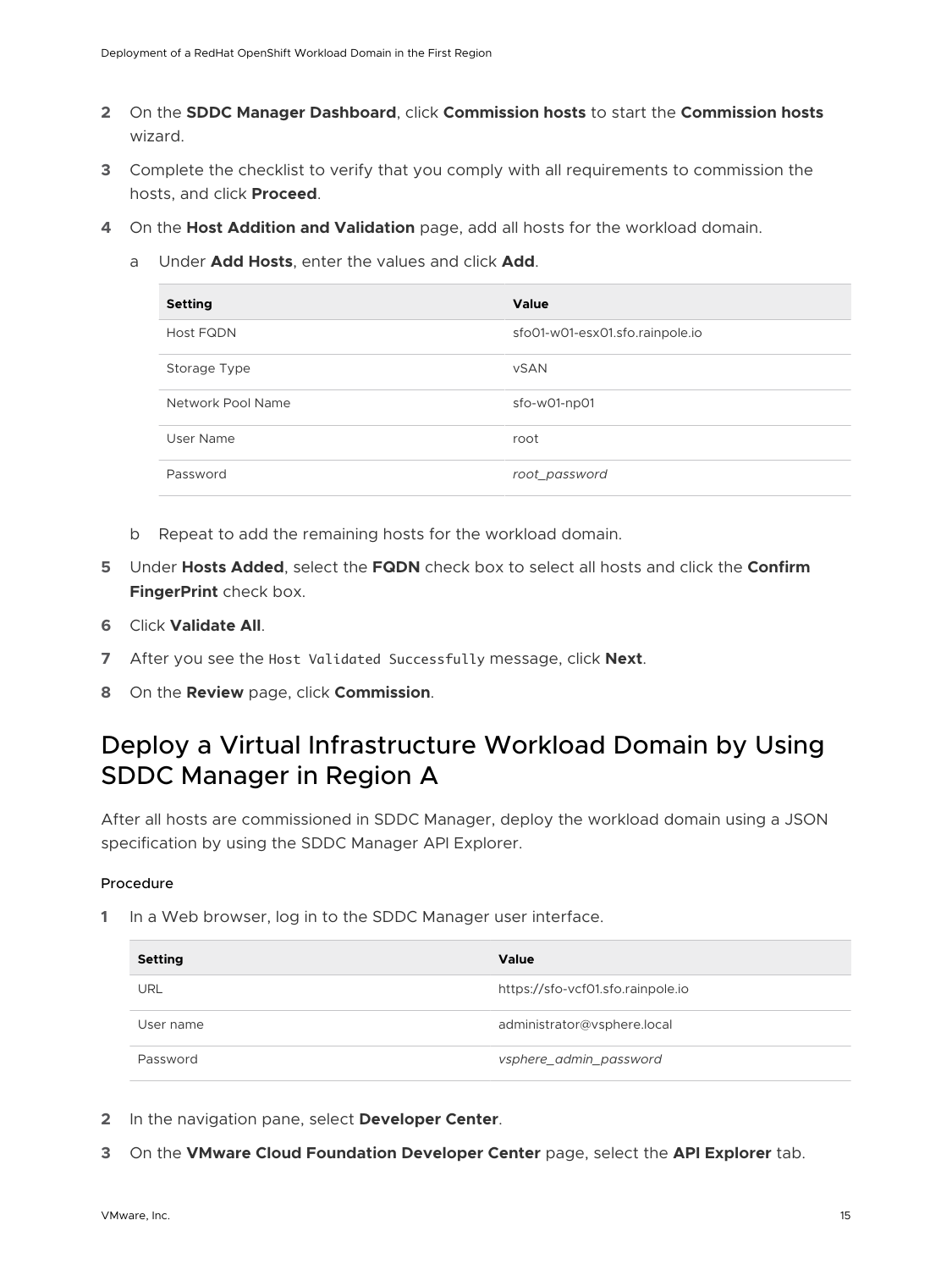- **4** Retrieve the unique IDs for each ESXi for the workload domain.
	- a Expand **APIs for managing Hosts** and click **GET /v1/hosts**.
	- b In the **status** text box, enter UNASSIGNED\_USEABLE and click **Execute**.
	- c In the **Response** section click **PageOfHost**.
	- d Save the id value of each host for your workload domain to use it later.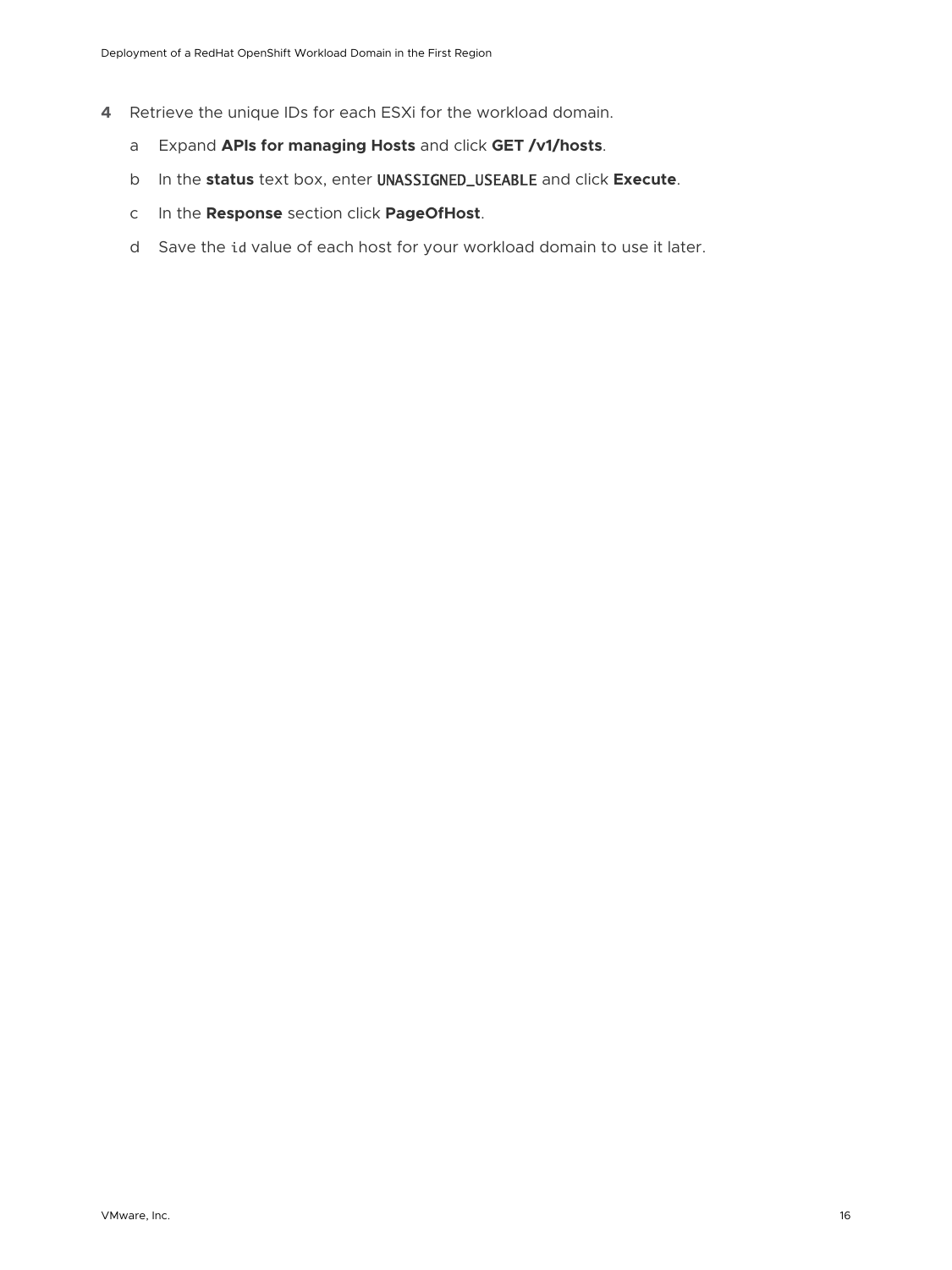- **5** Prepare a JSON specification to deploy the workload domain.
	- a Copy an paste the JSON specification in a text editor.

```
{
  "domainName": "sfo-w01",
  "orgName": "Rainpole",
  "vcenterSpec": {
    "name": "sfo-w01-vc01",
    "networkDetailsSpec": { 
       "ipAddress": "172.16.11.64",
       "dnsName": "sfo-w01-vc01.sfo.rainpole.io",
       "gateway": "172.16.11.1",
       "subnetMask": "255.255.255.0"
  },
  "rootPassword": "vcenter_root_password",
  "datacenterName": "sfo-w01-dc01"
},
  "computeSpec": {
      "clusterSpecs": [ 
       {
         "name": "sfo-w01-cl01",
         "hostSpecs": [
            {
             "id": "REPLACE_WITH_ID_FOR_sfo01-w01-esx01.sfo.rainpole.io",
              "licenseKey":"esxi-hosts-license-that-exists-in-sddc-manager",
              "hostNetworkSpec": {
                    "vmNics": [ 
{ }
                       "id": "vmnic0", 
                       "vdsName": "sfo-w01-cl01-vds01" 
 }, 
\{ "id": "vmnic1", 
                       "vdsName": "sfo-w01-cl01-vds01" 
 }
\blacksquare } 
            }, 
\{ "id": "REPLACE_WITH_ID_FOR_sfo01-w01-esx02.sfo.rainpole.io",
              "licenseKey":"esxi-hosts-license-that-exists-in-sddc-manager",
              "hostNetworkSpec": {
                    "vmNics": [ 
{ }
                       "id": "vmnic0", 
                       "vdsName": "sfo-w01-cl01-vds01" 
 }, 
\{ "id": "vmnic1", 
                       "vdsName": "sfo-w01-cl01-vds01" 
 }
\blacksquare } 
\},
```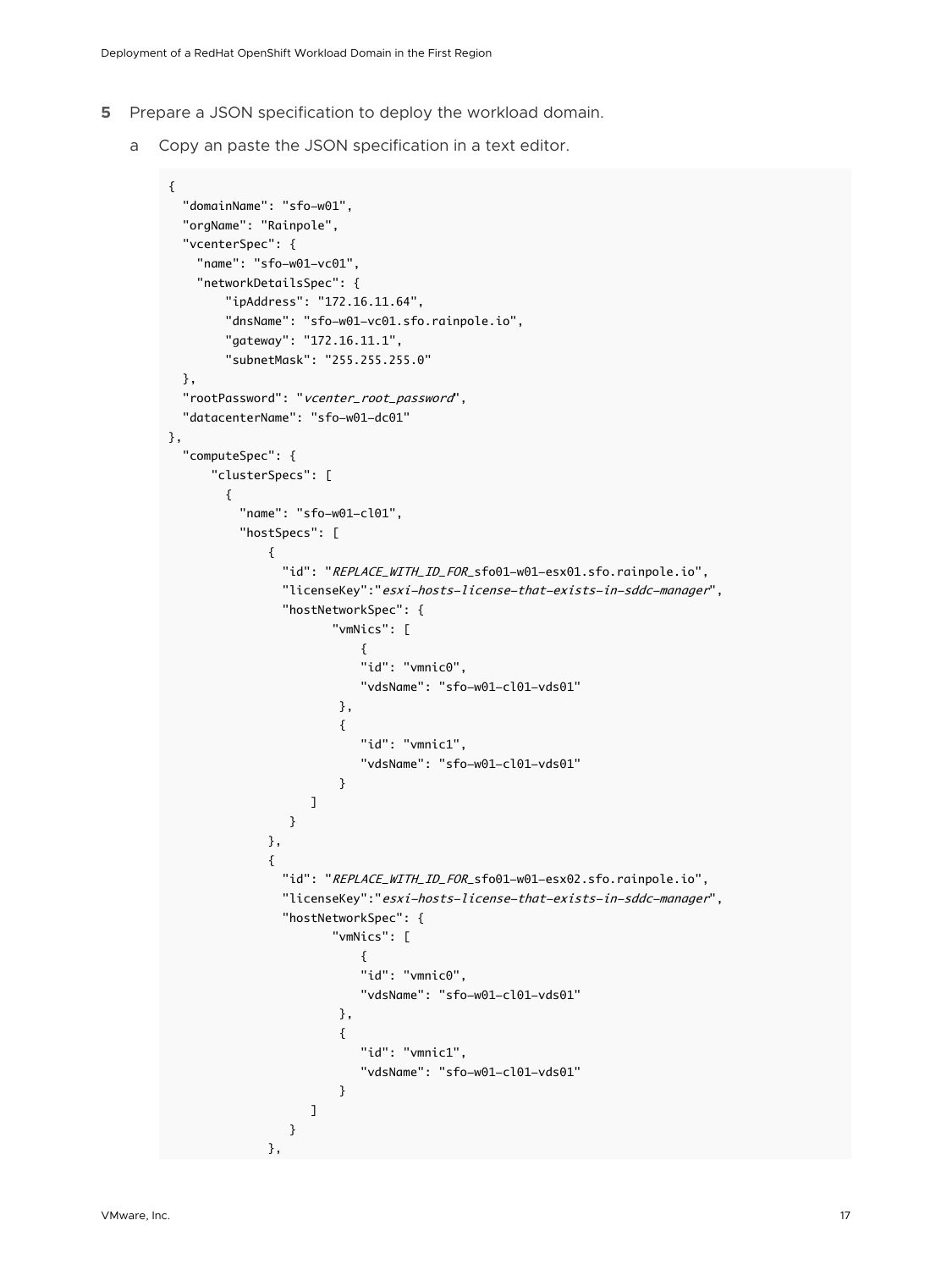```
\{"id": "REPLACE_WITH_ID_FOR_sfo01-w01-esx03.sfo.rainpole.io_ID",
                "licenseKey":"esxi-hosts-license-that-exists-in-sddc-manager",
                 "hostNetworkSpec": {
                        "vmNics": [ 
{ }
                           "id": "vmnic0", 
                            "vdsName": "sfo-w01-cl01-vds01" 
 }, 
\{ "id": "vmnic1", 
                            "vdsName": "sfo-w01-cl01-vds01" 
 }
\blacksquare } 
              }, 
\{"id": "REPLACE_WITH_ID_FOR_sfo01-w01-esx04.sfo.rainpole.io",
                "licenseKey":"esxi-hosts-license-that-exists-in-sddc-manager",
                "hostNetworkSpec": {
                       "vmNics": [ 
{ }
                           "id": "vmnic0", 
                            "vdsName": "sfo-w01-cl01-vds01" 
 }, 
\{ "id": "vmnic1", 
                            "vdsName": "sfo-w01-cl01-vds01" 
 }
\sim 100 \sim 100 \sim 100 \sim 100 \sim 100 \sim 100 \sim 100 \sim 100 \sim 100 \sim 100 \sim 100 \sim 100 \sim 100 \sim 100 \sim 100 \sim 100 \sim 100 \sim 100 \sim 100 \sim 100 \sim 100 \sim 100 \sim 100 \sim 100 \sim 
1996 1996 1996 1996 1997
 }
              ], 
      "datastoreSpec": {
          "vsanDatastoreSpec": {
              "failuresToTolerate": 1,
              "licenseKey": "vsan-license-key",
              "datastoreName": "sfo-w01-cl01-ds-vsan01" 
         } 
     }, 
     "networkSpec": {
      "vdsSpecs": [
        {
          "name": "sfo-w01-cl01-vds01",
          "portGroupSpecs": [
            {
              "name": "sfo01-w01-cl01-vds01-pg-mgmt",
              "transportType": "MANAGEMENT"
            },
\{ "name": "sfo01-w01-cl01-vds01-pg-vsan",
              "transportType": "VSAN"
            },
            {
                "name": "sfo01-w01-cl01-vds01-pg-vmotion",
```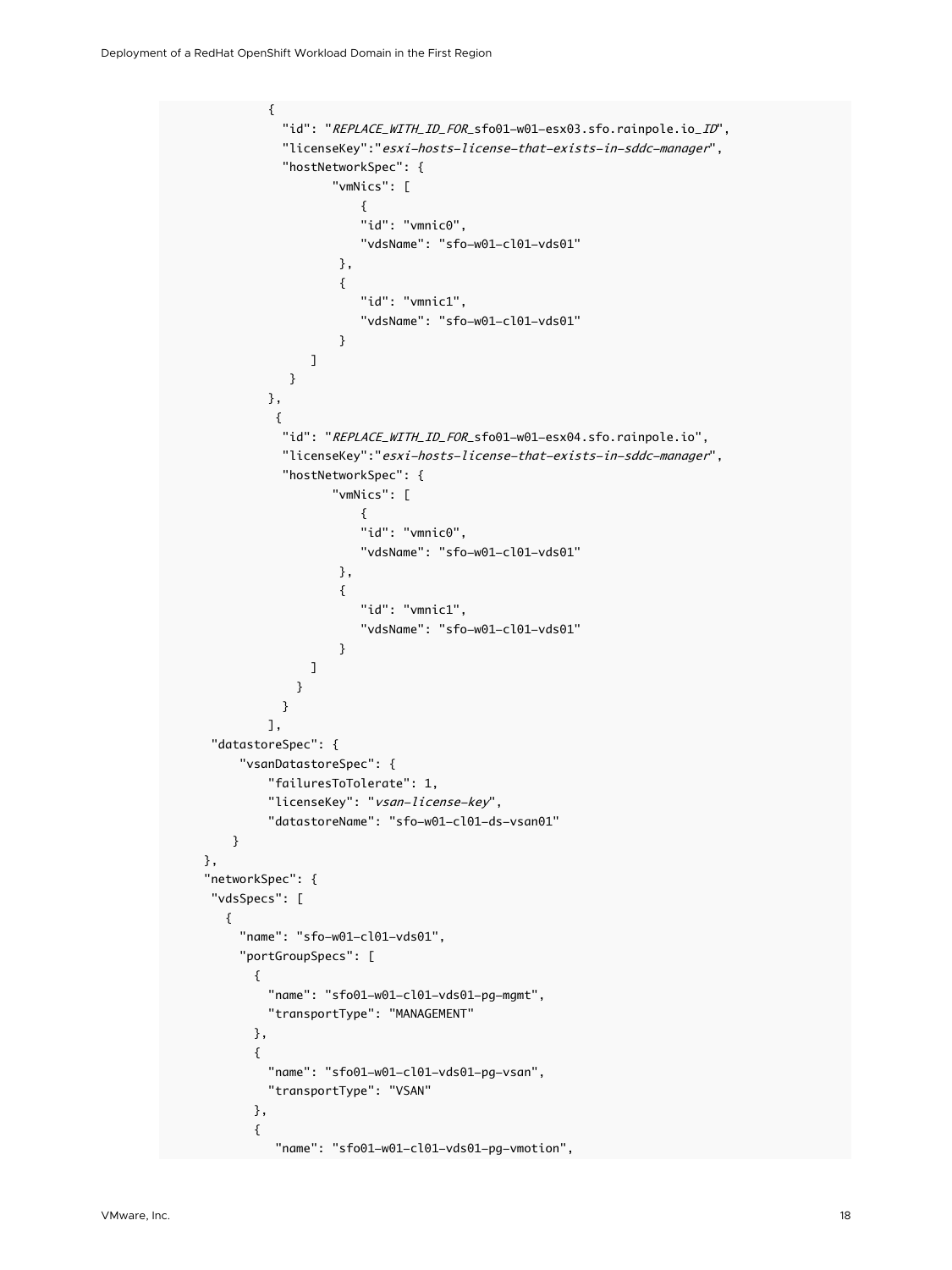```
 "transportType": "VMOTION"
 }
         ]
       }
     ],
          "nsxClusterSpec": {
              "nsxTClusterSpec": {
                   "geneveVlanId": 1634
 }
             }
           }
         }
       ]
     }, 
   "nsxTSpec": {
     "nsxManagerSpecs": [
     {
       "name": "sfo-w01-nsx01a",
       "networkDetailsSpec": {
           "ipAddress": "172.16.11.76",
           "dnsName": "sfo-w01-nsx01a.sfo.rainpole.io",
           "gateway": "172.16.11.1",
           "subnetMask": "255.255.255.0"
     }
    },
    {
         "name": "sfo-w01-nsx01b",
         "networkDetailsSpec": {
             "ipAddress": "172.16.11.77",
              "dnsName": "sfo-w01-nsx01b.sfo.rainpole.io",
              "gateway": "172.16.11.1",
             "subnetMask": "255.255.255.0"
      }
     },
     {
         "name": "sfo-w01-nsx01c",
         "networkDetailsSpec": {
             "ipAddress": "172.16.11.78",
              "dnsName": "sfo-w01-nsx01c.sfo.rainpole.io",
             "gateway": "172.16.11.1",
              "subnetMask": "255.255.255.0"
         }
     }
],
     "vip": "172.16.11.75",
     "vipFqdn": "sfo-w01-nsx01.sfo.rainpole.io",
     "licenseKey": "nsx-t-data-center-license-key",
     "nsxManagerAdminPassword": "wld_nsxt_password"
     }
}
```
- b Replace the vCenter Server **root** user password, ESXi hosts **root** user password, and NSX-T Manager **admin** user password.
- c Replace the license keys for vCenter Server, ESXi hosts, vSAN, and NSX-T Data Center.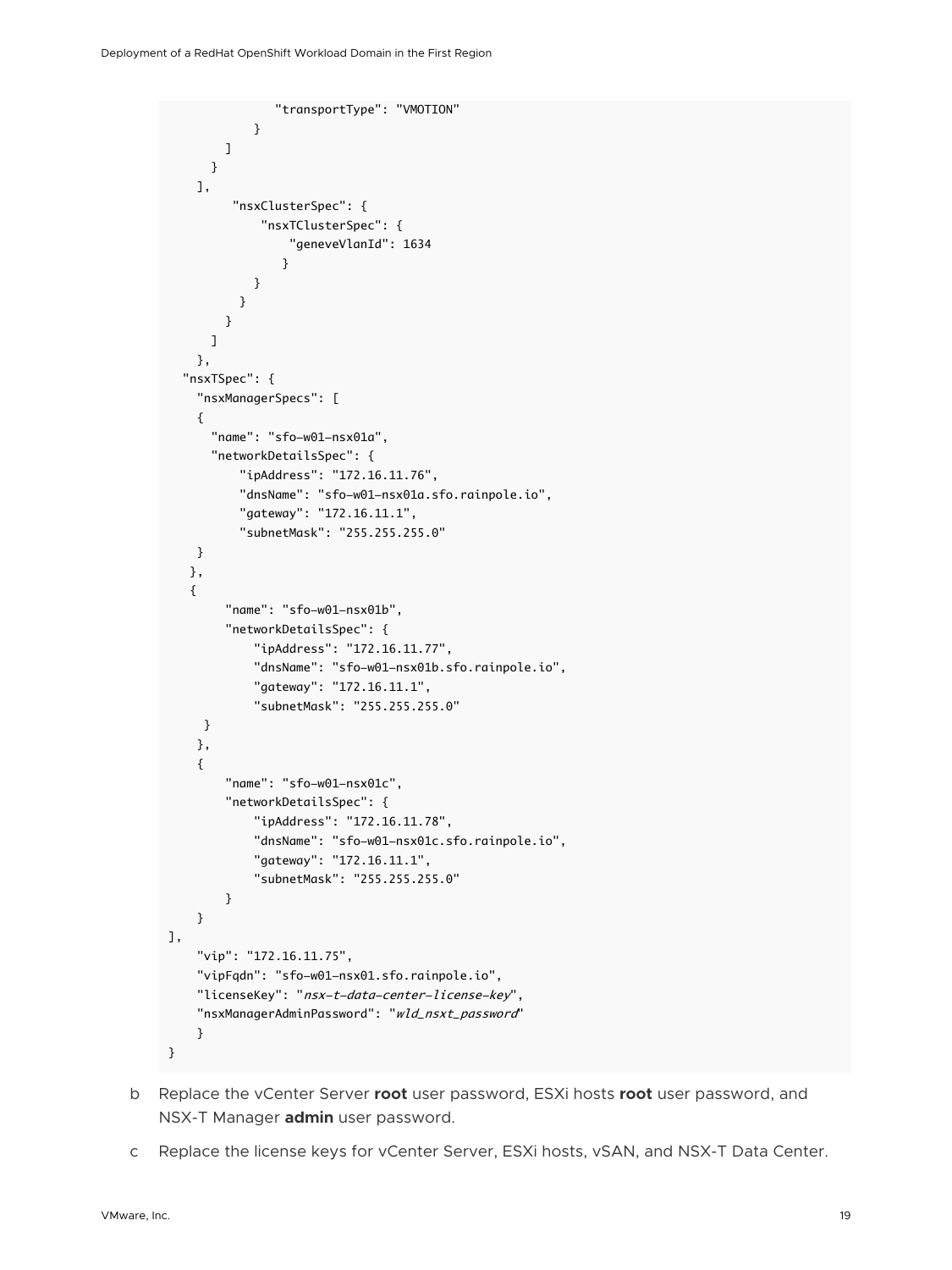- <span id="page-19-0"></span>d Replace the ESXi hosts id value with the ones that you previously saved.
- e Save the JSON specification to use it for the deployment of the workload domain.
- **6** Validate your workload domain JSON file.
	- a Expand **APIs for managing Domains**, click **POST /v1/domains/validations**.
	- b In the **Value** text box, enter the content of your workload domain JSON specification file and click **Execute**.
	- c In the confirmation dialog box, click **Continue**.
	- d In the **Response** section, expand the **result** and verify the response is SUCCEEDED.
- **7** Deploy the workload domain by using the JSON specification file.
	- a Expand **APIs for managing Domains** and click **POST /v1/domains**.
	- b In the **Value** text box, enter the content of your workload domain JSON specification file and click **Execute**.
	- c In the confirmation dialog box, click **Continue**.
- **8** Monitor the progress of the deployment from the **Tasks list** pane.

## Create an NSX-T Edge Cluster by using SDDC Manager for the Virtual Infrastructure Workload Domain in Region A

For availability of the routing services and connectivity to the external network, you create a two-node cluster of NSX-T Edge nodes.

To support the communication between tenant workloads deployed on the network segments in NSX-T Data Center with tenant workloads deployed on external networks, you configure dynamic routing for the shared edge and workload cluster. Deploy the NSX-T Edge cluster for the workload domain from the SDDC Manager API Explorer by using a JSON specification. You take a sample JSON specification, enter the values for your environment, and use that specification for the deployment.

#### Procedure

| <b>Setting</b> | <b>Value</b>                      |
|----------------|-----------------------------------|
| URL            | https://sfo-vcf01.sfo.rainpole.io |
| User name      | administrator@vsphere.local       |
| Password       | vsphere_admin_password            |

- **2** In the navigation pane, click **Developer Center**.
- **3** On the **VMware Cloud Foundation Developer Center** page, click the **API Explorer** tab.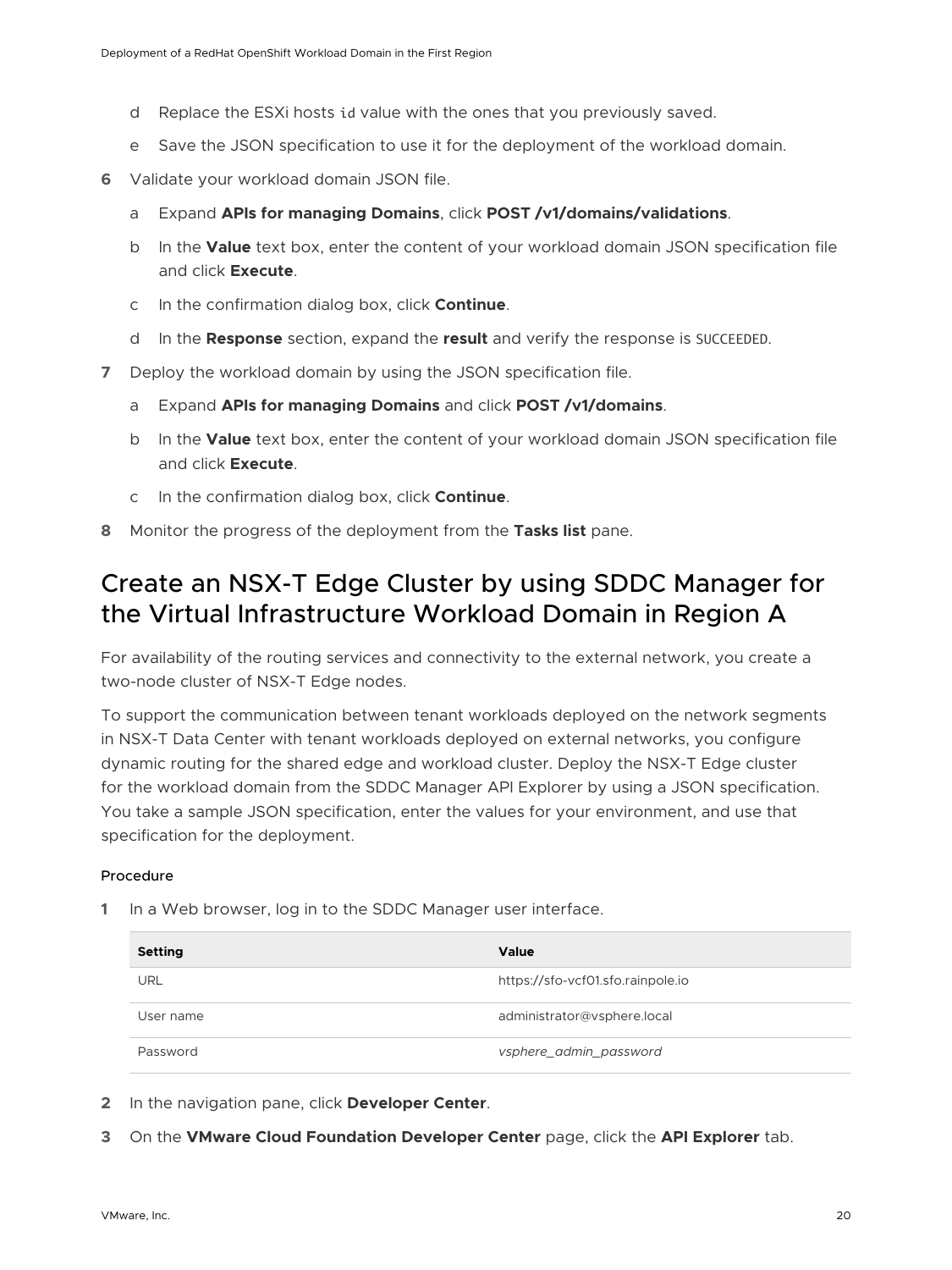- **4** Retrieve the unique ID for the shared edge and workload cluster.
	- a Expand **APIs for managing Clusters**, click **GET /v1/clusters**, and click **Execute**.
	- b In the **Response** section click **PageOfCluster** and click **Cluster (**sfo-w01-cl01).
	- c Save the ID of the cluster value to use it later.
- **5** Prepare a JSON specification to deploy an NSX-T Edge Cluster.
	- a Copy an paste the JSON specification in a text editor.
	- b Replace the passwords for **admin**,**root**,**audit** users, and **bgp** password.
	- c Replace the "<!REPLACE WITH sfo-w01-cl01 CLUSTER ID !>" value with the one for the shared edge and workload cluster that you previously saved.
	- d Save the JSON specification to use it for the deployment of the NSX-T Edge cluster.
- **6** Validate your JSON specification.
	- a Expand **APIs for managing NSX-T Edge Clusters**, click **POST /v1/edge-clusters/ validations**.
	- b In the **Value** text box, enter the content of your JSON specification file and click **Execute**.
	- c In the confirmation dialog box, click **Continue**.
	- d In the **Response** section click **Validation UUID** and copy the ID from **ID of the Validation**.
	- e Expand **APIs for managing NSX-T Edge Clusters**, click **GET /v1/edge-clusters/ validations/{id}**.
	- f Paste the ID from the ID of the Validation into the **Value** box and click **Execute**.
	- g In the **Response** section expand the **Validation** result and check the **resultStatus** is SUCCEEDED.
- **7** Run the workflow that deploys the NSX-T Edge cluster for the workload domain in SDDC Manager.
	- a Expand **APIs for managing NSX-T Edge Clusters** and click **POST /v1/edge-clusters**.
	- b In the **Value** text box, paste the JSON specification that you prepared and click **Execute**.
	- c In the confirmation dialog box, click **Continue**.
- **8** Monitor the progress of the deployment from the **Tasks list** pane.

#### What to do next

Verify that routing occurs in both the north-south and east-west directions.

- **n** North-south traffic leaving or entering the workload domain, for example, a virtual machine on an overlay network communicating with an end-user device on the corporate network.
- **East-west traffic remains in the workload domain, for example, two virtual machines on the** same or different segments that communicate to each other.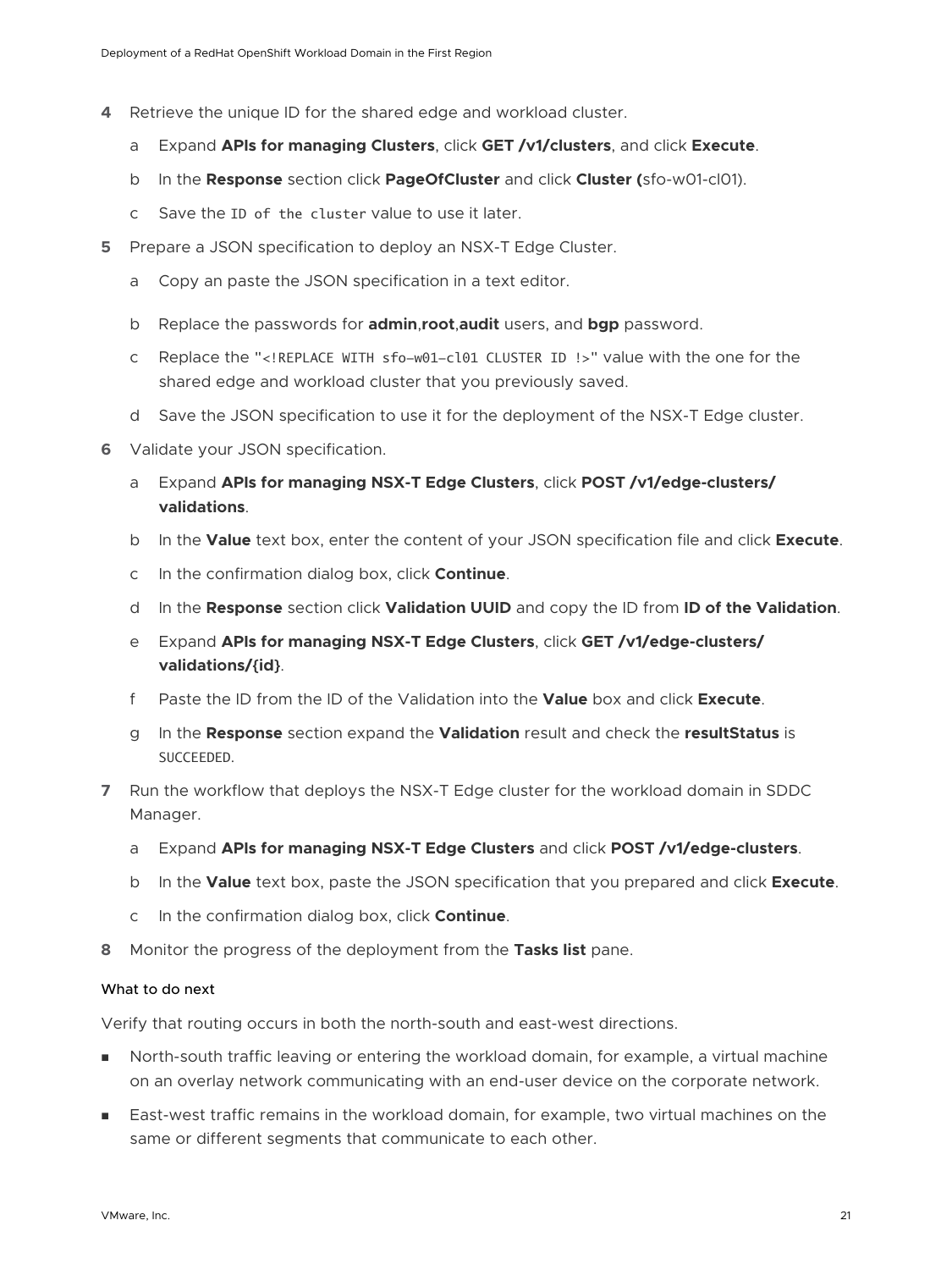# <span id="page-21-0"></span>Post-Deployment Configuration for a Virtual Infrastructure Workload Domain in Region A

After you deploy the workload domain by using SDDC Manager, to reach full functionality and operability, perform post-deployment product configuration tasks.

#### Procedure

**1** [Join the Virtual Infrastructure Workload Domain vCenter Server to Active Directory in](#page-22-0)  [Region A](#page-22-0)

After you have successfully deployed the workload domain, you must add the Workload domain vCenter Server to your Active Directory. Then add the Active Directory domain as an identity source to vCenter Single Sign-On. Users in the Active Directory domain become visible to vCenter Single Sign-On and can be assigned permissions to view or manage components.

**2** [Join the ESXi Hosts for the Virtual Infrastructure Workload Domain to Active Directory in](#page-24-0)  [Region A](#page-24-0)

You join the ESXi hosts of the workload domain to Active Directory so that access can be controlled through Active Directory. Repeat this procedure for all hosts in the workload domain.

**3** [Configure an Active Directory group as the Admin group for all ESXi Hosts of the Virtual](#page-25-0)  [Infrastructure Workload Domain in Region A](#page-25-0)

You assign an Active Directory group as an admin group to each ESXi host of the workload domain to control full administrative access by using Active Directory. Perform this procedure for all hosts in the workload domain.

**4** [Rename the Resource Pool for the NSX-T Edge Cluster Nodes of the Virtual Infrastructure](#page-26-0)  [Workload Domain in Region A](#page-26-0)

You rename the resource pool dedicated for the NSX-T Edge cluster nodes to **sfo-w01**cl01-rp-sddc-edge to align to a consistent naming standard.

### **5** [Group the NSX-T Edge Cluster Nodes in a VM and Template Folder for the Virtual](#page-26-0) [Infrastructure Workload Domain in Region A](#page-26-0)

Create a folder in the workload domain to group the NSX-T Edge cluster nodes and move them to that folder.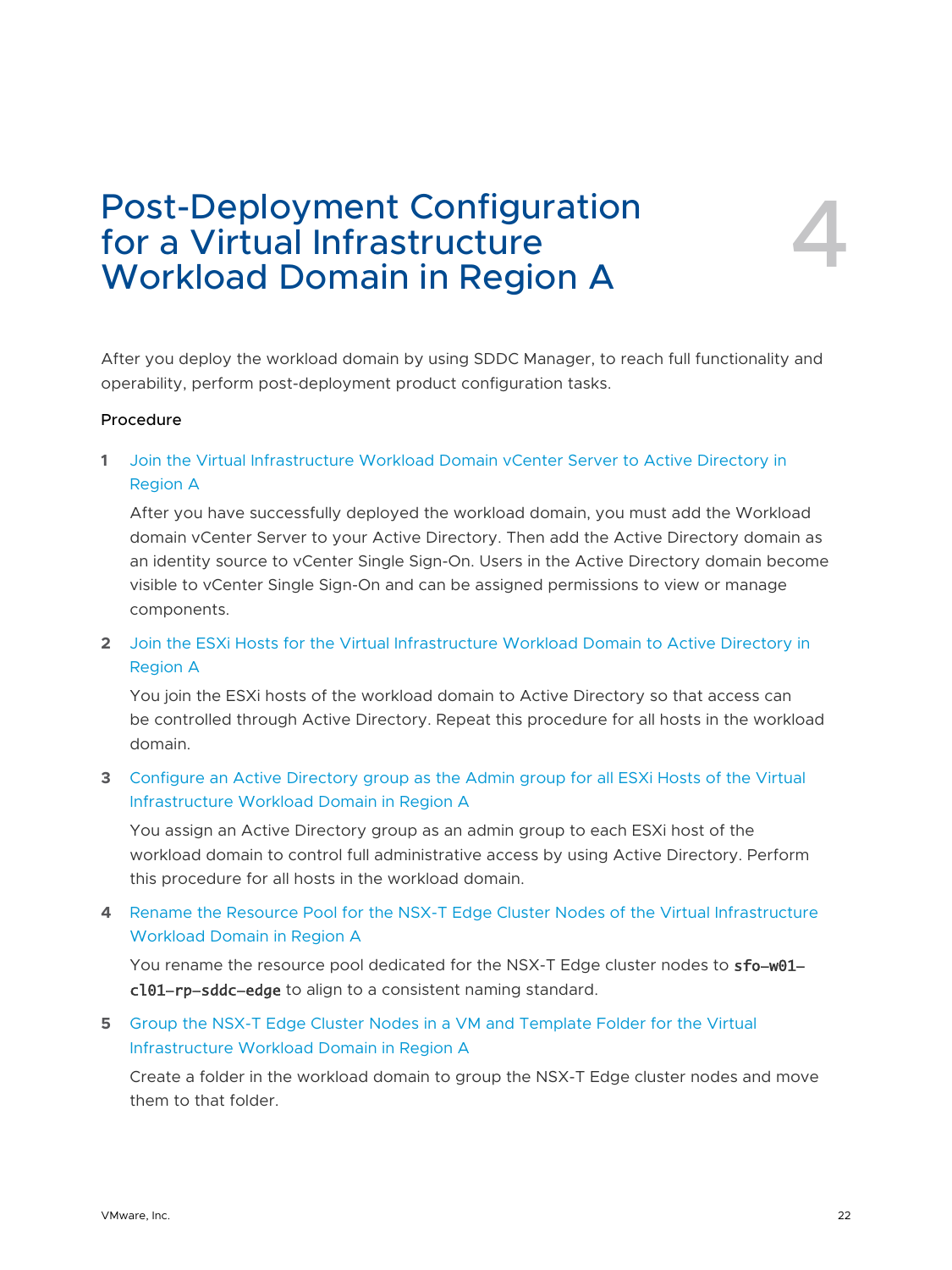<span id="page-22-0"></span>**6** [Move Management and Network Components for the Virtual Infrastructure Workload](#page-27-0) [Domain to the Designated VM Folders in Region A](#page-27-0)

You move the workload domain vCenter Server and NSX-T Manager cluster nodes deployed in the management domain to designated folders for these components.

**7** [Enable Health Check on the vSphere Distributed Switch for the Virtual Infrastructure](#page-28-0) [Workload Domain in Region A](#page-28-0)

You enable the functionality so that vSphere Distributed Switch Health Check verifies that all VLANs are trunked to all ESXi hosts attached to the vSphere Distributed Switch and the MTU sizes match the physical network.

**8** [Install Signed Certificates on Virtual Infrastructure Workload Domain Components in Region](#page-28-0) [A](#page-28-0)

Replace the self-signed certificates of vCenter Server and NSX-T Manager Cluster with signed certificates from the Microsoft Certificate Authority using SDDC Manager for the workload domain.

**9** [Disable Taking Snapshots for NSX-T Data Center Appliances for the Virtual Infrastructure](#page-30-0)  [Workload Domain in Region A](#page-30-0)

If you are deploying VMware Validated Design 6.0, you manually disable snapshots on NSX-T Data Center appliances. Snapshots and clones are not supported for NSX-T Data Center appliances. Disable the snapshots creation for all NSX-T Data Center appliances in the workload domain.

**10** [Integration of Workspace ONE Access and NSX-T Data Center for the Virtual Infrastructure](#page-31-0)  [Workload Domain in Region A](#page-31-0)

To provide role based access for the NSX-T Data Center instance for the workload domain, integrate it with Workspace One Access.

## Join the Virtual Infrastructure Workload Domain vCenter Server to Active Directory in Region A

After you have successfully deployed the workload domain, you must add the Workload domain vCenter Server to your Active Directory. Then add the Active Directory domain as an identity source to vCenter Single Sign-On. Users in the Active Directory domain become visible to vCenter Single Sign-On and can be assigned permissions to view or manage components.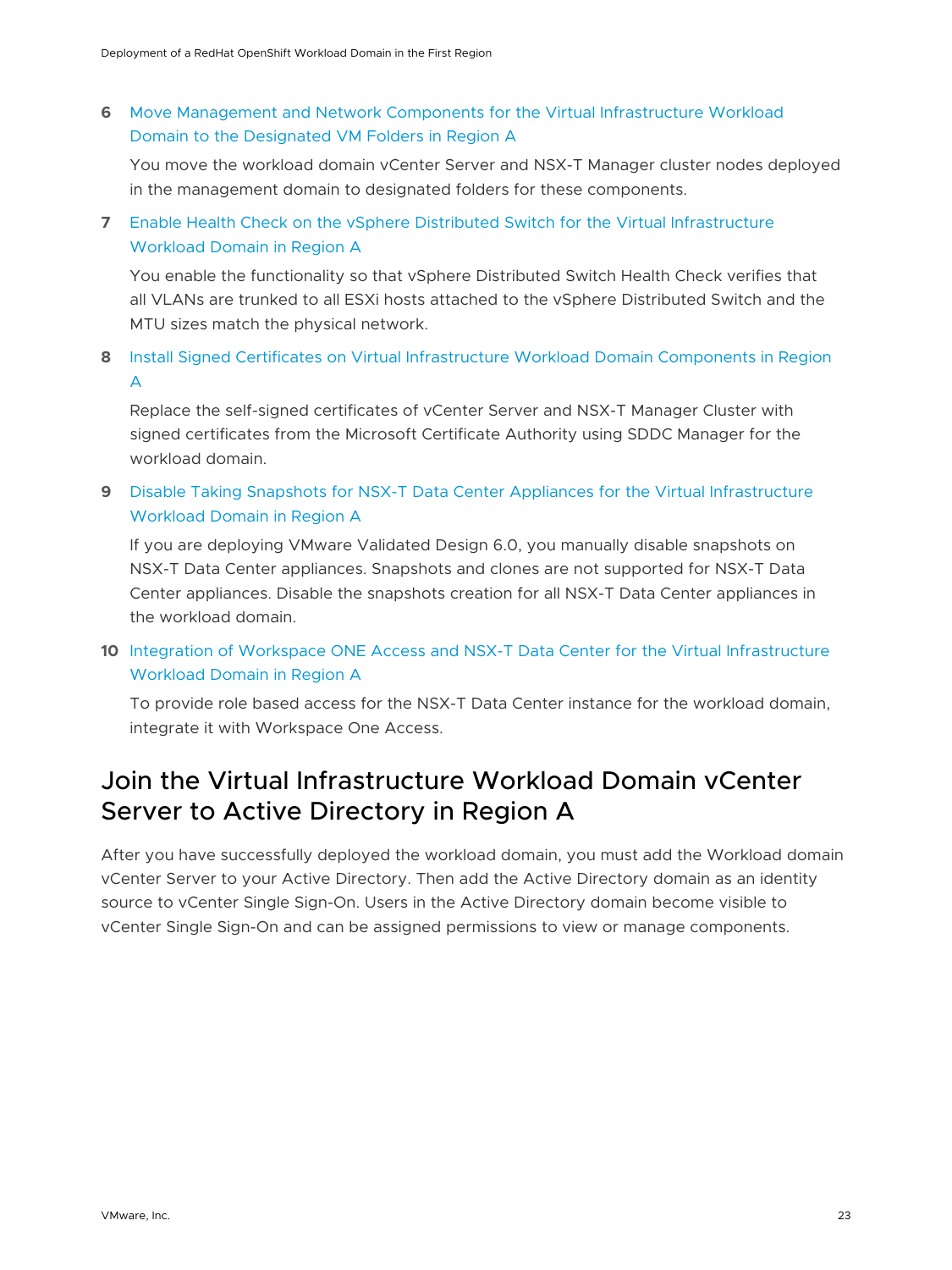#### Procedure

| Setting    | Value                                   |
|------------|-----------------------------------------|
| <b>URL</b> | https://sfo-w01-vc01.sfo.rainpole.io/ui |
| User name  | administrator@vsphere.local             |
| Password   | vsphere_admin_password                  |

- **2** Select **Menu > Administration**.
- **3** Under **Single Sign On**, select **Configuration**.
- **4** On the **Configuration** page, click the **Identity Provider** tab and select **Active Directory Domain**.
- **5** Select the sfo-w01-vc01.sfo.rainpole.io radio button and click **Join AD**.
- **6** In the **Join Active Directory Domain** dialog box, enter the settings, and click **Join**.

| <b>Setting</b> | Value                    |
|----------------|--------------------------|
| Domain         | sfo.rainpole.io          |
| Username       | svc-domain-join          |
| Password       | svc-domain-join_password |

- **7** To apply the changes, reboot the vCenter Server appliance.
	- a Open a Web browser and go to https://sfo-w01-vc01.sfo.rainpole.io:5480.
	- b Log in to the vCenter Server Appliance Management Interface with the following credentials.

| <b>Setting</b> | Value         |
|----------------|---------------|
| Username       | root          |
| Password       | root_password |

- c On the **Summary** page, select **Actions > Reboot**.
- d In the **System Reboot** dialog box, click **Yes**.
- e Wait for the reboot process to finish.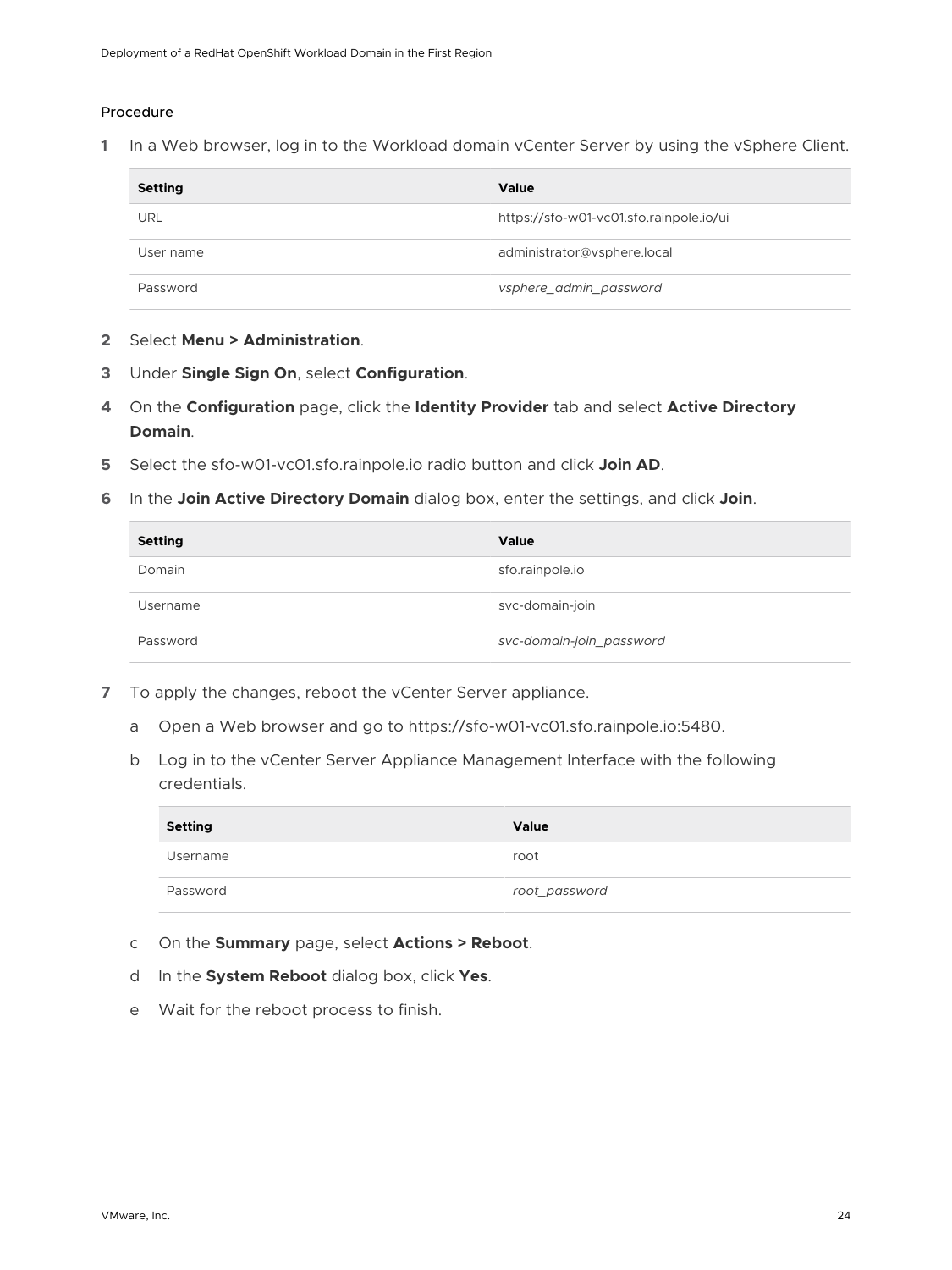<span id="page-24-0"></span>**8** In a Web browser, log in to the Workload domain vCenter Server by using the vSphere Client.

| <b>Setting</b> | Value                                   |
|----------------|-----------------------------------------|
| URL            | https://sfo-w01-vc01.sfo.rainpole.io/ui |
| User name      | administrator@vsphere.local             |
| Password       | vsphere_admin_password                  |

- **9** Verify that the vCenter Server has successfully joined the domain.
	- a In the **Administration** inventory, under **Single Sign On**, select **Configuration**.
	- b On the **Configuration** page, select the **Active Directory Domain** tab.
	- c Select the **sfo-w01-vc01.sfo.rainpole.io** radio button and verify that it has been joined to the Active Directory domain sfo.rainpole.io.

## Join the ESXi Hosts for the Virtual Infrastructure Workload Domain to Active Directory in Region A

You join the ESXi hosts of the workload domain to Active Directory so that access can be controlled through Active Directory. Repeat this procedure for all hosts in the workload domain.

#### Procedure

| <b>Setting</b> | Value                                   |
|----------------|-----------------------------------------|
| URL            | https://sfo-w01-vc01.sfo.rainpole.io/ui |
| User name      | administrator@vsphere.local             |
| Password       | vsphere_admin_password                  |

- **2** Select **Menu > Hosts and Clusters**.
- **3** Expand **sfo-w01-vc01.sfo.rainpole.io > sfo-w01-dc01 > sfo-w01-cl01**.
- **4** Select the **sfo01-w01-esx01.sfo.rainpole.io** ESXi host and click the **Configure** tab.
- **5** Under **System**, select **Authentication Services**.
- **6** On the **Authentication Services** page, click **Join Domain**.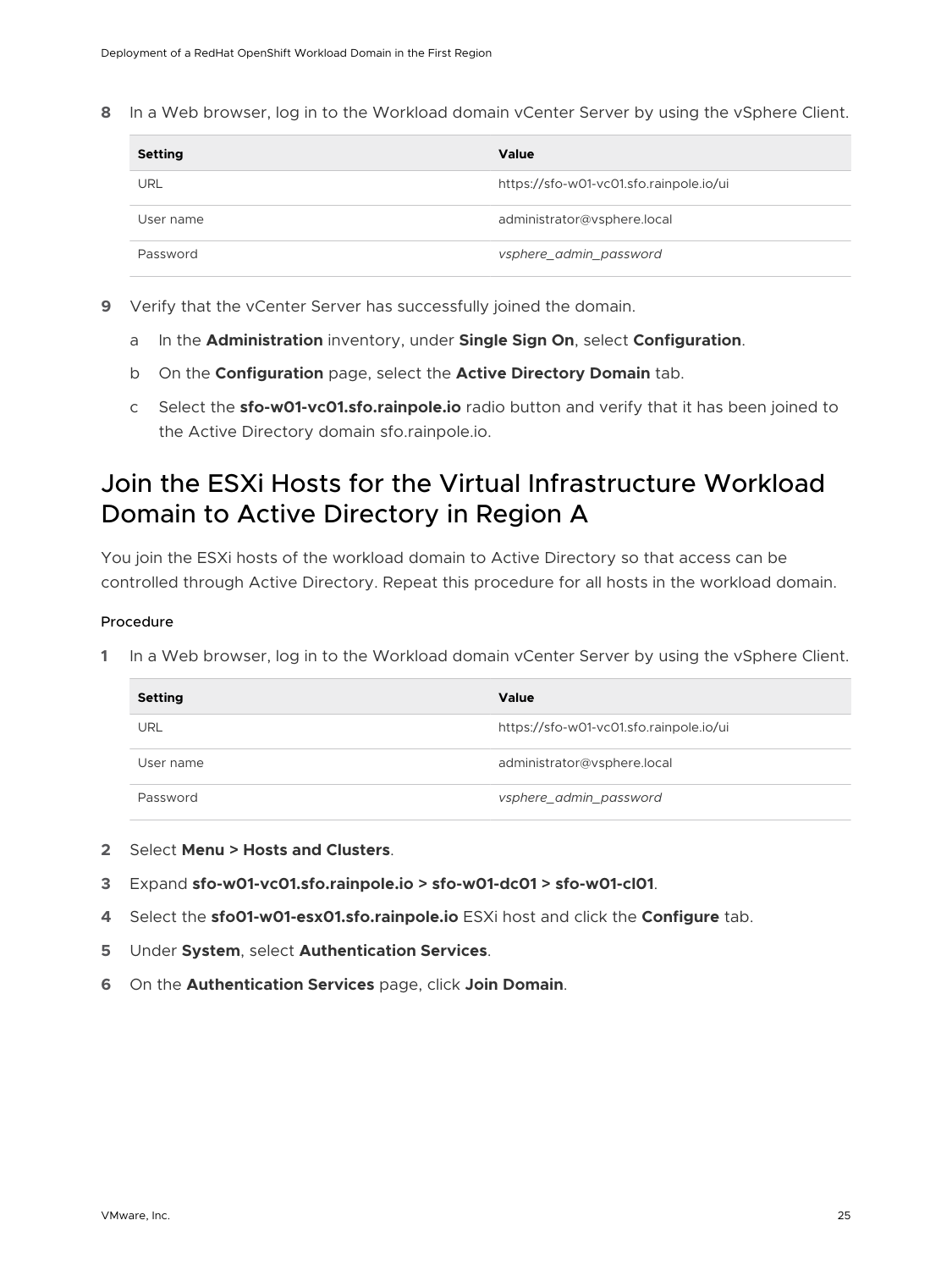<span id="page-25-0"></span>**7** On the **Join Domain** page, enter the settings and click **OK**.

| <b>Setting</b> | Value                    |
|----------------|--------------------------|
| Domain         | sfo.rainpole.io          |
| User name      | svc-domain-join          |
| Password       | svc-domain-join_password |

**8** Repeat the steps for all ESXi Hosts in the workload domain.

## Configure an Active Directory group as the Admin group for all ESXi Hosts of the Virtual Infrastructure Workload Domain in Region A

You assign an Active Directory group as an admin group to each ESXi host of the workload domain to control full administrative access by using Active Directory. Perform this procedure for all hosts in the workload domain.

#### Procedure

| <b>Setting</b> | <b>Value</b>                            |
|----------------|-----------------------------------------|
| URL            | https://sfo-w01-vc01.sfo.rainpole.io/ui |
| User name      | administrator@vsphere.local             |
| Password       | vsphere_admin_password                  |

- **2** Select **Menu > Hosts and Clusters**.
- **3** Expand **sfo-w01-vc01.sfo.rainpole.io > sfo-w01-dc01 > sfo-w01-cl01**.
- **4** Select the **sfo01-w01-esx01.sfo.rainpole.io** ESXi host and click the **Configure** tab.
- **5** Under **System**, select **Advanced System Settings**.
- **6** Click **Edit** and in the **Filter** text box, enter esxAdmins.
- **7** Click the **Value** text box for **Config.HostAgent.plugins.hostsvc.esxAdminsGroup** and enter ug-esxi-admins as the value and click **OK**.
- **8** Repeat this procedure for all remaining hosts in the workload domain.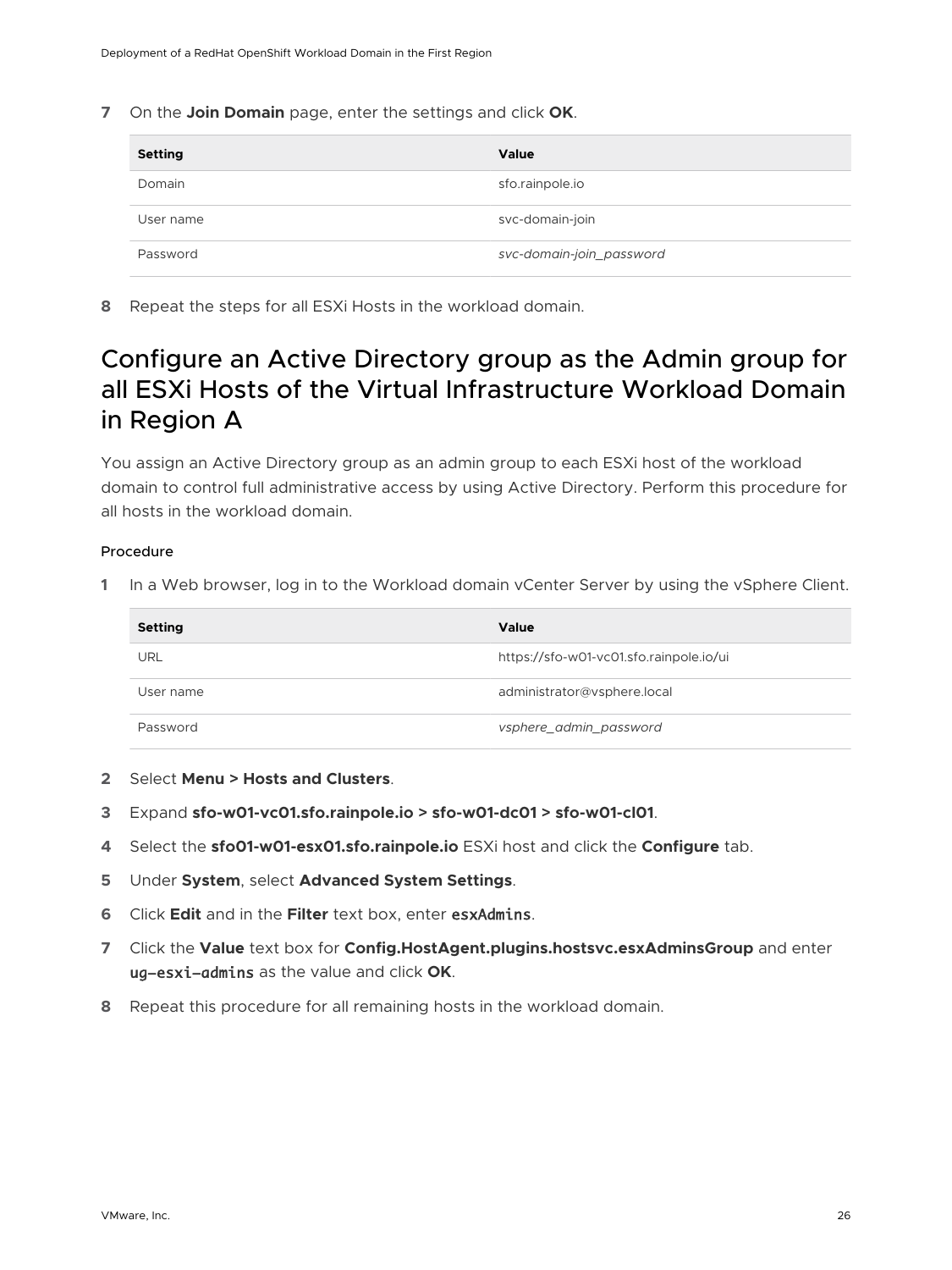## <span id="page-26-0"></span>Rename the Resource Pool for the NSX-T Edge Cluster Nodes of the Virtual Infrastructure Workload Domain in Region A

You rename the resource pool dedicated for the NSX-T Edge cluster nodes to sfo-w01-cl01-rpsddc-edge to align to a consistent naming standard.

#### Procedure

**1** In a Web browser, log in to the Workload domain vCenter Server by using the vSphere Client.

| <b>Setting</b> | Value                                   |
|----------------|-----------------------------------------|
| <b>URL</b>     | https://sfo-w01-vc01.sfo.rainpole.io/ui |
| User name      | administrator@vsphere.local             |
| Password       | vsphere_admin_password                  |

- **2** Select **Menu > Hosts and Clusters**.
- **3** Expand **sfo-w01-vc01.sfo.rainpole.io > sfo-w01-dc01 > sfo-w01-cl01**.
- **4** Right-click the only resource pool and click **Rename**.
- **5** In the **Rename** dialog box, enter sfo-w01-cl01-rp-sddc-edge and click **OK**.

## Group the NSX-T Edge Cluster Nodes in a VM and Template Folder for the Virtual Infrastructure Workload Domain in Region A

Create a folder in the workload domain to group the NSX-T Edge cluster nodes and move them to that folder.

#### Procedure

| <b>Setting</b> | Value                                   |
|----------------|-----------------------------------------|
| URL            | https://sfo-w01-vc01.sfo.rainpole.io/ui |
| User name      | administrator@vsphere.local             |
| Password       | vsphere_admin_password                  |

- **2** Select **Menu > VMs and Templates**.
- **3** Expand **sfo-w01-vc01.sfo.rainpole.io > sfo-w01-dc01**.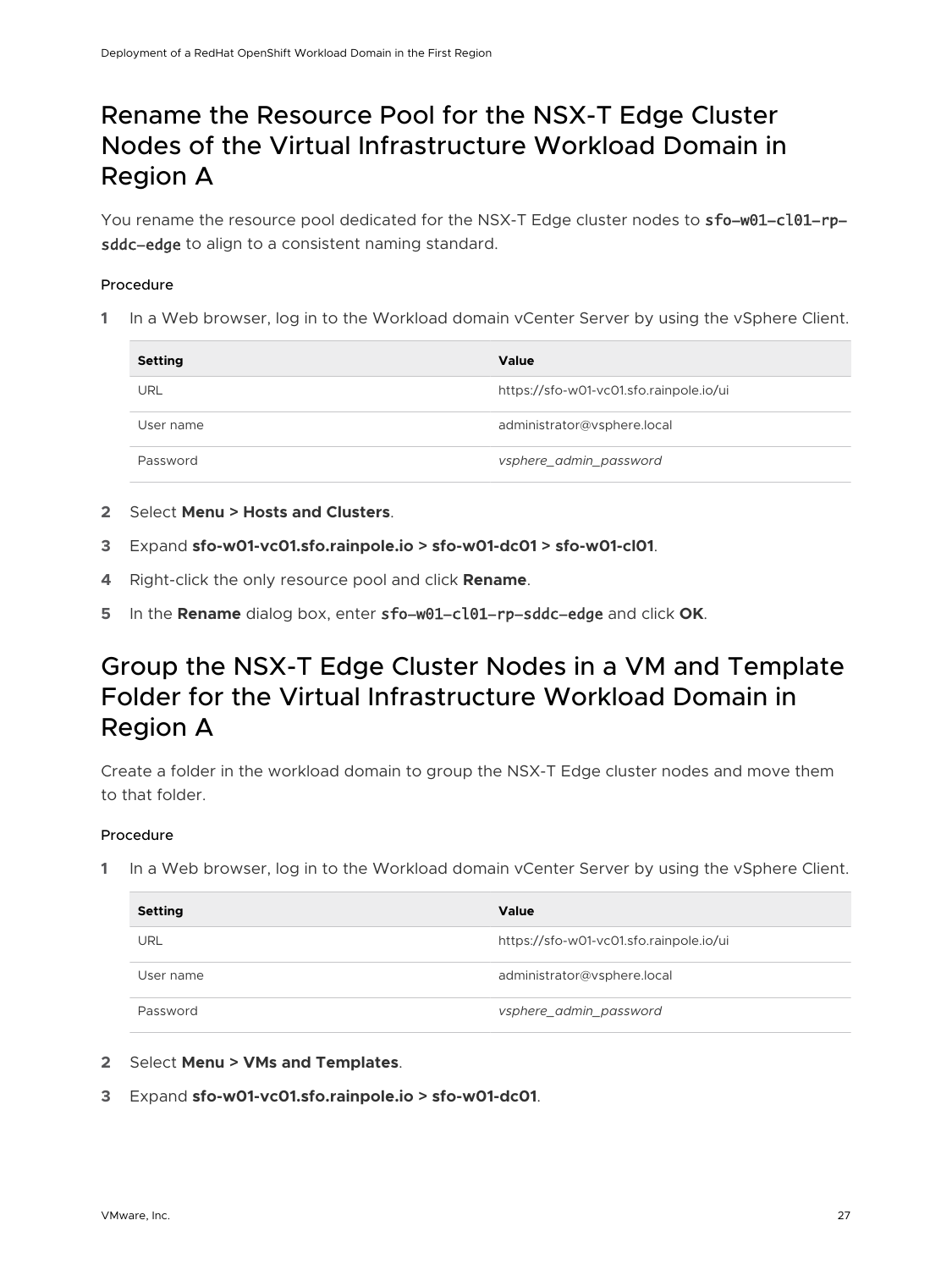- <span id="page-27-0"></span>**4** Create the folder for the NSX-T Edge cluster nodes.
	- a Right-click **sfo-w01-dc01** and select **New Folder > New VM and Template Folder**.
	- b In the **New Folder** window, enter sfo-w01-fd-edge and click **OK**.
- **5** Move the NSX-T Edge cluster nodes to the designated VM folder.
	- a Under **sfo-w01-dc01**, drag-and-drop the sfo-w01-en01 to the sfo-w01-fd-edge folder.
	- b Under **sfo-w01-dc01**, drag-and-drop the sfo-w01-en02 to the sfo-w01-fd-edge folder.

## Move Management and Network Components for the Virtual Infrastructure Workload Domain to the Designated VM Folders in Region A

You move the workload domain vCenter Server and NSX-T Manager cluster nodes deployed in the management domain to designated folders for these components.

#### Procedure

**1** In a Web browser, log in to vCenter Server by using the vSphere Client.

| Setting   | Value                                   |
|-----------|-----------------------------------------|
| URL       | https://sfo-m01-vc01.sfo.rainpole.io/ui |
| User name | administrator@vsphere.local             |
| Password  | vsphere_admin_password                  |

- **2** Select **Menu > VMs and Templates**.
- **3** Expand **sfo-m01-vc01.sfo.rainpole.io > sfo-m01-dc01**.
- **4** Click **sfo-m01-dc01** and click the **VMs** tab.
- **5** Move the sfo-w01-vc01 workload domain vCenter Server to the **sfo-m01-fd-mgmt** folder.
	- a Right-click the sfo-w01-vc01 VM and click **Move to Folder**.
	- b In the **Move to folder** dialog box, select **sfo-m01-fd-mgmt** and click **OK**.
- **6** Move the NSX-T Manager cluster nodes to the **sfo-m01-fd-nsx** folder.
	- a Select all three nodes **sfo-w01-nsx01a**, **sfo-w01-nsx01b**, and **sfo-w01-nsx01c**.
	- b Right-click a selected node, and click **Move to Folder**.
	- c In the **Move to folder** dialog box, click **Yes** to confirm you want to move all three objects.
	- d In the **Move to folder** dialog box, select **sfo-m01-fd-nsx** and click **OK**.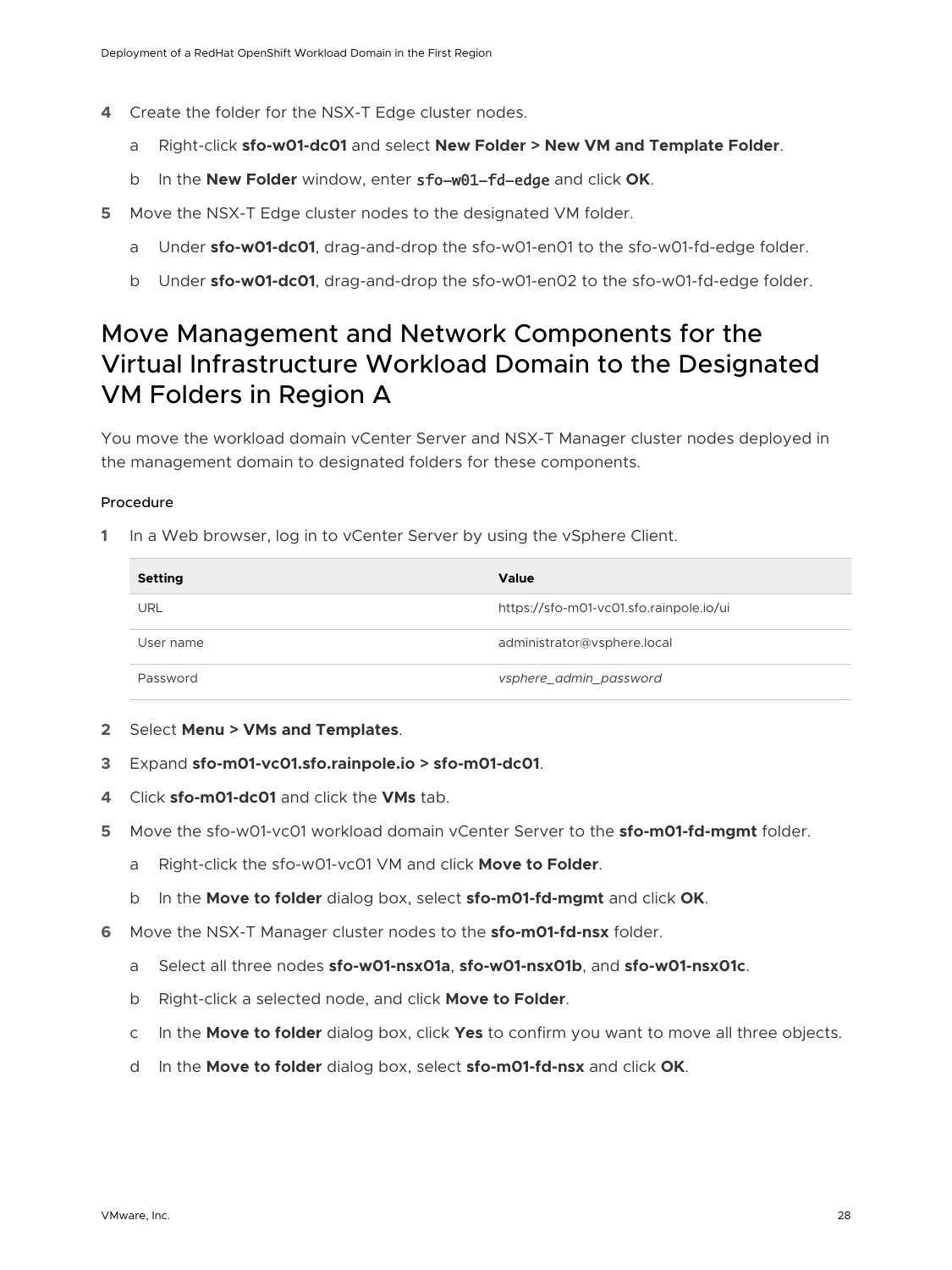## <span id="page-28-0"></span>Enable Health Check on the vSphere Distributed Switch for the Virtual Infrastructure Workload Domain in Region A

You enable the functionality so that vSphere Distributed Switch Health Check verifies that all VLANs are trunked to all ESXi hosts attached to the vSphere Distributed Switch and the MTU sizes match the physical network.

#### Procedure

**1** In a Web browser, log in to the Workload domain vCenter Server by using the vSphere Client.

| <b>Setting</b> | Value                                   |
|----------------|-----------------------------------------|
| URL            | https://sfo-w01-vc01.sfo.rainpole.io/ui |
| User name      | administrator@vsphere.local             |
| Password       | vsphere_admin_password                  |

- **2** Select **Menu > Networking**.
- **3** Expand **sfo-w01-vc01.sfo.rainpole.io > sfo-w01-dc01**.
- **4** Select the **sfo-w01-cl01-vds01** vSphere Distributed Switch and click the **Configure** tab.
- **5** On the **Configure** tab, click **Health Check** and click **Edit**.
- **6** In the **Edit Health Check Settings** dialog box, select the settings and click **OK**.

| <b>Setting</b>             | Value   |
|----------------------------|---------|
| VLAN and MTU state         | Enabled |
| Teaming and failover state | Enabled |

## Install Signed Certificates on Virtual Infrastructure Workload Domain Components in Region A

Replace the self-signed certificates of vCenter Server and NSX-T Manager Cluster with signed certificates from the Microsoft Certificate Authority using SDDC Manager for the workload domain.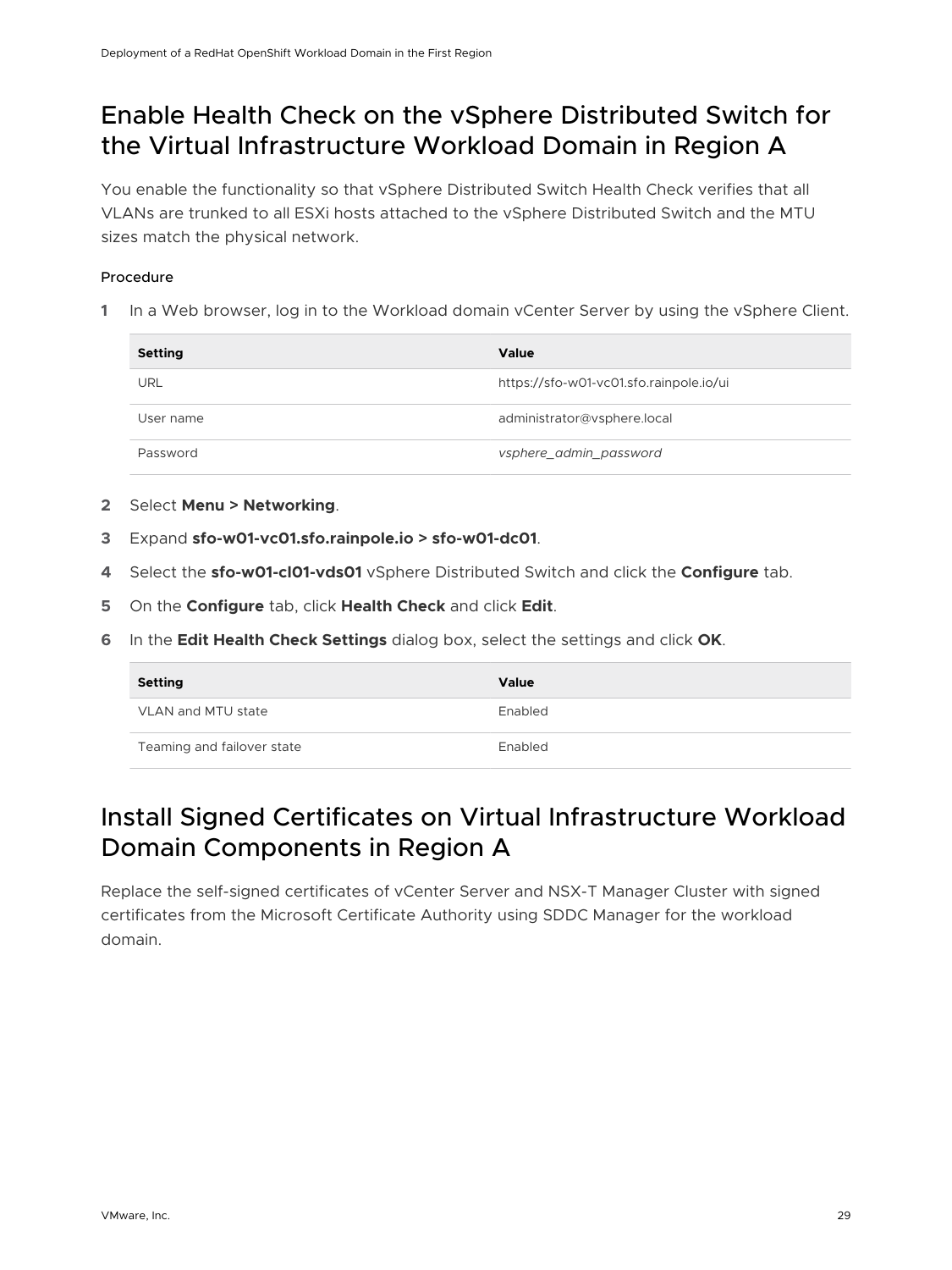#### Procedure

| <b>Setting</b> | Value                             |
|----------------|-----------------------------------|
| URL            | https://sfo-vcf01.sfo.rainpole.io |
| User name      | administrator@vsphere.local       |
| Password       | vsphere_admin_password            |

- **2** In the navigation pane, click **Inventory > Workload Domains**.
- **3** On the **Virtual Infrastructure (VI)** page, from the table, click the **sfo-w01** workload domain.
- **4** On the **sfo-w01** page, click the **Security** tab.
- **5** Generate CSR files for the target components.
	- a From the table, select the check boxes for the vcenter and nsxt\_manager resources.
	- b Click **Generate CSR**.
	- c In the **Generate CSRs** dialog box, configure the settings and click **Generate CSR**.

| <b>Setting</b>      | Value                     |
|---------------------|---------------------------|
| Algorithm           | <b>RSA</b>                |
| <b>Key Size</b>     | 2048                      |
| Organizational Unit | IT                        |
| Organization        | Rainpole                  |
| Locality            | San Francisco             |
| State               | CA                        |
| Country             | <b>US - United States</b> |

- **6** Generate signed certificates for each component.
	- a From the table, select the check boxes for the vcenter and nsxt\_manager resources.
	- b Click **Generate Signed Certificates**.
	- c In the **Generate Certificates** dialog box, from the **Select Certificate Authority** drop-down menu, select **Microsoft**.
	- d Click **Generate Certificates**.
- **7** Install the generated signed certificates for each component.
	- a From the table, select the check boxes for the vcenter and nsxt\_manager resources.
	- b Click **Install Certificates**.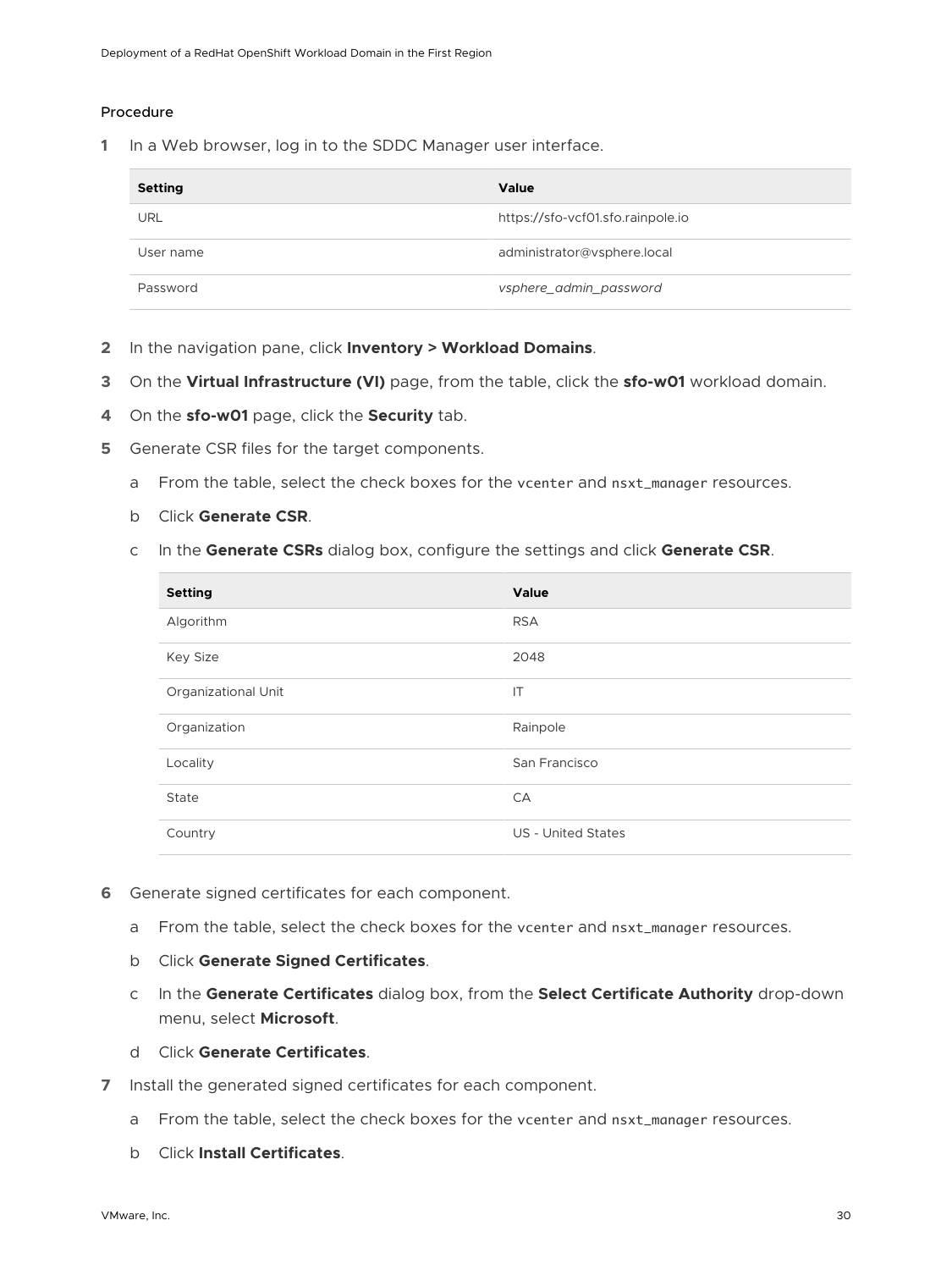## <span id="page-30-0"></span>Disable Taking Snapshots for NSX-T Data Center Appliances for the Virtual Infrastructure Workload Domain in Region A

If you are deploying VMware Validated Design 6.0, you manually disable snapshots on NSX-T Data Center appliances. Snapshots and clones are not supported for NSX-T Data Center appliances. Disable the snapshots creation for all NSX-T Data Center appliances in the workload domain.

This procedure does not apply to VMware Validated Design 6.0.1 and later. Starting with VMware Validated Design 6.0.1, taking snapshots for NSX-T Data Center appliances is disabled by default.

#### Procedure

**1** In a Web browser, log in to the Workload domain vCenter Server by using the vSphere Client.

| <b>Setting</b> | Value                                   |
|----------------|-----------------------------------------|
| URL            | https://sfo-w01-vc01.sfo.rainpole.io/ui |
| User name      | administrator@vsphere.local             |
| Password       | vsphere_admin_password                  |

- **2** Select **Menu > VMs and Templates**.
- **3** Expand **sfo-m01-vc01.sfo.rainpole.io > sfo-m01-dc01**.
- **4** Expand the **sfo-m01-fd-nsx** folder to see all NSX-T Manager cluster nodes.
- **5** Power off the first NSX-T Data Center appliance.
	- a Right-click the **sfo-w01-nsx01a** VM and select **Power > Shut Down Guest OS**.
	- b In the **Confirm Guest Shut Down** dialog box, click **Yes** and wait for the VM to shut down.
- **6** Disable snapshots on the first NSX-T Data Center appliance.
	- a Right-click the **sfo-w01-nsx01a** VM and click **Edit Settings**.
	- b Click the **VM Options** tab and expand **Advanced**.
	- c Under **Configuration Parameters**, click **Edit Configuration**.
	- d In the **Configuration Parameters** dialog box, click **Add Configuration Params**.
	- e Enter the configuration and click **OK**.

| Setting | Value                   |
|---------|-------------------------|
| Name    | snapshot. Max Snapshots |
| Value   |                         |

f Click **OK** to save the changes.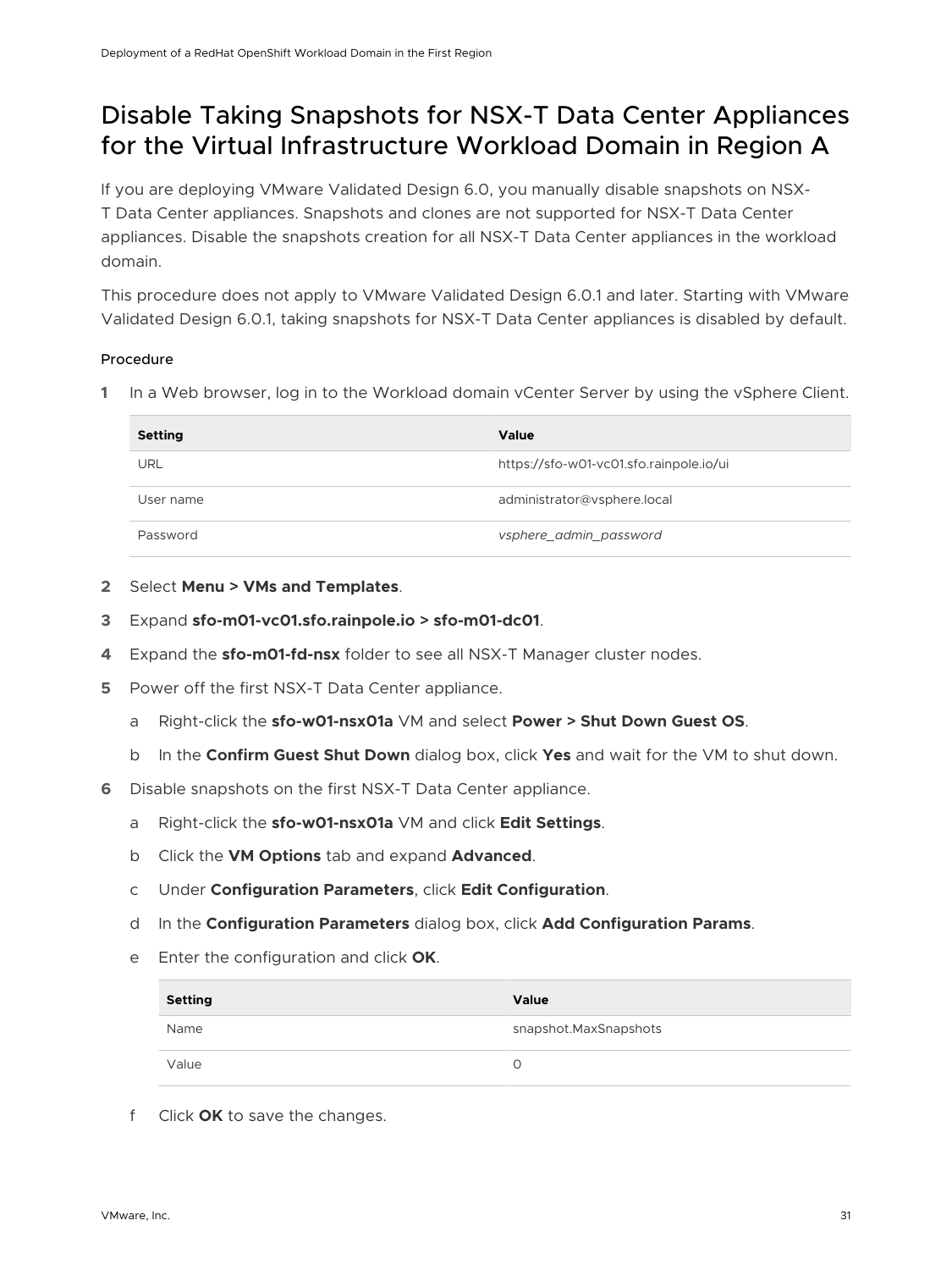- <span id="page-31-0"></span>**7** Right-click the **sfo-w01-nsx01a** VM and select **Power > Power On** to power on the appliance that you configured.
- **8** Repeat this procedure for the remaining NSX-T Data Center appliances for the workload domain.

| Node Type                                                       | <b>Location in VMs and Templates</b><br>Inventory                                   | <b>Node Name</b>                                     |
|-----------------------------------------------------------------|-------------------------------------------------------------------------------------|------------------------------------------------------|
| NSX-T Data Center Manager<br>appliances for the workload domain | $sfo-mO1-vcO1.sfo. rainpole.io > sfo-$<br>$mO1-\text{d}cO1$ > sfo-m $O1-\text{d}cS$ | sfo-w01-nsx01a<br>sfo-w01-nsx01b<br>$sfo-wO1-nsxO1c$ |
| NSX-T Data Center Edge nodes for<br>the workload domain         | $sfo-wO1-vcO1.sfo. rainbowio > sfo-$<br>$wO1-\text{d}CO1 > \text{sfo-wO1-fd-edge}$  | sfo-w01-en01<br>$sfo-wO1-enO2$                       |

## Integration of Workspace ONE Access and NSX-T Data Center for the Virtual Infrastructure Workload Domain in Region A

To provide role based access for the NSX-T Data Center instance for the workload domain, integrate it with Workspace One Access.

### Obtain the Certificate Thumbprint of Workspace ONE Access for the Virtual Infrastructure Workload Domain in Region A

Before you configure the integration of Workspace ONE Access with NSX-T Data Center, you must obtain the certificate thumbprint from the Workspace ONE Access instance.

#### Procedure

**1** Log in to vCenter Server by using a Secure Shell (SSH) client.

| <b>Setting</b> | <b>Value</b>                 |
|----------------|------------------------------|
| <b>FQDN</b>    | sfo-m01-vc01.sfo.rainpole.io |
| User name      | root                         |
| Password       | vcenter_server_root_password |

- **2** To switch to the bash shell, run the shell command .
- **3** To retrieve the SHA-256 thumbprint of the Workspace ONE Access certificate, run the command .

openssl s\_client -connect sfo-wsa01.sfo.rainpole.io:443 < /dev/null 2> /dev/null | openssl x509 -sha256 -fingerprint -noout -in /dev/stdin

**4** Save the fingerprint to later integrate NSX-T Data Center with Workspace ONE Access.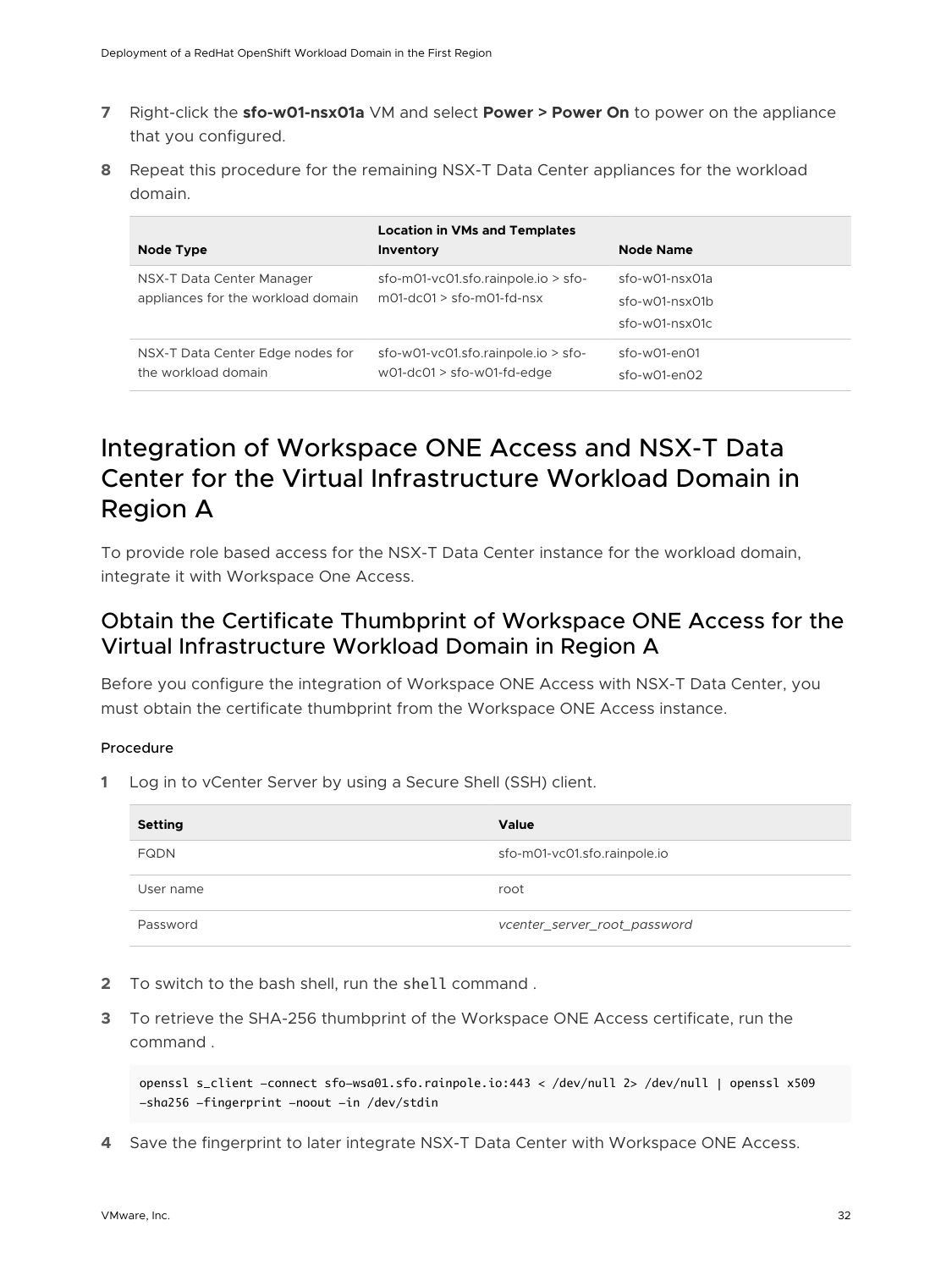### <span id="page-32-0"></span>Integrate Workspace One and NSX-T Data Center for the Virtual Infrastructure Workload Domain in Region A

You create a remote app access client to integrate NSX-T Data Center Workspace ONE Access. You use the certificate thumbprint, ClientID, and shared secret, to register NSX-T Data Center to identify it as a trusted consumer of the Workspace ONE Access identity and authentication services.

#### Procedure

**1** In a Web browser, log in to the region-specific Workspace ONE Access instance in Region A by using the administration interface.

| <b>Setting</b> | <b>Value</b>                            |
|----------------|-----------------------------------------|
| <b>URL</b>     | https://sfo-wsa01.sfo.rainpole.io/admin |
| User name      | admin                                   |
| Password       | region_a_wsa_admin_password             |
| Domain         | System Domain                           |

- **2** On the main navigation bar, from the **Catalog** drop-down menu, select **Settings**.
- **3** In the left pane, click **Remote app access**.
- **4** Click **Clients** and click **Create client**.
- **5** In the **Create client** dialog box, configure the settings, and click **Add**.

| <b>Setting</b>                   | Value                             |
|----------------------------------|-----------------------------------|
| Access type                      | Service Client Token              |
| Client ID                        | sfo-w01-nsx01-oauth               |
| Scope                            | admin                             |
| Shared secret                    | Generate and save a shared secret |
| Issue Refresh Token              | Selected                          |
| Token type                       | Bearer                            |
| Access Token Time-To-Live (TTL)  | 8 hours                           |
| Refresh Token Time-To-Live (TTL) | 1 month                           |
| Idle Token Time-to-Live (TTL)    | 4 days                            |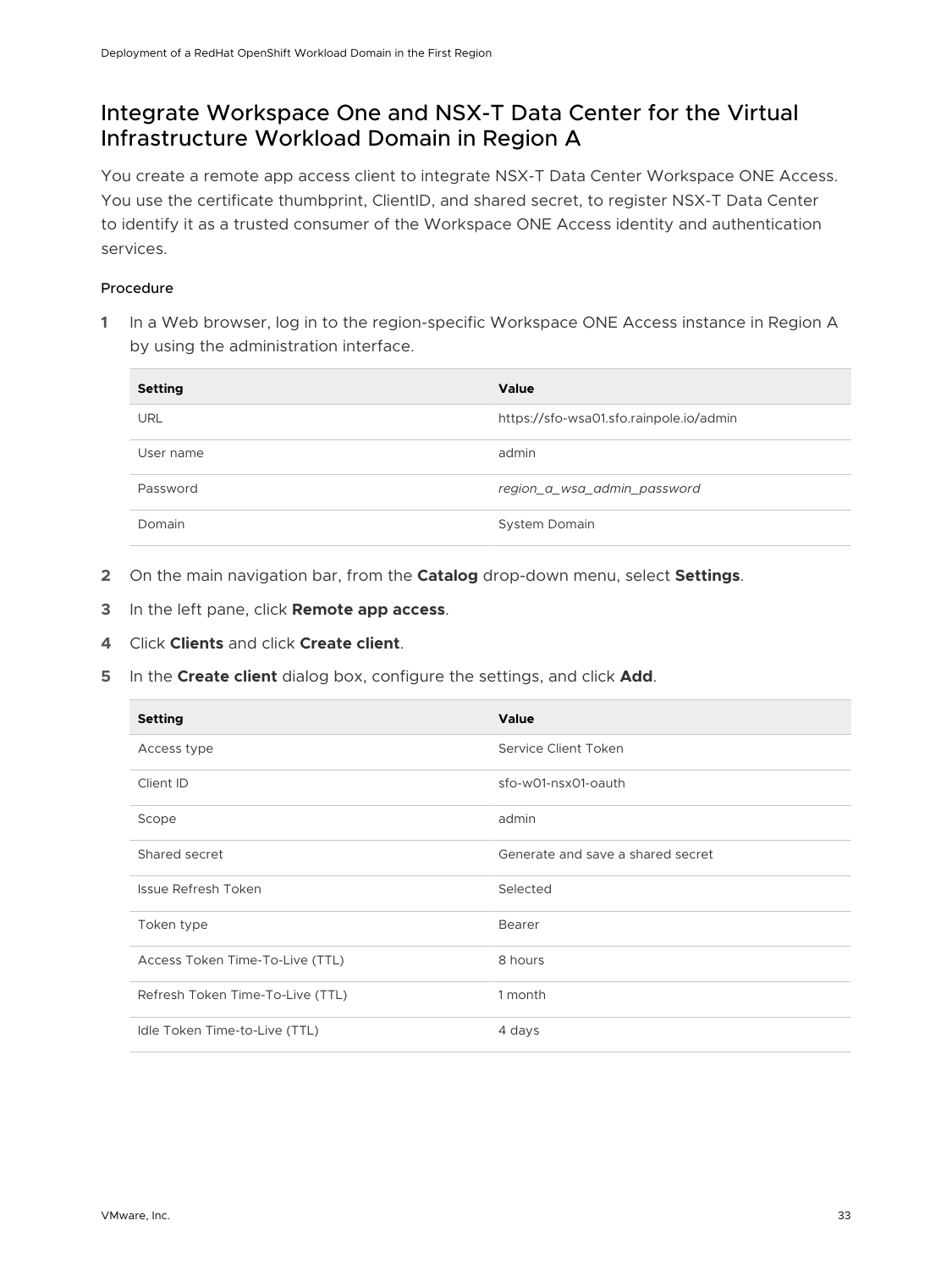<span id="page-33-0"></span>**6** In a Web browser, log in to the workload domain NSX-T administration interface.

| <b>Setting</b> | Value                                 |
|----------------|---------------------------------------|
| <b>URL</b>     | https://sfo-w01-nsx01.sfo.rainpole.io |
| User name      | admin                                 |
| Password       | nsx_admin_password                    |

- **7** Configure the integration between NSX-T Data Center and Workspace ONE Access.
	- a On the main navigation bar, click **System**.
	- b In the left pane, click **Users and roles**, click the **VMware Identity Manager** tab, and click **Edit**.

The **Edit VMware Identity Manager configuration** dialog box opens.

c In the **Edit VMware Identity Manager configuration** dialog box, configure the settings and click **Save**.

| <b>Setting</b>                      | Value                              |
|-------------------------------------|------------------------------------|
| Integration VMware Identity Manager | Enabled                            |
| VMware Identity Manager Appliance   | sfo-wsa01.sfo.rainpole.io          |
| OAuth Client ID                     | sfo-w01-nsx01-oauth                |
| <b>OAuth Client Secret</b>          | Previously generated shared secret |
| <b>SSL Thumbprint</b>               | SHA-256 Thumbprint                 |
| <b>NSX Appliance</b>                | sfo-w01-nsx01.sfo.rainpole.io      |

**Important** To log in with a local account in NSX-T Data Center after you configure Workspace ONE Access as an identity provider, you must append /login.jsp?local=true to the NSX-T Manager URL.

### Configure Role-Based Access Control for NSX-T Data Center for the Virtual Infrastructure Workload Domain in Region A

After you integrate Workspace ONE Access with NSX-T Data Center, you configure role based access controls to manage access to NSX-T Data Center.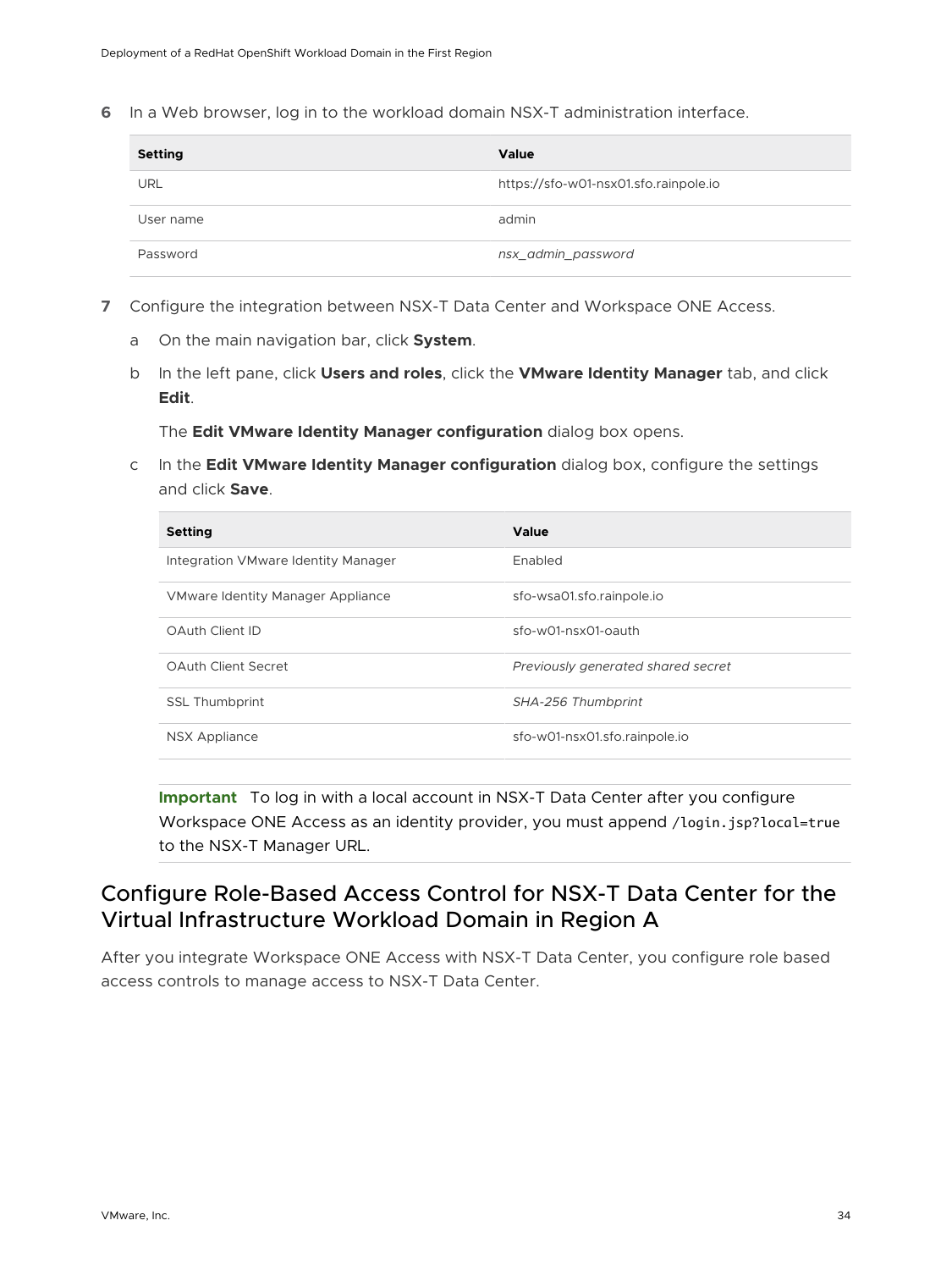#### Procedure

| <b>Setting</b> | Value                                                      |
|----------------|------------------------------------------------------------|
| URL            | https://sfo-w01-nsx01.sfo.rainpole.io/login.jsp?local=true |
| User name      | admin                                                      |
| Password       | nsx-t_admin_password                                       |

- **2** On the main navigation bar, click **System**.
- **3** In the left pane, click **Users and roles** and click the **Users** tab.
- **4** From the **Add** drop-down menu, click **Role assignments for VIDM**, configure the settings, and click **Save**.

| <b>Setting</b>       | <b>Value for Group</b>               |
|----------------------|--------------------------------------|
| User/User Group Name | ug-nsx-enterprise-admins@rainpole.io |
| Roles                | <b>Enterprise Admins</b>             |
| Type                 | <b>VIDM User</b>                     |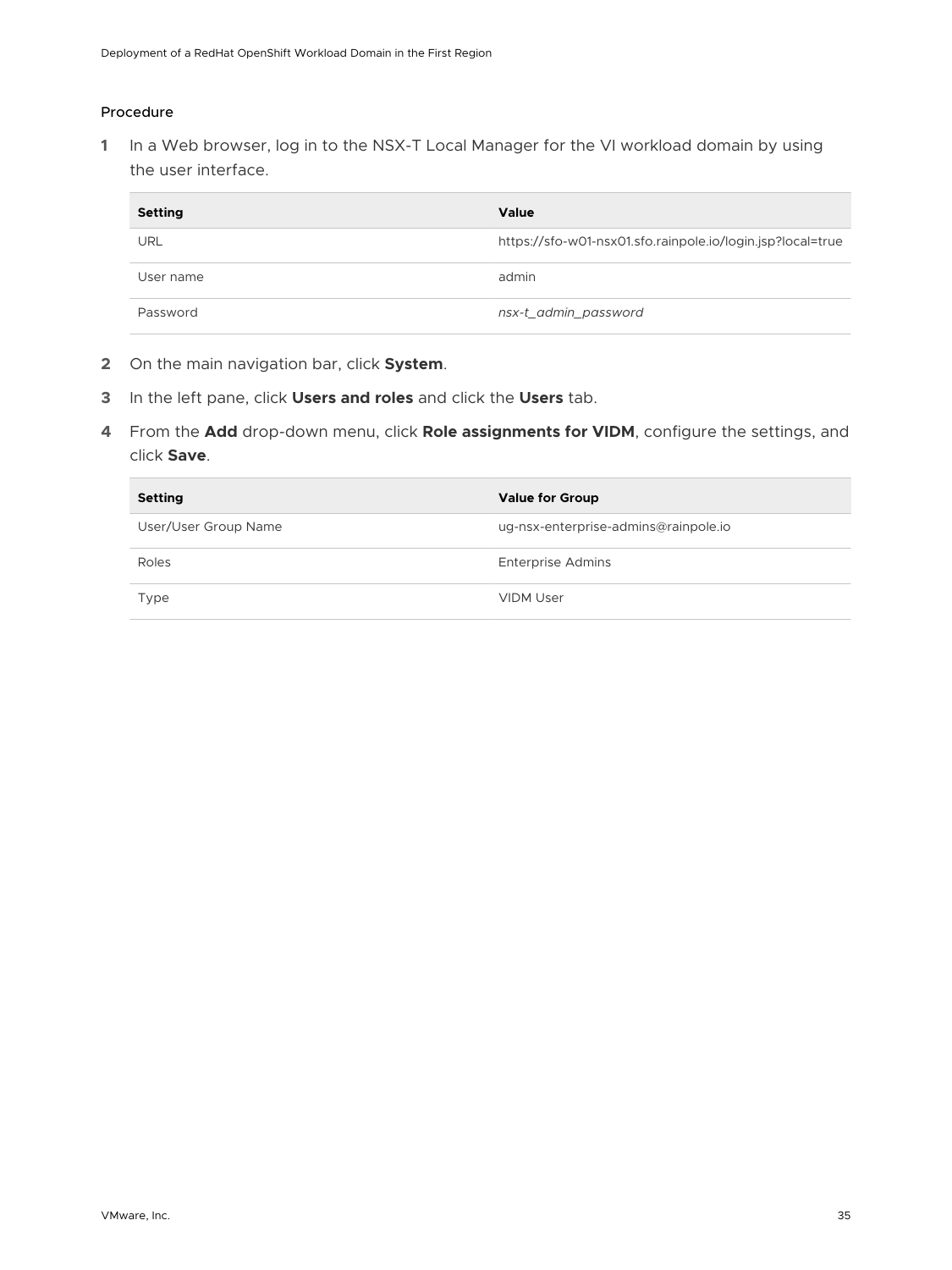# <span id="page-35-0"></span>Deployment of Red Hat OpenShift

After you have completed the required configurations in your workload domain, you can deploy

Prerequisites

## Prerequisites for Deployment of Red Hat OpenShift 4 in a Virtual Infrastructure Workload Domain

Several internal and external prerequisites must be met before you can begin the deployment of Red Hat OpenShift in a VMware Cloud Foundation virtual infrastructure workload domain.

### Infrastructure Prerequisites

Red Hat OpenShift in your SDDC.

You must prepare multiple items for the deployment of Red Hat OpenShift.

- n Linux host with access to your software-defined data center (This design is validated with a Fedora Linux 31 host)
- Web server configured on the Linux host
- **NFS** export
	- Allowed in: 192.168.23.0/24, 192.168.24.0/24
	- <sup>n</sup> Size: 100GB
- **n** Configure additional DNS records
- Obtain additional VMware software
- **n** Obtain Red Hat OpenShift software

#### Table 5-1. Additional Required DNS Records

| <b>Host Name</b>                                  | <b>IP Address</b> | <b>Record Type</b> |
|---------------------------------------------------|-------------------|--------------------|
| control-plane-0.sfo-w01-<br>ocp01.sfo.rainpole.io | 192.168.23.10     | А                  |
| control-plane-1.sfo-w01-<br>ocp01.sfo.rainpole.io | 192.168.23.11     | А                  |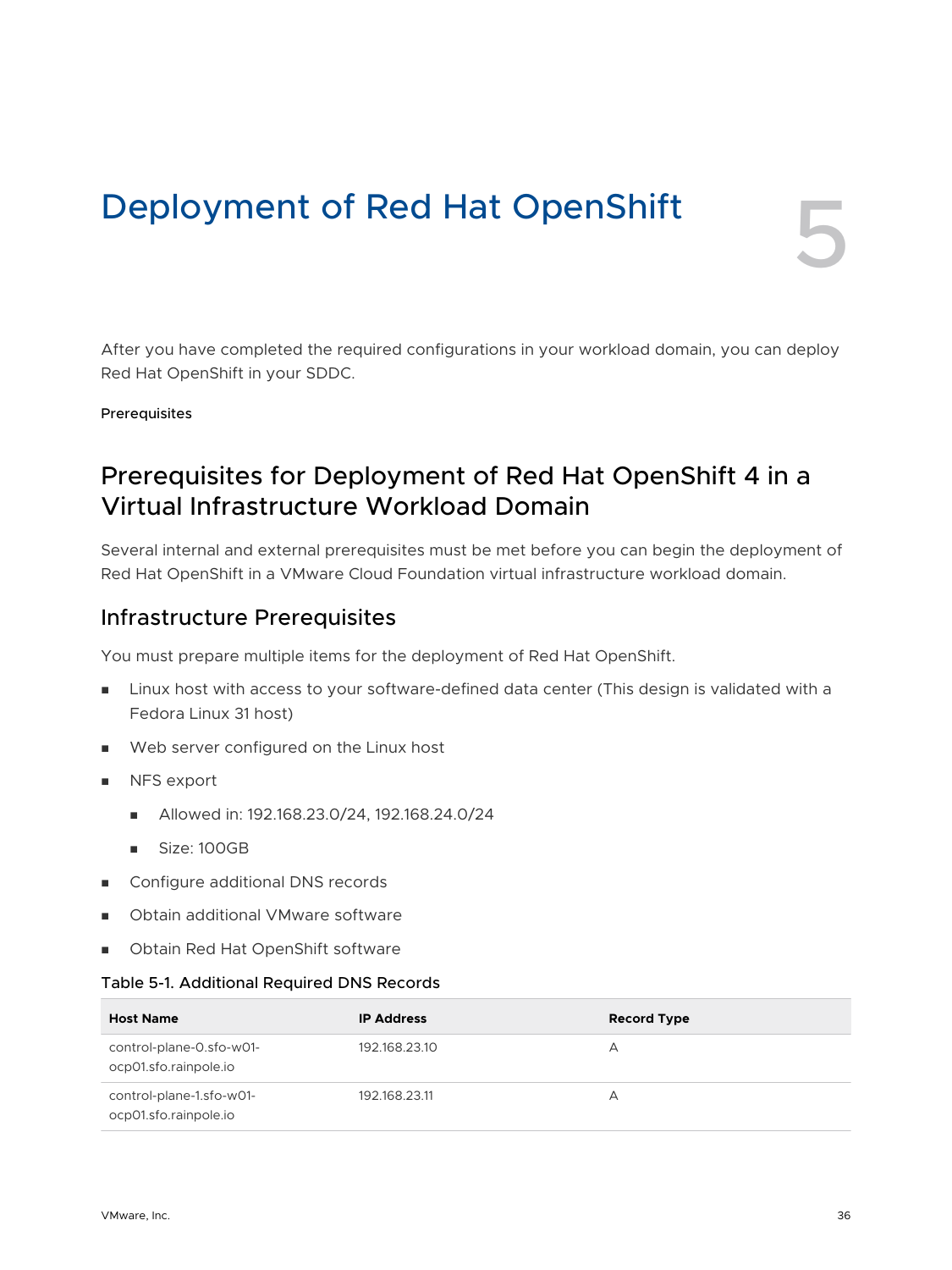#### Table 5-1. Additional Required DNS Records (continued)

| <b>Host Name</b>                                        | <b>IP Address</b>                    | <b>Record Type</b> |
|---------------------------------------------------------|--------------------------------------|--------------------|
| control-plane-2.sfo-w01-<br>ocp01.sfo.rainpole.io       | 192.168.23.12                        | А                  |
| worker-0.sfo-w01-<br>ocp01.sfo.rainpole.io              | 192.168.23.20                        | А                  |
| worker-1.sfo-w01-<br>ocp01.sfo.rainpole.io              | 192.168.23.21                        | А                  |
| worker-2.sfo-w01-<br>ocp01.sfo.rainpole.io              | 192.168.23.22                        | А                  |
| bootstrap.sfo-w01-<br>ocp01.sfo.rainpole.io             | 192.168.23.30                        | А                  |
| etcd-0.sfo-w01-ocp01.sfo.rainpole.io                    | 192.168.23.10                        | А                  |
| etcd-1.sfo-w01-ocp01.sfo.rainpole.io                    | 192.168.23.11                        | А                  |
| etcd-2.sfo-w01-ocp01.sfo.rainpole.io                    | 192.168.23.12                        | А                  |
| api.sfo-w01-ocp01.sfo.rainpole.io                       | 192.168.23.10                        | А                  |
| api.sfo-w01-ocp01.sfo.rainpole.io                       | 192.168.23.11                        | А                  |
| api.sfo-w01-ocp01.sfo.rainpole.io                       | 192.168.23.12                        | А                  |
| api.sfo-w01-ocp01.sfo.rainpole.io                       | 192.168.23.30                        | А                  |
| api-int.sfo-w01-ocp01.sfo.rainpole.io                   | 192.168.23.10                        | А                  |
| api-int.sfo-w01-ocp01.sfo.rainpole.io                   | 192.168.23.11                        | А                  |
| api-int.sfo-w01-ocp01.sfo.rainpole.io                   | 192.168.23.12                        | А                  |
| api-int.sfo-w01-ocp01.sfo.rainpole.io                   | 192.168.23.30                        | А                  |
| *.apps.sfo-w01-ocp01.sfo.rainpole.io                    | 192.168.23.20                        | А                  |
| *.apps.sfo-w01-ocp01.sfo.rainpole.io                    | 192.168.23.21                        | А                  |
| *.apps.sfo-w01-ocp01.sfo.rainpole.io                    | 192.168.23.22                        | А                  |
| _etcd-server-ssl._tcp.sfo-w01-<br>ocp01.sfo.rainpole.io | etcd-0.sfo-w01-ocp01.sfo.rainpole.io | <b>SRV</b>         |
| _etcd-server-ssl._tcp.sfo-w01-<br>ocp01.sfo.rainpole.io | etcd-1.sfo-w01-ocp01.sfo.rainpole.io | <b>SRV</b>         |
| _etcd-server-ssl._tcp.sfo-w01-<br>ocp01.sfo.rainpole.io | etcd-2.sfo-w01-ocp01.sfo.rainpole.io | <b>SRV</b>         |

### VMware Software

<sup>n</sup> To facilitate the operation of the Red Hat OpenShift cluster with NSX-T Data Center, download the NSX Container Plugin 3.0.1 package.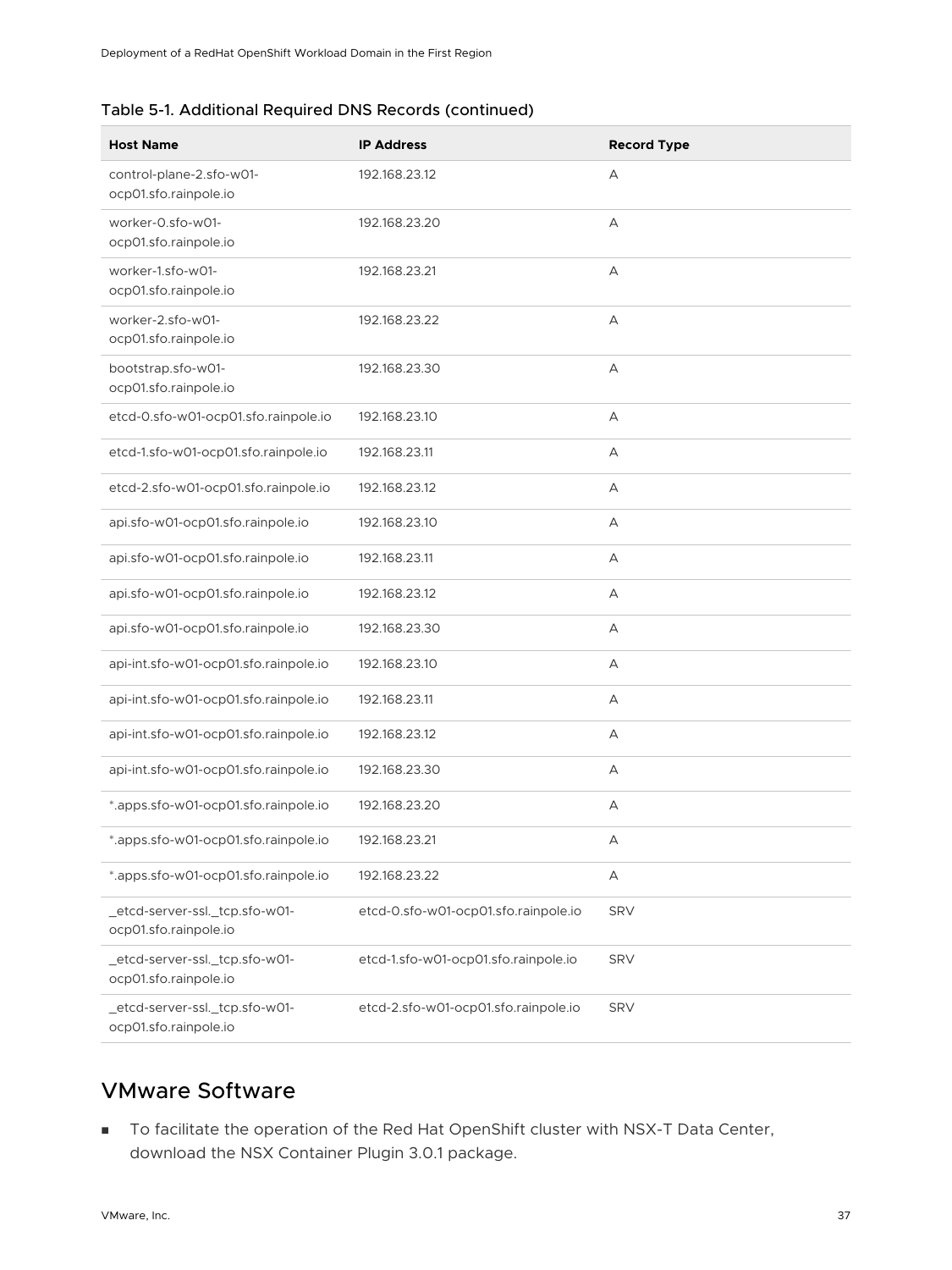<span id="page-37-0"></span>**n** To provide observability for your OpenShift cluster, you must have an account for the Tanzu Observability by Wavefront service.

### Red Hat OpenShift Software

Before you can start the deployment, you must obtain multiple Red Hat OpenShift components:

- **n** Obtain your pull secret from the Red Hat OpenShift Cluster website.
- **Download openshift-install Red Hat OpenShift 4.3 installation binaries.**
- Download oc and kubectl Red Hat OpenShift 4.3 command-line interface binaries.
- Download the Red Hat CoreOS 4.3 virtual appliance OVA.

### Create and Deploy a New SSH Key on Your Linux Host

To perform key-based login across nodes in the Red Hat OpenShift cluster, a new SSH key must be created and configured on the Linux jumphost

#### Procedure

- **1** Log in to your Linux host by using a Secure Shell (SSH) client.
- **2** Generate a new SSH key.

ssh-keygen -t rsa -b 4096 -n  $'$  -f  $\sim$ /.ssh/id\_rsa\_ocp43

**3** Decrypt the encrypted SSH key.

openssl -in ~/.ssh/id\_rsa\_ocp43 -out id\_rsa\_ocp43

**4** Modify the permissions so that you can read and write but can not execute the file.

chmod 600 ~/.ssh/id\_rsa\_ocp43

**5** Start the ssh-agent program as a background task.

eval "\$(ssh-agent -s)"

**6** Add the new SSH private key to the ssh-agent program.

ssh-add ~/.ssh/id\_rsa\_ocp43

## Extract the Red Hat OpenShift Installation and Command-Line Interface Tools

To facilicate the installation and operation of Red Hat OpenShift, you must download and configure installation and client binaries.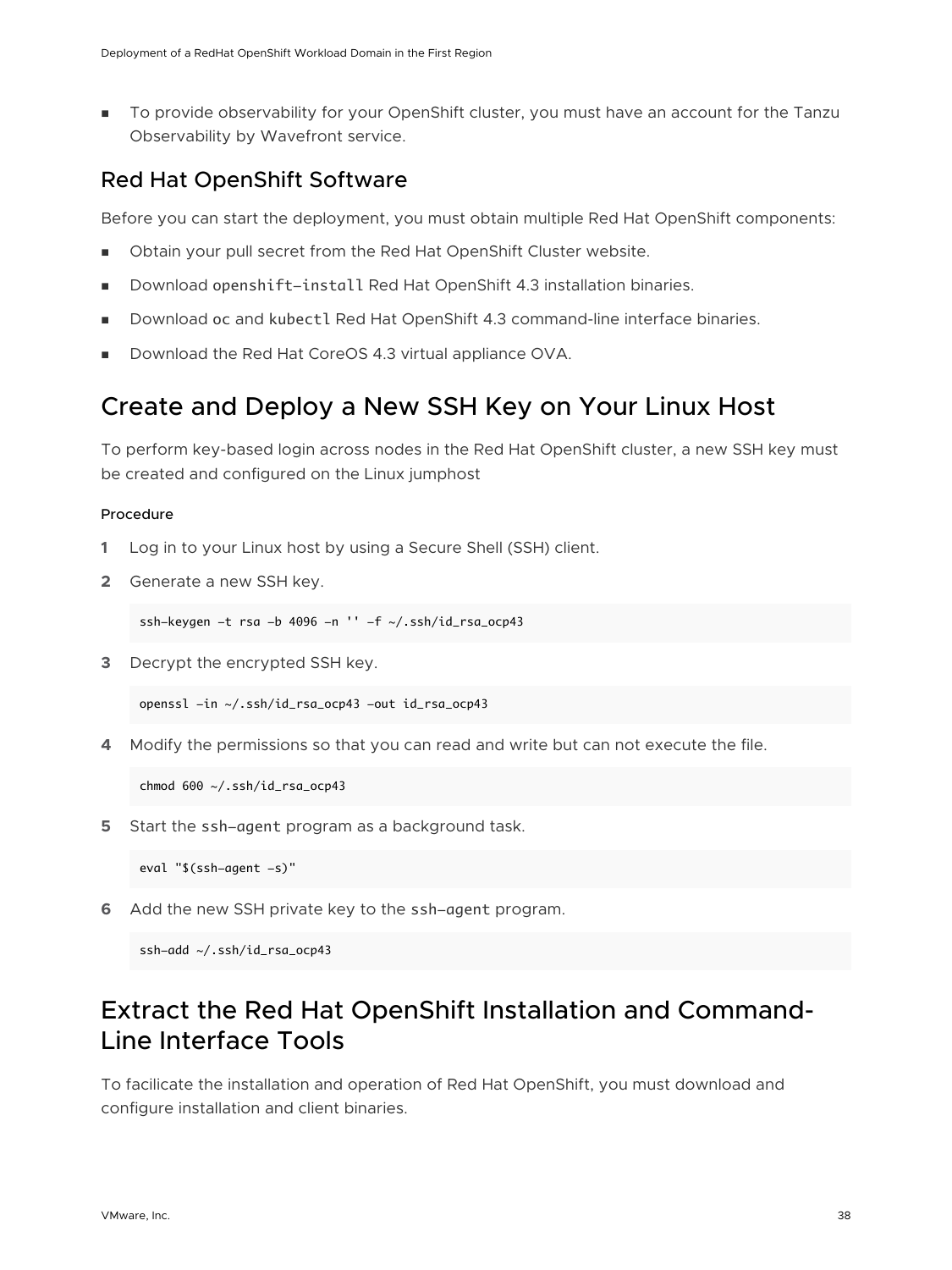#### <span id="page-38-0"></span>Procedure

- **1** Log in to your Linux host by using a Secure Shell (SSH) client.
- **2** Extract the Red Hat OpenShift installation program and client.

```
tar -zxvf openshift-install-linux-4.3.xx.tar.gz
tar -zxvf openshift-client-linux-4.3.xx.tar.gz
```
**3** Move the extracted programs to a location in your \$PATH environment variable.

```
mv openshift-install oc kubectl /usr/local/bin
```
### Create the Red Hat OpenShift Installation Configuration File

The Red Hat OpenShift install-config.yaml file provides configuration options to the installation program and facilitates the creation of its manifest files.

#### Procedure

- **1** Log in to your Linux host by using a Secure Shell (SSH) client.
- **2** Create a working folder for the installation of Red Hat OpenShift.

mkdir ~/ocp

**3** Go to the working folder for the installation of Red Hat OpenShift.

cd ~/ocp

**4** Create аn install-config.yaml installation file with the following contents.

```
apiVersion: v1
baseDomain: sfo.rainpole.io
compute:
- hyperthreading: Enabled 
   name: worker
   replicas: 0
controlPlane:
   hyperthreading: Enabled
   name: control-plane
   replicas: 3
metadata:
   name: sfo-w01-ocp01
networking:
   networkType: NCP
   clusterNetwork:
   - cidr: 100.100.0.0/16
     hostPrefix: 23
   serviceNetwork:
  -100.200.0.0/16 machineCIDR: 192.168.23.0/24
platform:
```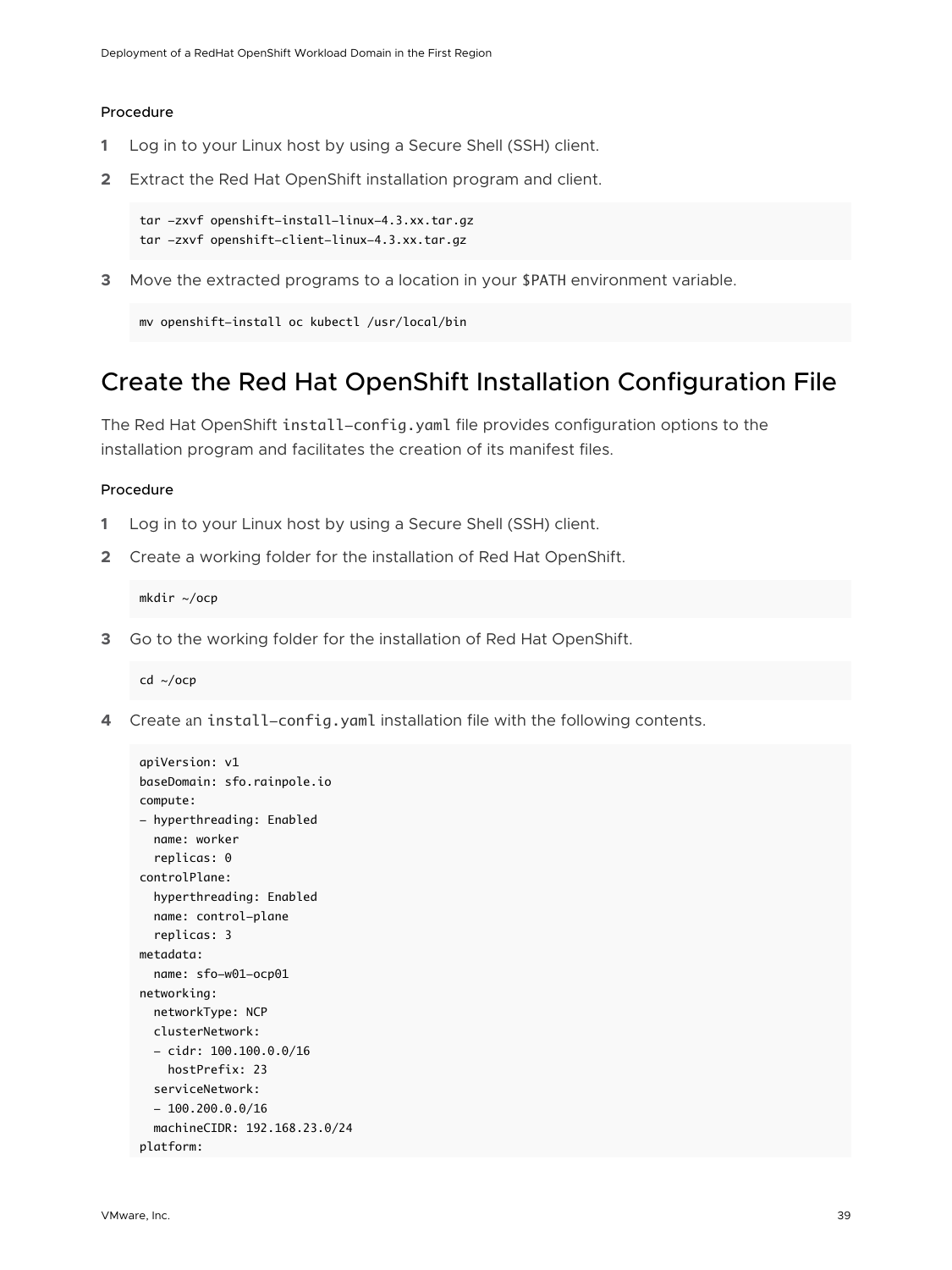```
 vsphere:
    vcenter: sfo-w01-vc01.sfo.rainpole.io
       username: administrator@vsphere.local
      password: < admin password>
       datacenter: sfo-w01-dc01
       defaultDatastore: sfo-w01-cl01-ds-vsan01
pullSecret: '<pull secret>'
sshKey: '<ssh public key>'
```
## Extract and Configure the Configuration and Image Files for the NSX Container Plugin

The NSX Container Plugin allows Red Hat OpenShift nodes to attach to the NSX-T Manager and create segments, load balancers, and NAT rules, for use in the Red Hat OpenShift cluster.

#### Procedure

- **1** Log in to your Linux host by using a Secure Shell (SSH) client.
- **2** Create a folder for the NSX Container Plugin configuration and image files.

mkdir ~/ncp-config

**3** Extract the compressed contents of the *nsx-container-3.0.1.16118386.zip* package.

unzip your-filepath/nsx-container-3.0.1.16118386.zip

**4** Copy the NSX Container Plugin image and configuration files to the newly created folder.

```
cp your-filepath/nsx-container-3.0.1.16118386/Kubernetes/nsx-ncp-rhel-3.0.1.16118386.tar ~/ncp-
config
cp your-filepath/nsx-container-3.0.1.16118386/OpenShift/openshift4.tar.gz ~/ncp-config
```
**5** Extract the compressed contents of the openshift4.tar.gz archive.

```
cd ~/ncp-config
tar -zxvf openshift4.tar.gz
cd openshift4
```
**6** Edit the cluster-network-17-nsx-ncp-config.yaml file, enter the following changes, and save the file.

```
[coe]
adaptor = openshift4
cluster = sfo-w01-ocp01
[nsx_v3]
policy_nsxapi = True
```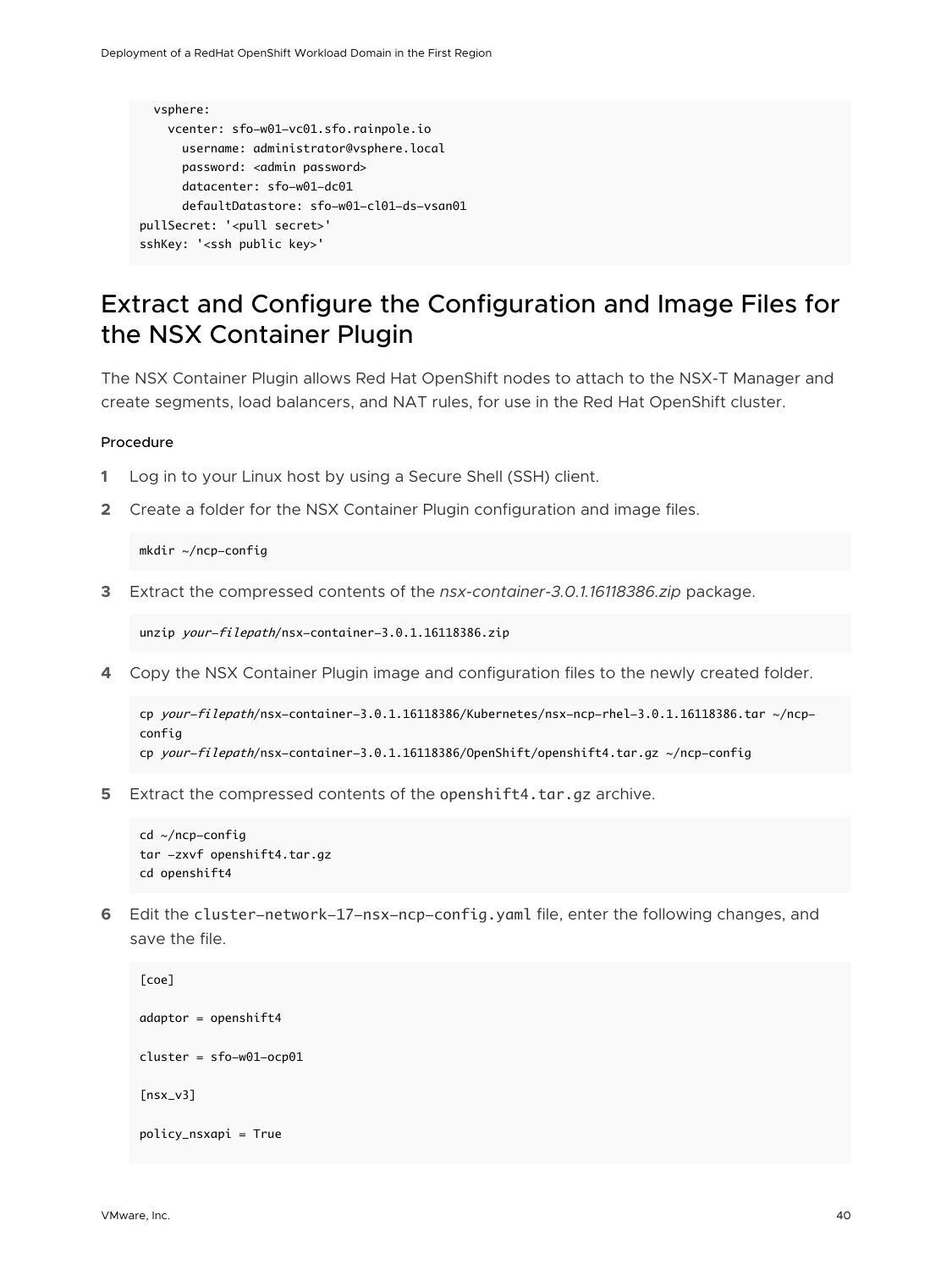```
nsx_api_user = admin
nsx_api_password = <NSX-T Admin password>
nsx_api_managers = 172.16.11.76, 172.16.11.77, 172.16.11.78
insecure = True
external_ip_pools = sfo-w01-ocp01-ip-pool-nat
tier0_gateway = sfo-w01-tier0-01
single_tier_topology = True
external_ip_pools_lb = sfo-w01-ocp01-ip-pool-lb
overlay_tz = <Resource ID of overlay-tz-sfo-w01-nsx01.sfo.rainpole.io>
edge_cluster = <Resource ID of sfo-w01-ec01 NSX-T Edge Cluster>
configure_t0_redistribution = True
[k8s]
apiserver_host_ip = api-int.sfo-w01-ocp01.sfo.rainpole.io
apiserver_host_port = 6443
baseline_policy_type = allow_cluster
```
**7** Edit the cluster-network-20-nsx-node-agent-config.yaml file, enter the following changes, and save the file.

```
[k8s]
apiserver_host_ip = api.sfo-w01-ocp01.sfo.rainpole.io
apiserver_host_port = 6443
[coe]
adaptor = openshift4
cluster = sfo-w01-ocp01
[nsx-node-agent]
ovs_uplink_port = ens192
```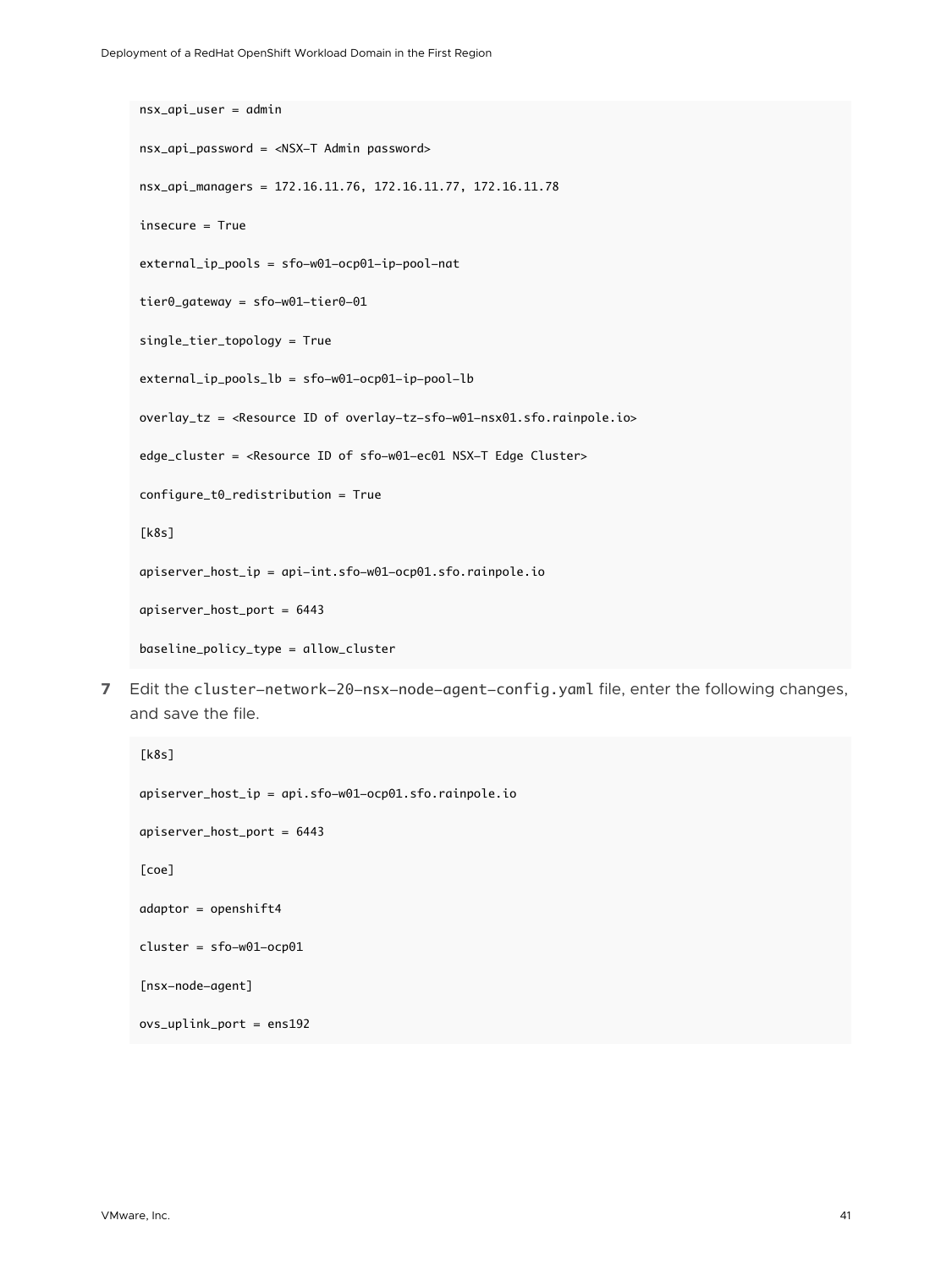- <span id="page-41-0"></span>**8** Configure the NSX Container Plugin image in the cluster-network-19-nsx-ncp.yaml file.
	- a Edit the cluster-network-19-nsx-ncp.yaml file.
	- b Replace all occurrences of image: nsx-ncp with image: registry.local/3.0.1.16118386/nsxncp-rhel:latest.
	- c Save the file.
- **9** Repeat the previous step for the cluster-network-21-nsx-ncp-bootstrap.yaml, clusternetwork-22-nsx-node-agent.yaml files.

### Create the Red Hat OpenShift Manifest and Ignition Configuration Files

To create machines by using Ignition, you need Ignition config files. The OpenShift Container Platform installation program creates the Ignition config files that you need to deploy your cluster. These files are based on the information that you provide to the installation program directly or through an install-config.yaml file. OpenShift Container Platform uses the manifest files to create pods on the node.

#### Procedure

- **1** Log in to your Linux host by using a Secure Shell (SSH) client.
- **2** Go to the working folder for the installation of the OpenShift Container Platform.

cd ~/ocp

**3** Create the OpenShift Container Platform manifest files.

openshift-install create manifests

- **4** Edit the manifests/cluster-scheduler-02-config.yaml, change the mastersSchedulable value to **false**, and save the file.
- **5** Copy the NSX Container Plugin configuration files to the manifests folder.

cp ~/ncp-config/openshift4/cluster-network\* manifests/

**6** Create the Ignition configuration files.

openshift-install create ignition-configs

**7** Create the append-bootstrap.ign file with the following contents and save.

```
{
   "ignition": {
     "config": {
       "append": [
         {
          "source": "http://<jumphost-ip-address>/bootstrap.ign",
```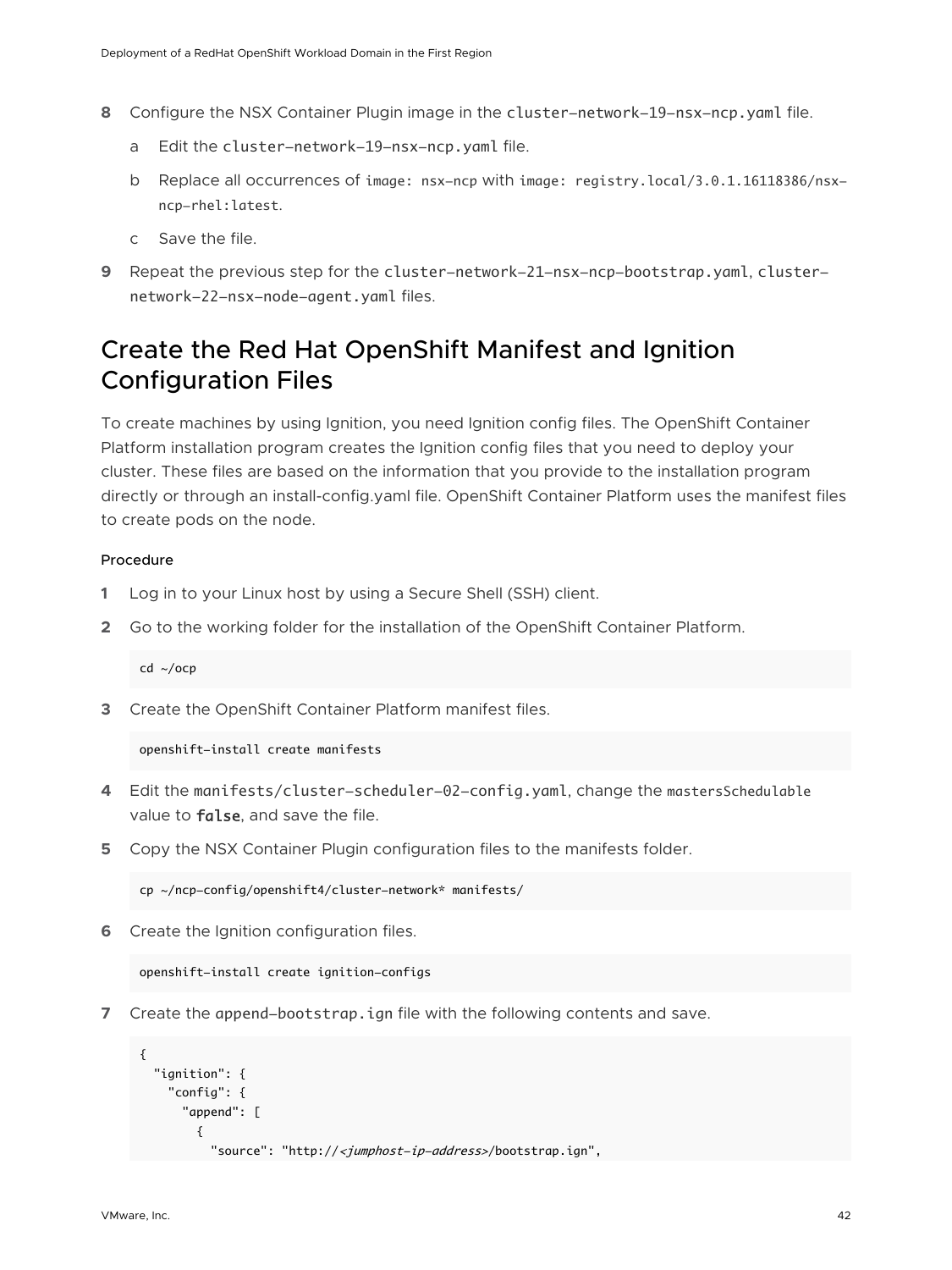```
 "verification": {}
          }
       ]
     },
     "timeouts": {},
     "version": "2.1.0"
   },
   "networkd": {},
   "passwd": {},
   "storage": {},
   "systemd": {}
}
```
**8** Move the bootstrap.ign file to the /var/www/html folder.

mv bootstrap.ign /var/www/html/

**9** Change permissions for the bootstrap.ign file to allow read and execute access.

chmod 755 /var/www/html/bootstrap.ign

**10** Convert the master.ign, worker.ign, and append-bootstrap.ign files to the base64 format.

```
base64 -w0 append-bootstrap.ign > append-bootstrap.64
base64 -w0 master.ign > master.64
base64 -w0 worker.ign > worker.64
```
### Configure DHCP on your NSX-T Data Center Instance

You must configure NSX-T Data Center to support Red Hat OpenShift nodes IP address assignment by using DHCP.

### Create a DHCP Profile in NSX-T Manager

To allow virtual machines attached to an NSX-T Data Center overlay segment to use your DHCP server, you must configure a DHCP relay profile in NSX-T Manager.

#### Procedure

**1** In a Web browser, log in to the NSX-T Local Manager for the VI workload domain by using the user interface.

| <b>Setting</b> | Value                                                      |
|----------------|------------------------------------------------------------|
| URL            | https://sfo-w01-nsx01.sfo.rainpole.io/login.jsp?local=true |
| User name      | admin                                                      |
| Password       | nsx-t_admin_password                                       |

**2** On the main navigation bar, click **Networking**.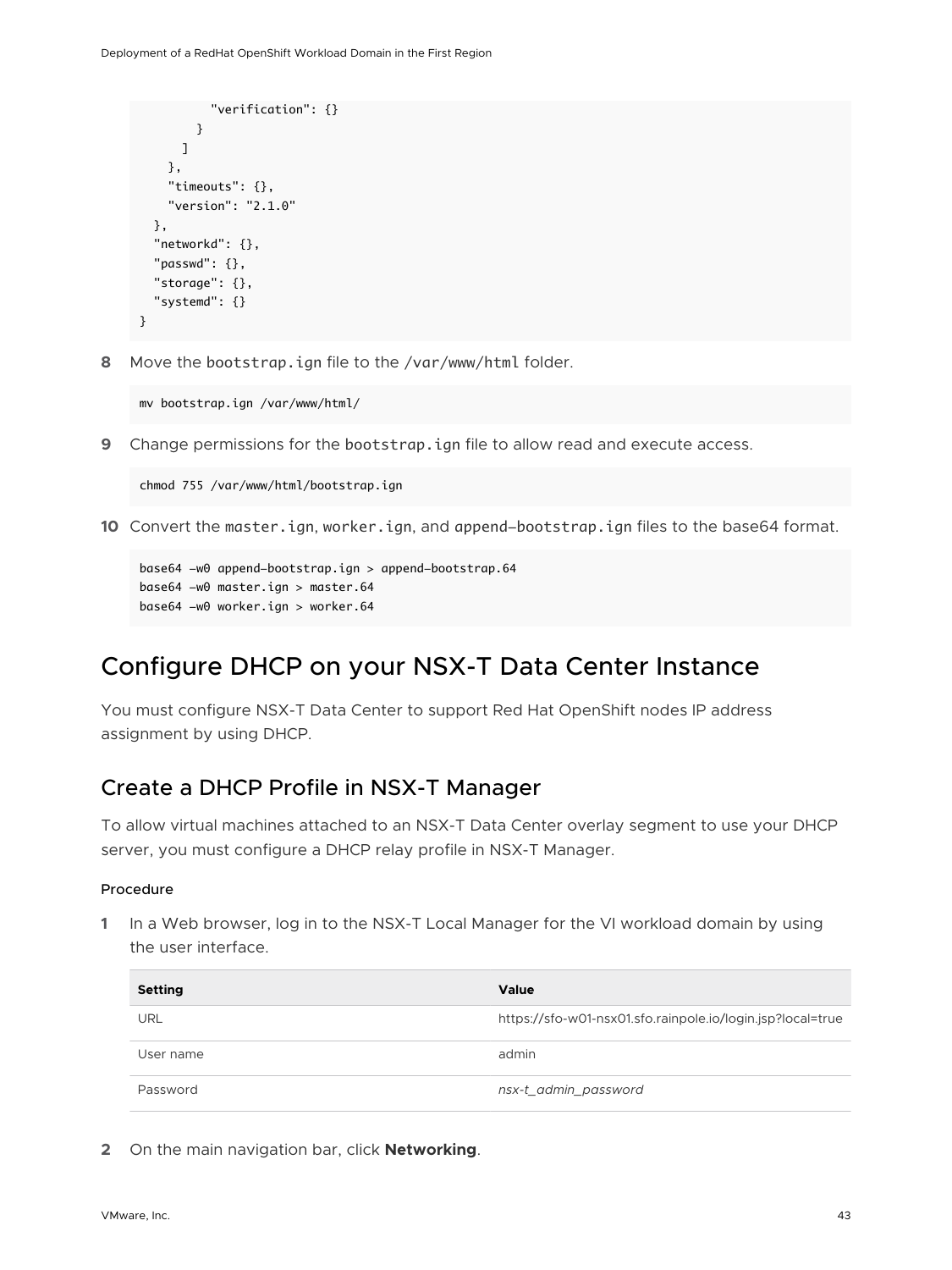- <span id="page-43-0"></span>**3** On the **Networking** tab, under **IP Management**, click **DHCP**.
- **4** Click the **Add DHCP Profile** button.
- **5** On the **Add DHCP Profile** window, configure the settings and click **Save**.

| <b>Setting</b>    | Value                   |
|-------------------|-------------------------|
| Profile Name      | dc01sfo.sfo.rainpole.io |
| Profile Type      | DHCP Relay              |
| Server IP Address | 172.16.11.5             |

### Configure NSX-T Tier-1 Gateway to Use DHCP Relay

Add the DHCP relay profile to the Tier-1 Gateway to use it on an overlay segment attached to that Tier-1 Gateway.

#### Procedure

**1** In a Web browser, log in to the NSX-T Local Manager for the VI workload domain by using the user interface.

| <b>Setting</b> | Value                                                      |
|----------------|------------------------------------------------------------|
| URL            | https://sfo-w01-nsx01.sfo.rainpole.io/login.jsp?local=true |
| User name      | admin                                                      |
| Password       | nsx-t_admin_password                                       |

- **2** On the main navigation bar, click **Networking**.
- **3** In the navigation pane, click **Tier-1 Gateways**.
- **4** Click the vertical ellipses next to **sfo-w01-tier1-01** and click **Edit**.
- **5** Under **IP Address Management**, click the **No Dynamic IP Allocation** link.
- **6** In the **Set IP Address Management** dialog box, configure the settings and click **Save**.

| <b>Setting</b> | Value                   |
|----------------|-------------------------|
| Type           | DHCP Relay              |
| DHCP Relay     | dc01sfo.sfo.rainpole.io |

**7** Click **Close Editing**.

### Configure IP Prefixes on the Tier-0 Gateway

Define IP Prefixes on the Tier-0 Gateway for use by the the Red Hat OpenShift cluster. You configure the IP Prefixes so their corresponding routes are advertised northbound through BGP.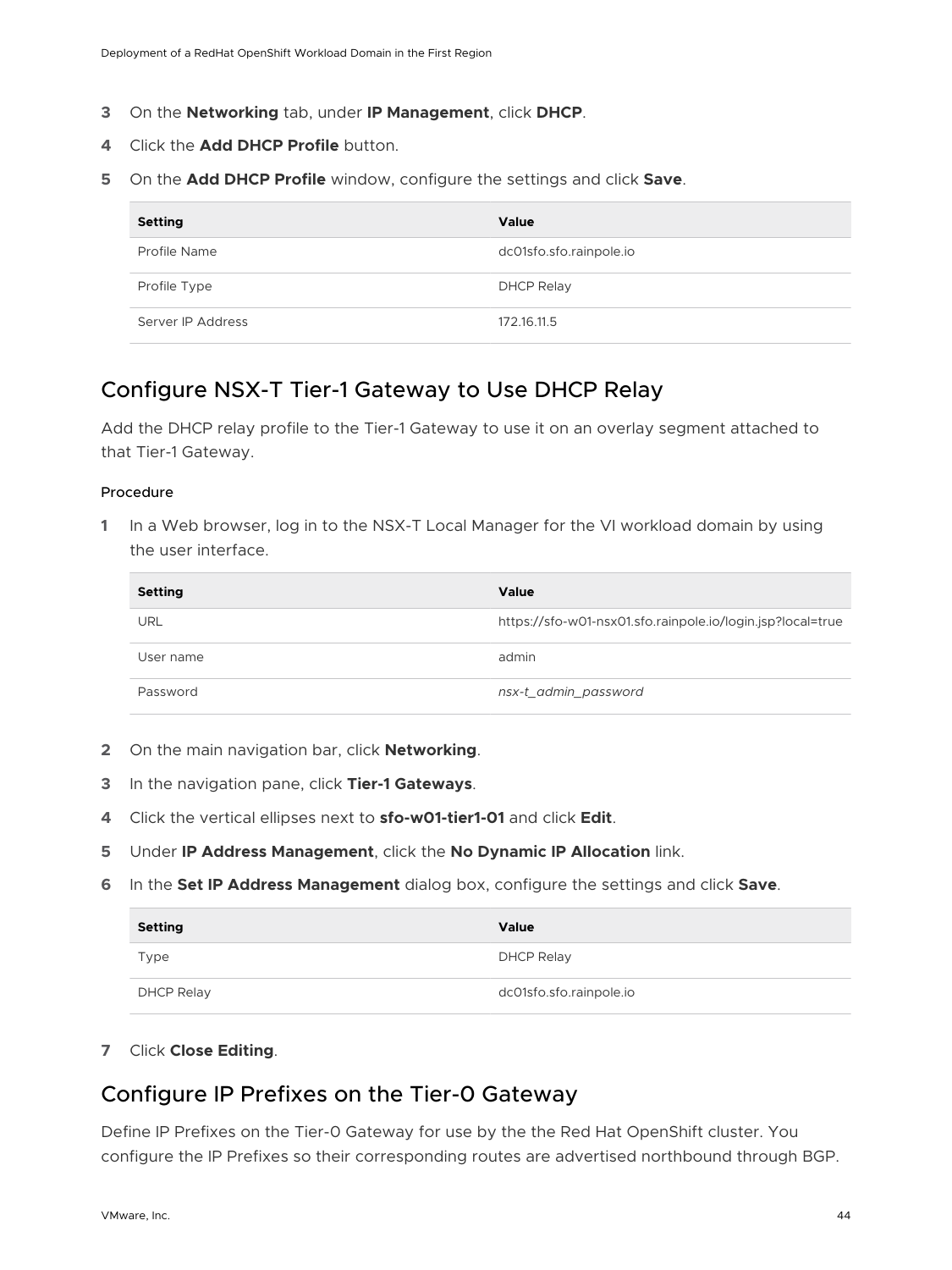#### Procedure

**1** In a Web browser, log in to the NSX-T Local Manager for the VI workload domain by using the user interface.

| <b>Setting</b> | Value                                                      |
|----------------|------------------------------------------------------------|
| URL            | https://sfo-w01-nsx01.sfo.rainpole.io/login.jsp?local=true |
| User name      | admin                                                      |
| Password       | nsx-t_admin_password                                       |

- **2** On the main navigation bar, click **Networking**.
- **3** In the navigation pane, click **Tier-0 gateways**.
- **4** Select the **sfo-w01-ec01-t0-gw01.sfo.rainpole.io** gateway and, from the ellipsis menu, click **Edit**.
- **5** Create a new IP prefix list.
	- a Expand the **Routing** section and,next to **IP prefix** list, click **1**.
	- b In the**Set IP prefix list** dialog box, click **Add IP prefix list**.
	- c Enter sfo-w01-cl01-prefix-list as the prefix name and, under **Prefixes**, click **Set**.
	- d In the **Set prefixes** dialog box, click **Add Prefix**, configure the settings. and click **Add**.

| <b>Setting</b> | Value                    |
|----------------|--------------------------|
| Network        | 192.168.23.0/24          |
| ge             | $\overline{\phantom{a}}$ |
| le             | $\overline{\phantom{0}}$ |
| Action         | Permit                   |

#### e Click **Apply** and click **Save**.

**6** Repeat the previous step twice to create two additional IP prefix sets sfo-w01-cl01-lb and sfo-w01-cl01-nat with the following sets.

| <b>Setting</b> | Value             | Value            |
|----------------|-------------------|------------------|
| Network        | $sfo-wO1-ClO1-lb$ | sfo-w01-cl01-nat |
| <b>Network</b> | 192.168.24.0/24   | 192.168.25.0/24  |
| ge             | 28                | 28               |
| le             | 32                | 32               |
| Action         | Permit            | Permit           |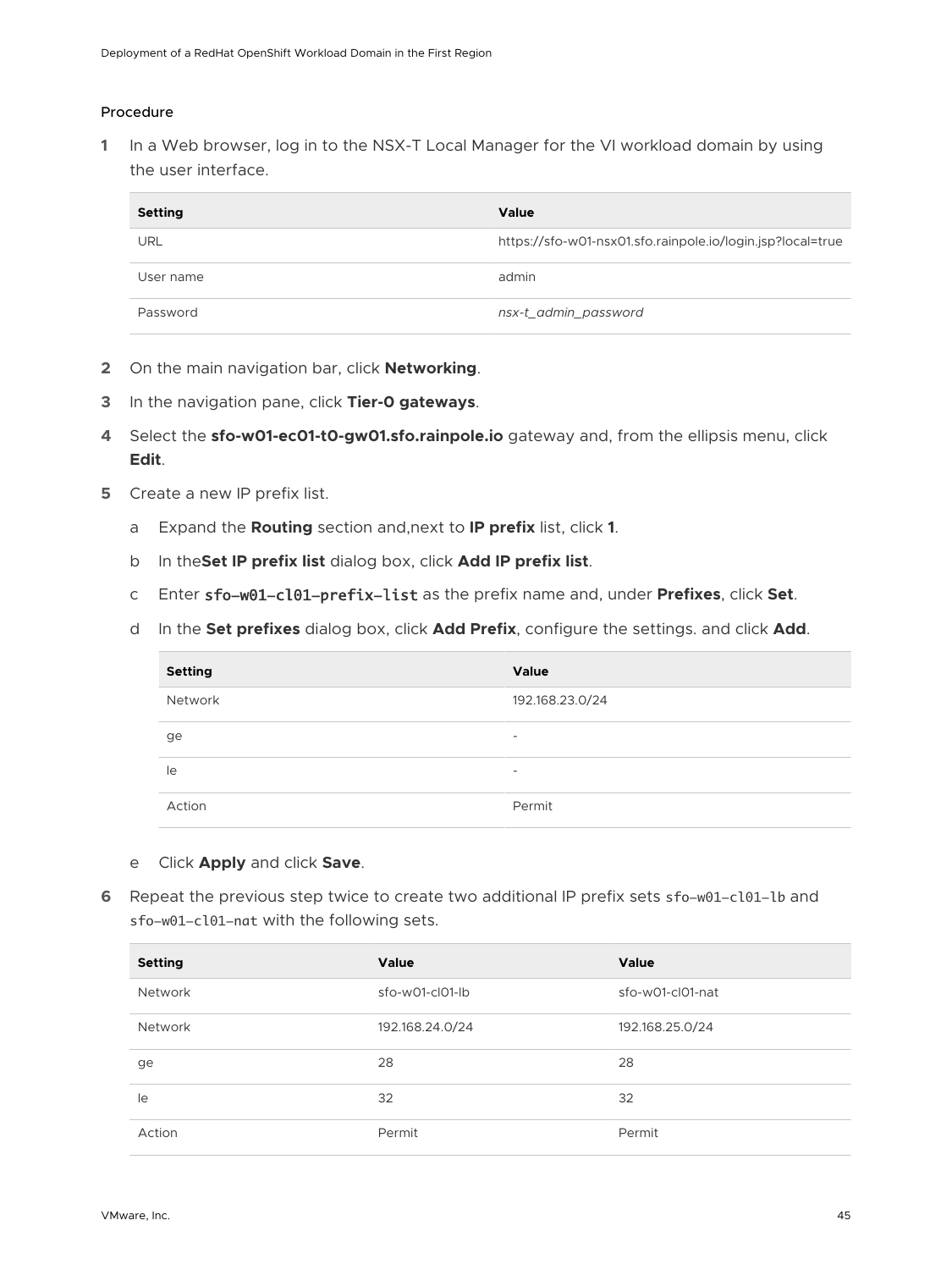- <span id="page-45-0"></span>**7** In the **Set IP Prefix List** dialog box, click **Close**.
- **8** On the **Tier-0 gateway** page, click **Close Editing**.

### Configure Route Maps on the Tier-0 Gateway

Configure and apply a route map on the Tier-0 Gateway. You apply this configuration to instruct the Tier-0 Gateway to advertise the newly defined routes.

#### Procedure

| <b>Setting</b> | Value                                                      |
|----------------|------------------------------------------------------------|
| URL            | https://sfo-w01-nsx01.sfo.rainpole.io/login.jsp?local=true |
| User name      | admin                                                      |
| Password       | nsx-t_admin_password                                       |

- **2** On the main navigation bar, click **Networking**.
- **3** In the navigation pane, click **Tier-0 gateways**.
- **4** Select the **sfo-w01-ec01-t0-gw01.sfo.rainpole.io** gateway and, from the ellipsis menu, click **Edit**.
- **5** Create the sfo-w01-cl01-route-map route map.
	- a Expand the **Routing** section and, in the **Route maps** section, click **Set**.
	- b In the **Set route maps** dialog box, click **Add route map**.
	- c Enter sfo-w01-cl01-route-map as the name.
	- d In the **Match criteria** column, click **Set**.
	- e In the **Set match criteria** dialog box, click **Add match criteria**.
	- f In the **Members** column, click **Set**.
	- g In the Select IP Prefix dialog box, select the check box next to sfo-w01-cl01-prefix-list and click **Save**.
	- h In the **Action** column, select **Permit** and click **Add**.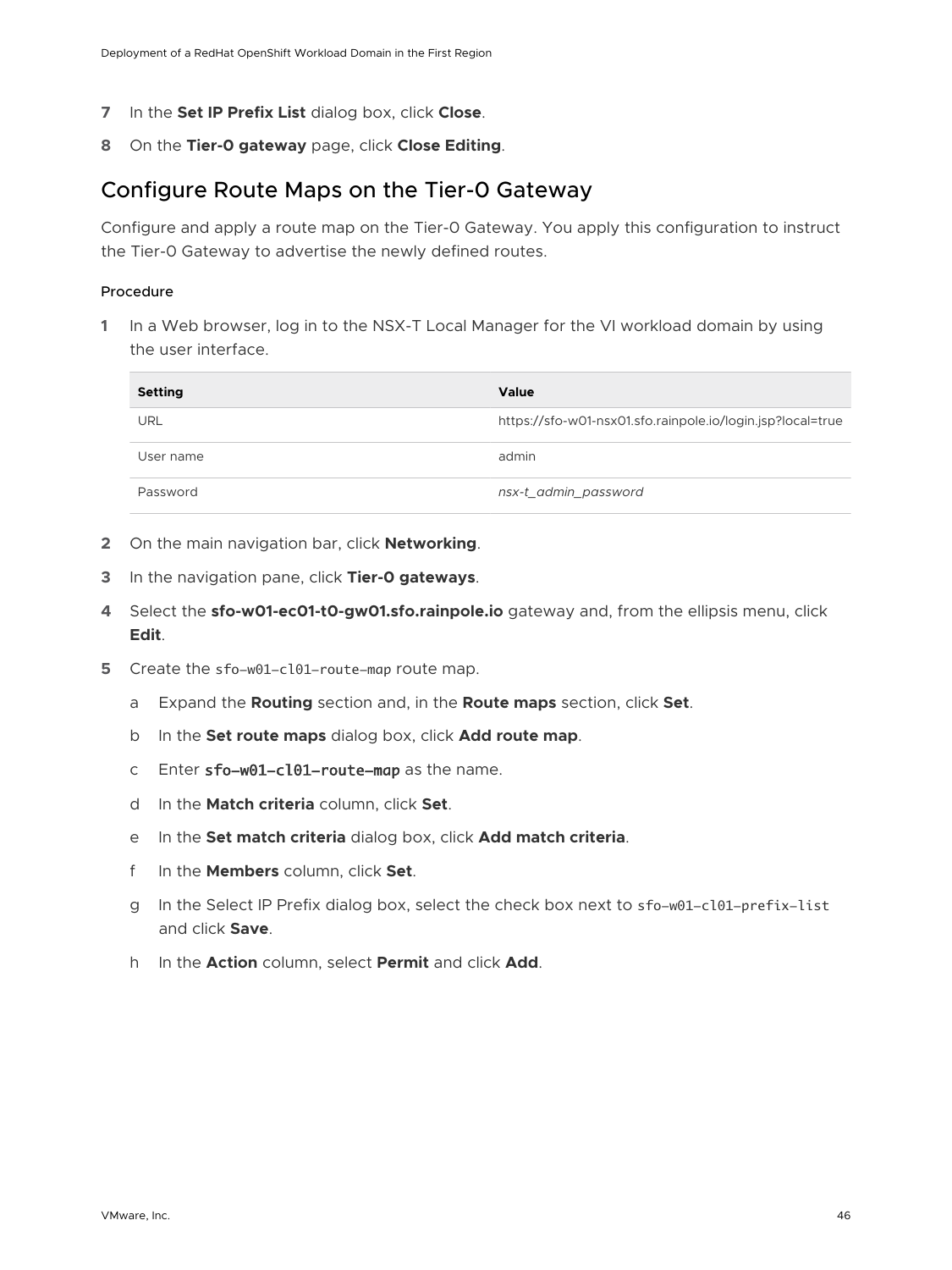<span id="page-46-0"></span>i In the **Set match criteria** dialog box, add two additional match criteria with the following settings and click **Apply**.

| <b>Setting</b> | Value for 2nd Match Criteria | Value for 3rd Match Criteria |
|----------------|------------------------------|------------------------------|
| Type           | IP Prefix                    | IP Prefix                    |
| Members        | sfo-w01-cl01-lb              | $sfo-wO1-clO1-nat$           |
| Action         | Permit                       | Permit                       |

- j In the **Set route maps** dialog box, click **Save** and click **Close**.
- **6** Configure route re-distribution.
	- a Expand the **Route re-distribution** section and, next to **Route re-distribution**, click **1**.
	- b In the **Set route re-distribution** dialog box, from the ellipsis drop-down menu for the default route re-distribution, click **Edit**.
	- c From the **Route map** drop-down menu, select **sfo-w01-cl01-route-map** and click **Add**.
	- d In the **Set route re-distribution** dialog box, click **Apply**.
- **7** On the **Tier-0 gateway** page, under **Route re-distribution**, click **Save** and click **Close editing**.

### Deploy NSX-T Data Center Resources for Red Hat OpenShift

To deploy a Red Hat OpenShift Cluster by using software-defined networking, cluster nodes must be deployed to an overlay segment. IP pools must also be configured on the NSX-T Manager to provide resources for the NSX-T Container Plug-in to consume as it configures components for the Red Hat OpenShift cluster.

### Add an Overlay Segment for Red Hat OpenShift Nodes

You must deploy an NSX-T overlay segment for use by the cluster nodes.

#### Procedure

| <b>Setting</b> | Value                                                      |
|----------------|------------------------------------------------------------|
| URL            | https://sfo-w01-nsx01.sfo.rainpole.io/login.jsp?local=true |
| User name      | admin                                                      |
| Password       | nsx-t_admin_password                                       |

- **2** On the main navigation bar, click **Networking**.
- **3** In the navigation pane, click **Segments**.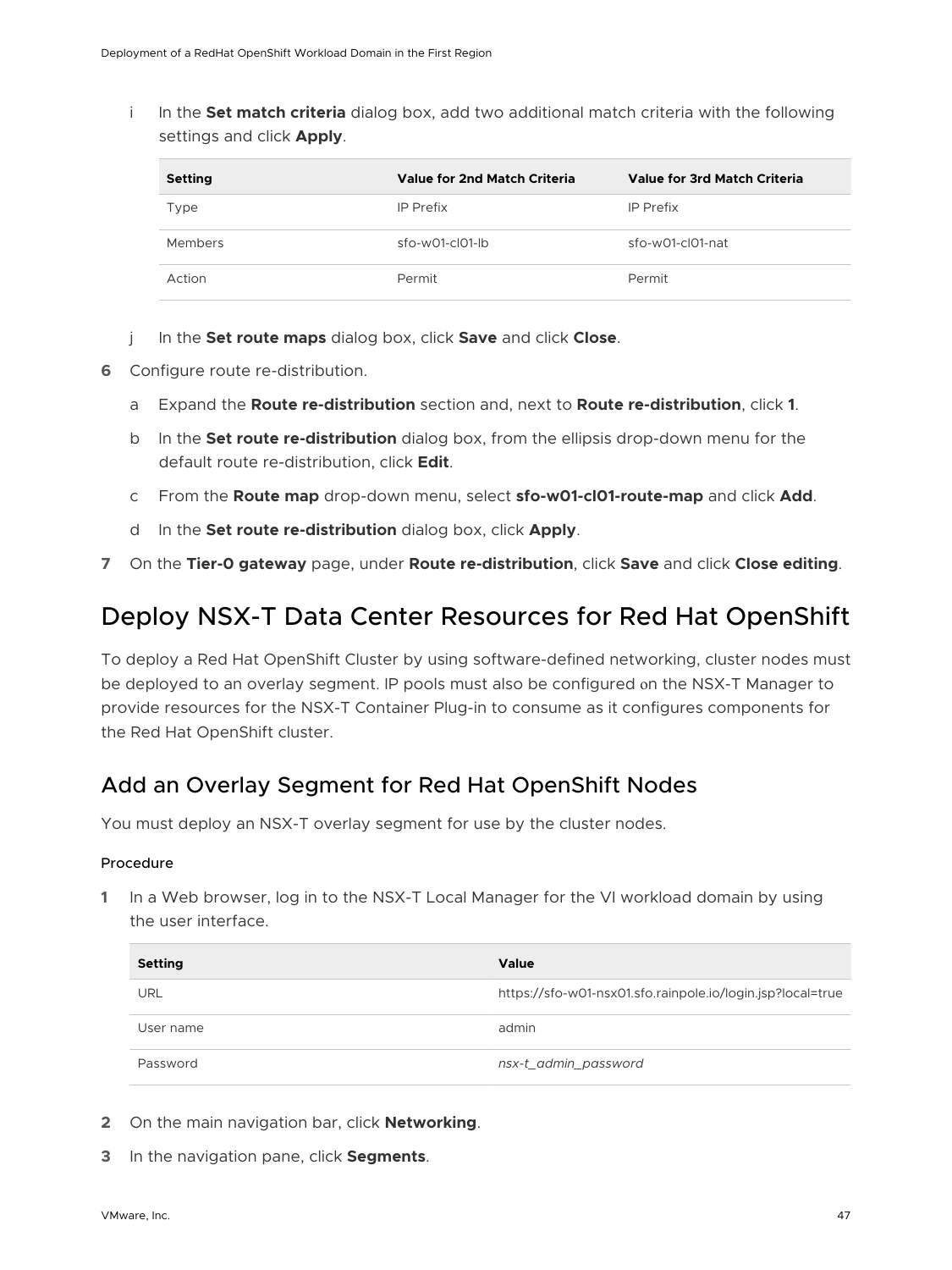<span id="page-47-0"></span>**4** Click the **Add Segment** button and configure the settings.

| <b>Setting</b>        | <b>Value</b>                                    |
|-----------------------|-------------------------------------------------|
| Segment Name          | sfo-w01-ocp01-mgmt                              |
| Connectivity          | sfo-w01-tier1-01   Tier1                        |
| <b>Transport Zone</b> | overlay-sfo-w01-nsx01.sfo.rainpole.io   Overlay |
| Subnets               | 192.168.23.1/24                                 |

#### **5** Click the **Set DHCP Config** link.

**6** Configure the settings and click **Apply**.

| <b>Setting</b>      | <b>Value</b>            |
|---------------------|-------------------------|
| DHCP Type           | DHCP Relay              |
| <b>DHCP Profile</b> | dc01sfo.sfo.rainpole.io |

**7** Click **Save** and click **No**.

### Add IP Pools for Red Hat OpenShift

You must deploy two IP pools for use by the NSX-T Container Plug-in during Red Hat OpenShift cluster deployment.

#### Procedure

| <b>Setting</b> | Value                                                      |
|----------------|------------------------------------------------------------|
| URL            | https://sfo-w01-nsx01.sfo.rainpole.io/login.jsp?local=true |
| User name      | admin                                                      |
| Password       | nsx-t_admin_password                                       |

- **2** On the main navigation bar, click **Networking**.
- **3** In the navigation pane, click **IP Pools**.
- **4** On the **IP Address Pools** page, click the **Add IP Address Pool** button to configure a new pool.
	- a Enter sfo-w01-ocp01-ip-pool-nat as the name and, under **Subnets**, click **Set**.
	- b In the **Set Subnets** dialog box, click the **Add Subnet** drop-down menu and select **IP Block**.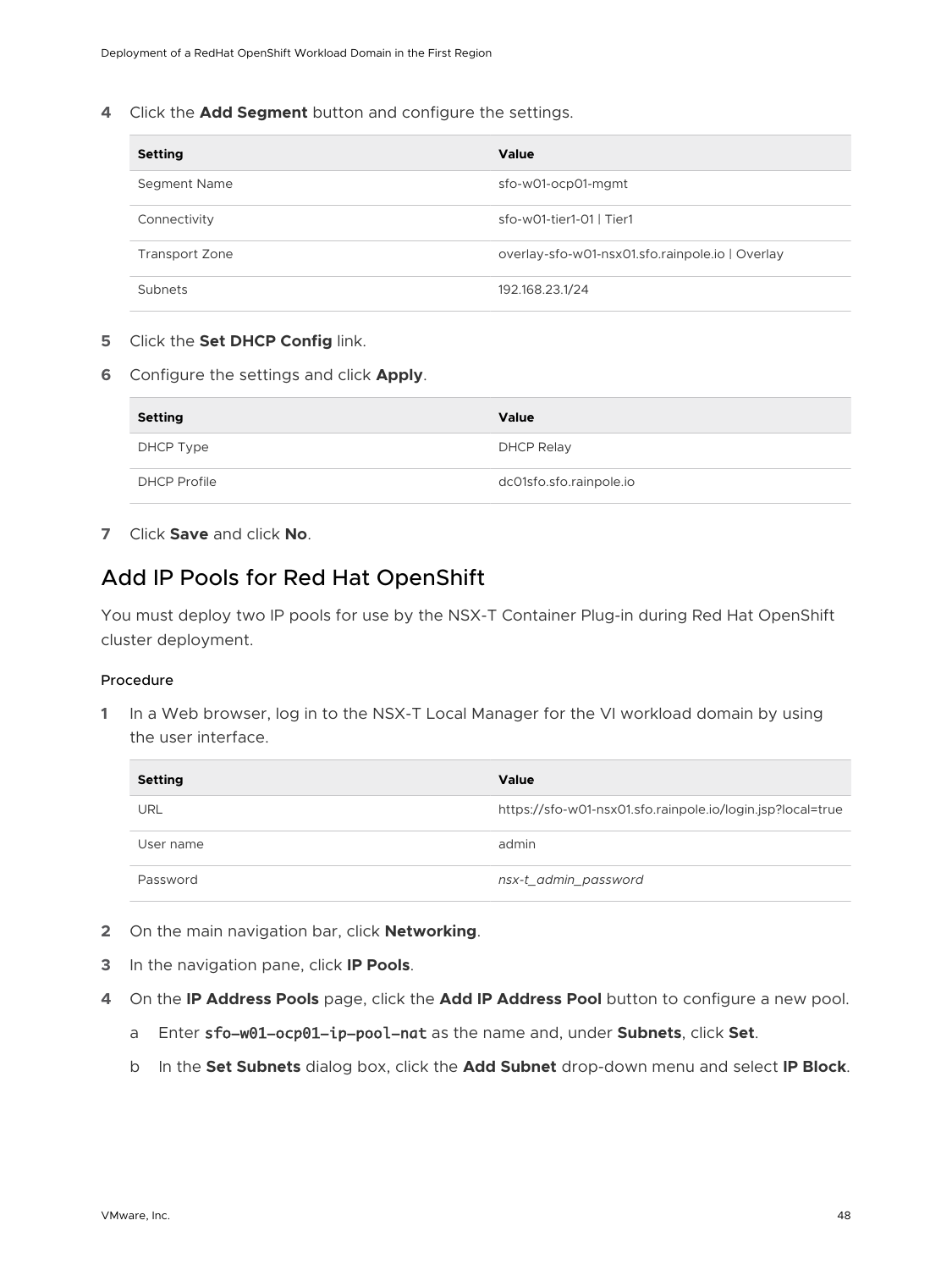<span id="page-48-0"></span>c Configure the settings and click **Add**.

| <b>Setting</b> | <b>Value</b>                |
|----------------|-----------------------------|
| IP Range       | 192.168.24.1-192.168.24.254 |
| <b>CIDR</b>    | 192.168.24.0/24             |

- d Click **Apply** and click **Save**.
- **5** Repeat the previous step to configure another IP Pool.

| <b>Setting</b> | <b>Value</b>                |
|----------------|-----------------------------|
| Name           | sfo-w01-ocp01-ip-pool-lb    |
| IP Range       | 192.168.25.1-192.168.25.254 |
| <b>CIDR</b>    | 192.168.25.0/24             |

## Upload the Red Hat CoreOS Virtual Appliance to vCenter Server as a Template

To deploy Red Hat OpenShift cluster nodes, you must deploy and configure the Red Hat CoreOS 4.3 virtual appliance to the virtual infrastructure workload domain. You also convert the appliance to a template.

#### Procedure

| <b>Setting</b> | <b>Value</b>                            |
|----------------|-----------------------------------------|
| URL            | https://sfo-w01-vc01.sfo.rainpole.io/ui |
| User name      | administrator@vsphere.local             |
| Password       | vsphere_admin_password                  |

- **2** Create a new VM and template folder for the Red Hat OpenShift components.
	- a From the **VMs and Templates** inventory , right-click the **sfo-w01-dc01** data center and select **New Folder > New VM and Template Folder**.
	- b In the **New Folder** dialog box, enter sfo-w01-ocp01 and click **OK**.
- **3** Deploy the Red Hat CoreOS 4.3 virtual appliance to your workload domain.
	- a Right click the **sfo-w01-ocp01** folder and click **Deploy OVF Template** to open the **Deploy OVF Template** wizard.
	- b On the **Select an OVF template** page, select **Local file**, click **Upload Files**, select the Red Hat CoreOS 4.3 OVA, and click **Next**.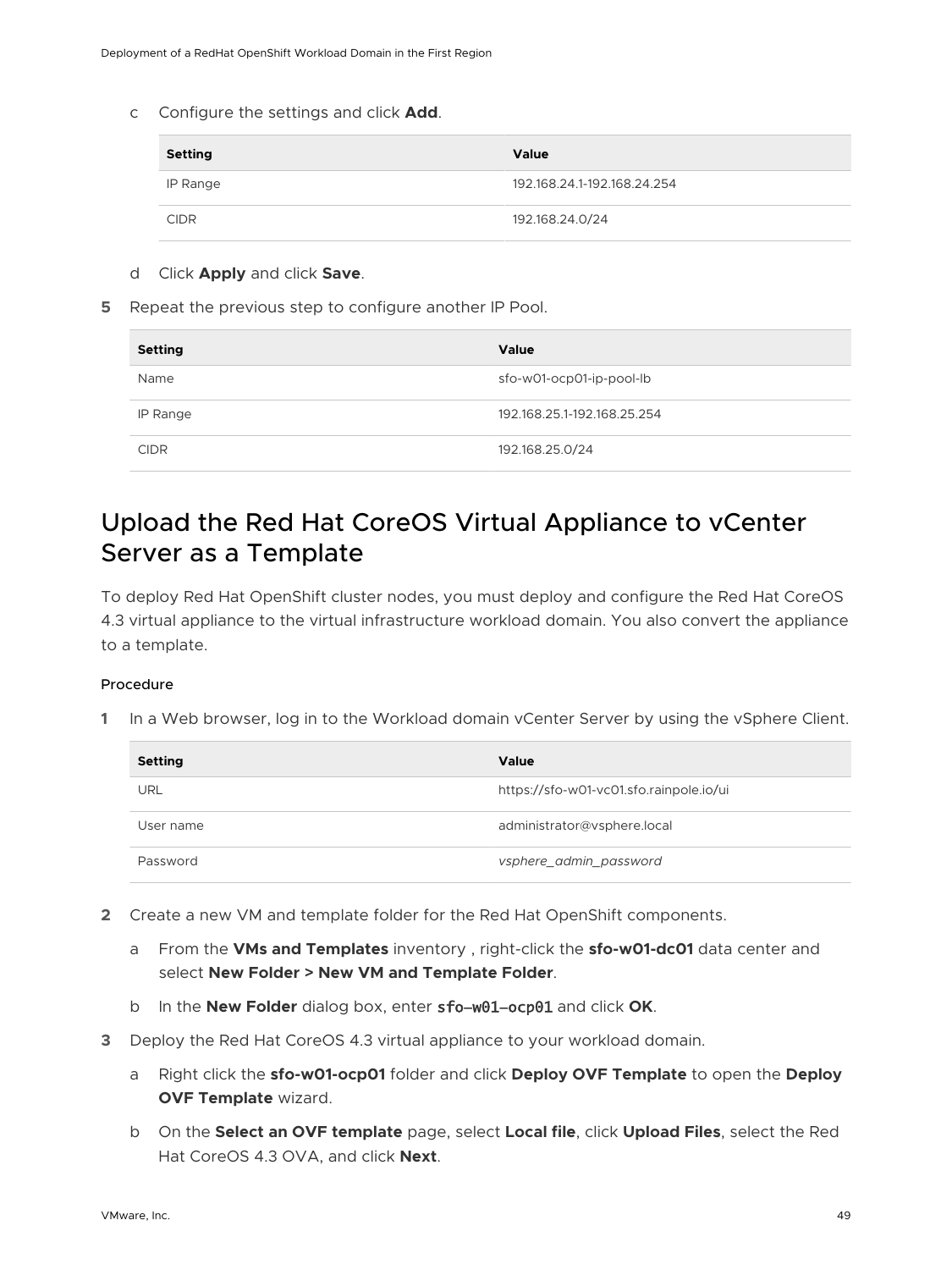- <span id="page-49-0"></span>c On the **Select a name and folder** page, enter rhcos-43 as virtual machine name, make sure the **sfo-w01-ocp01** folder is selected, and click **Next**.
- d On the **Select a compute resource** page, select the **sfo-w01-cl01** vSphere Cluster and click **Next**.
- e On the **Review details** page, click **Next**.
- f On the **Select storage** page, select the **sfo-w01-cl01-ds-vsan01** vSAN datastore and click **Next**.
- g On the **Select networks** page, select **sfo-w01-ocp01-mgmt** as the VM network and click **Next**.
- h On the **Customize template** page, click **Next** and finish the deployment.
- **4** Edit the settings of the virtual machine.
	- a Right-click the **rhcos-43** virtual machine and click **Edit Settings**.
	- b In the **Edit Settings** dialog box, click the **Virtual Hardware** tab and configure the settings.

| <b>Setting</b> | Value  |
|----------------|--------|
| <b>CPU</b>     | 4      |
| Memory         | 16 GB  |
| Hard disk 1    | 120 GB |

- c Click the **VM Options** tab, expand the **Advanced** menu, and click **Edit configuration**.
- d In the **Configuration parameters** dialog box, click **Add configuration params**.
- e Enter disk.EnableUUID as the name, enter1 as the value, and click **OK**.
- f Click **OK** to close the **Edit Settings** dialog box.
- **5** Right-click the **rhcos-43** virtual machine, select **Template > Convert to Template** and confirm the action.

### Deploy the OpenShift Cluster Nodes

You deploy 3 control plane nodes and 3 worker nodes for the Red Hat OpenShift cluster. On vSphere user-provisioned infrastructure (UPI), you deploy the nodes as virtual machines from the previously uploaded and configured Red Hat CoreOS template. You first deploy a bootstrap node that is required to deploy the control plane and worker nodes. You delete the bootstrap node post-deployment.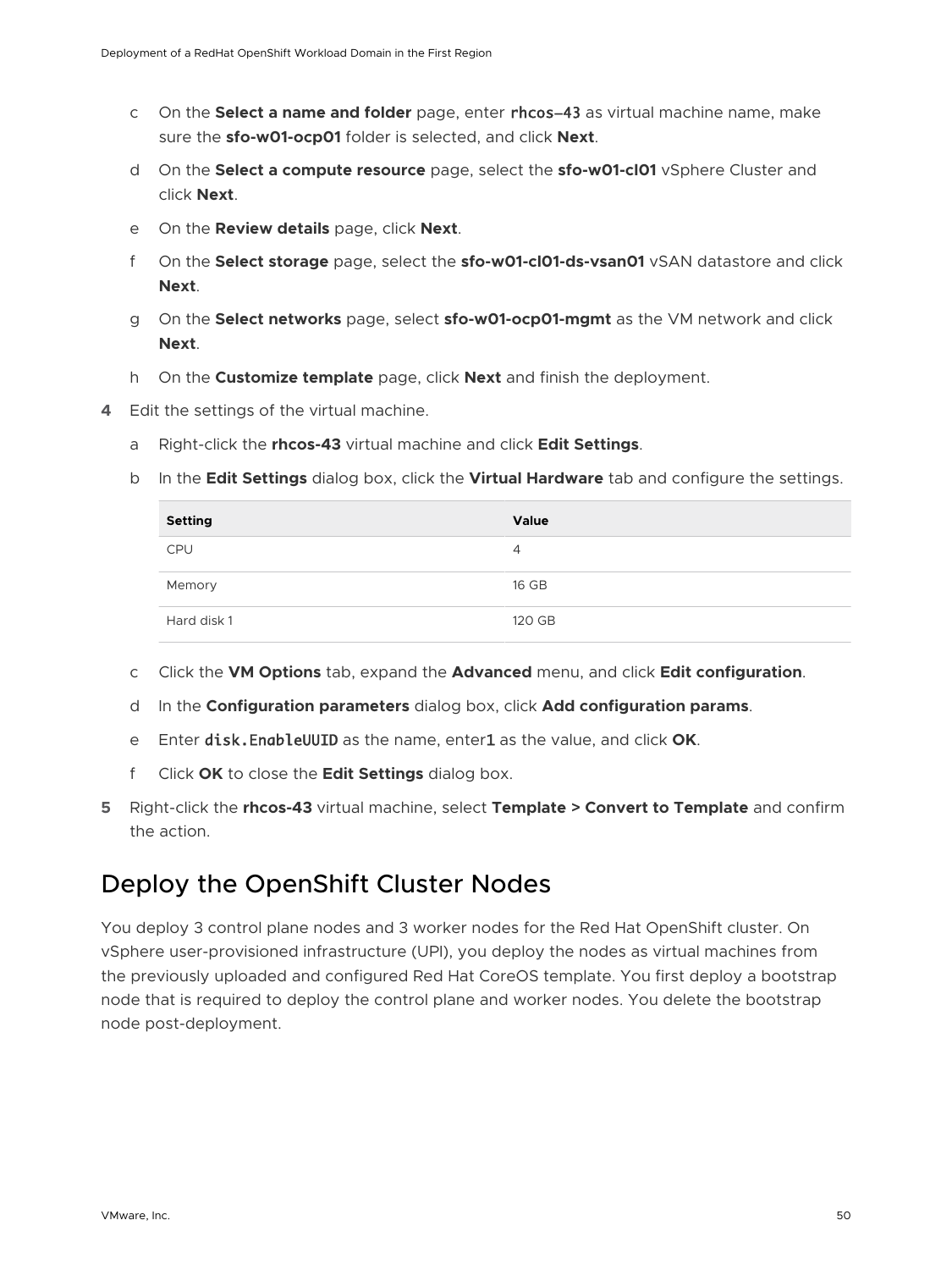#### Procedure

**1** In a Web browser, log in to the Workload domain vCenter Server by using the vSphere Client.

| <b>Setting</b> | Value                                   |
|----------------|-----------------------------------------|
| URL            | https://sfo-w01-vc01.sfo.rainpole.io/ui |
| User name      | administrator@vsphere.local             |
| Password       | vsphere_admin_password                  |

- **2** Create a new resource pool.
	- a From the **Hosts and Clusters** inventory, right-click the **sfo-w01-cl01** cluster and click **New Resource Pool**.
	- b On the **New Resource Pool** dialog box, configure the following and then click **OK**.

| <b>Setting</b>  | Value         |
|-----------------|---------------|
| Name            | sfo-w01-ocp01 |
| CPU > Shares    | Normal        |
| Memory > Shares | Normal        |

- **3** Deploy the bootstrap node.
	- a From the **VMs and Templates** inventory, right-click the **rhcos-43** template and click **New VM from This Template**.
	- b On the **Select a name and folder** page, enter bootstrap as virtual machine name, select **sfo-w01-ocp01** as inventory, and click **Next**.
	- c On the **Select a compute resource** page, select **sfo-w01-ocp01** as the destination compute resource and click **Next**.
	- d On the **Select storage** page, select the **sfo-w01-cl01-ds-vsan01** vSAN datastore and click **Next**.
	- e On the **Select clone options** page, click **Next**.
	- f On the **Customize vApp properties** page, expand **Uncategorized**, and enter the property.

| Setting                       | Value                                                         |
|-------------------------------|---------------------------------------------------------------|
| Ignition config data encoding | base64                                                        |
| Ignition config data          | <value_of_append-bootstrap.64></value_of_append-bootstrap.64> |

g Click **Next** and finish the deployment.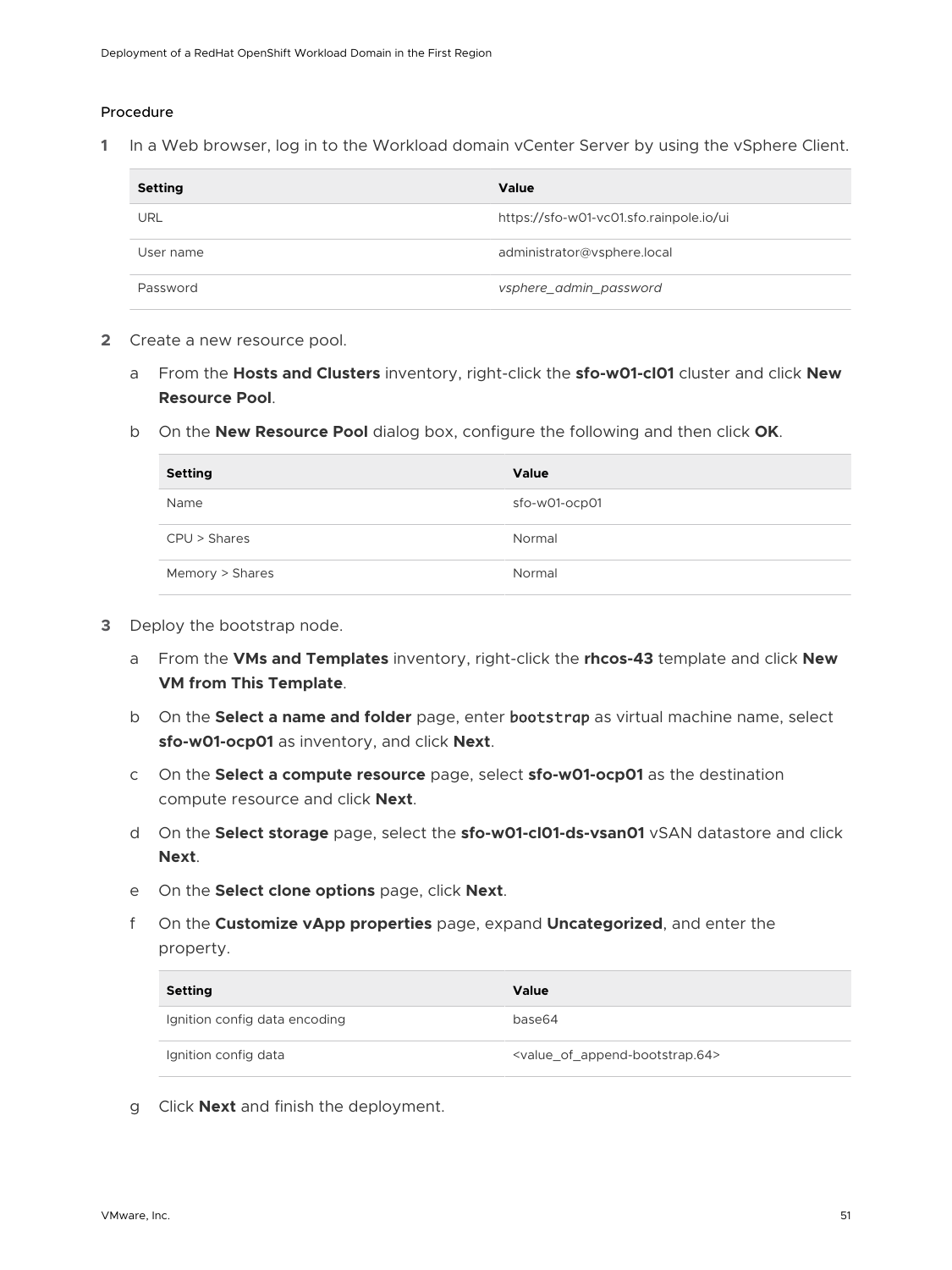**4** Repeat the previous step three times to deploy the three control plane nodes.

Use the value of the master.64 file for the Ignition config data property.

|                      |                         | Value for node          | Value for node          |
|----------------------|-------------------------|-------------------------|-------------------------|
| <b>Setting</b>       | Value for node 1        |                         |                         |
| Virtual machine name | control-plane-0         | control-plane-1         | control-plane-2         |
| Ignition config data | value of master.64 file | value of master.64 file | value of master.64 file |

- **5** Deploy the first worker node.
	- a From the **VMs and Templates** inventory, right-click the **rhcos-43** template and click **New VM from This Template**.
	- b On the **Select a name and folder** page, enter worker-0 as virtual machine name, select **sfo-w01-ocp01** as inventory, and click **Next**.
	- c On the **Select a compute resource** page, select **sfo-w01-ocp01** as the destination compute resource and click **Next**.
	- d On the **Select storage** page, select the **sfo-w01-cl01-ds-vsan01** vSAN datastore and click **Next**.
	- e On the **Select clone options** page, select the **Customize this virtual machine's hardware**  check box and click **Next**.
	- f On the **Customize hardware** page, enter the settings and click **Next**.

| Setting    | Value |
|------------|-------|
| <b>CPU</b> | っ     |
| Memory     | 8 GB  |

g On the **Customize vApp properties** page, expand **Uncategorized**, and enter the property.

| <b>Setting</b>                | Value                   |
|-------------------------------|-------------------------|
| Ignition config data encoding | base64                  |
| Ignition config data          | value_of_worker.64_file |

- h Click **Next** and finish the deployment.
- **6** Repeat the previous step twice to deploy the remaining worker-1 and worker-2 worker nodes.

Use worker-1 and worker-2 respectively as virtual machine name during the deployments of the two nodes.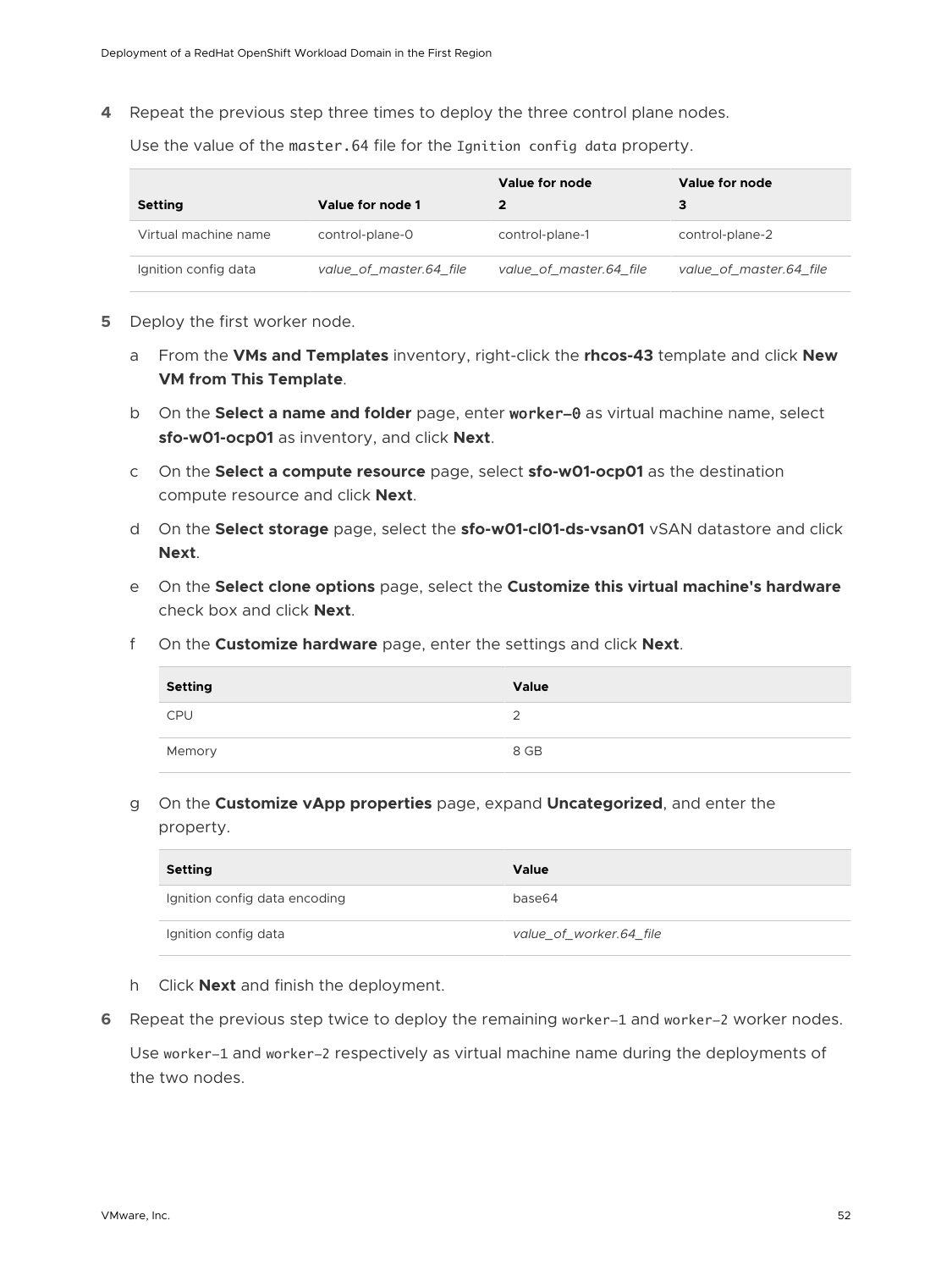## <span id="page-52-0"></span>Update Your DHCP Reservations with the MAC Addresses of the Nodes

After you have deployed all nodes, you gather the actual values of the MAC addresses of your node and update the previously created DHCP reservations on your Domain Controller. After a reservation is updated, you can power on the respective node.

#### Procedure

**1** In a Web browser, log in to the Workload domain vCenter Server by using the vSphere Client.

| Setting    | Value                                   |
|------------|-----------------------------------------|
| <b>URL</b> | https://sfo-w01-vc01.sfo.rainpole.io/ui |
| User name  | administrator@vsphere.local             |
| Password   | vsphere_admin_password                  |

- **2** From the **VMs and Templates** inventory, right-click the **bootstrap** virtual machine and click **Edit Settings**.
- **3** In the **Edit Settings** dialog box, expand **Network adapter 1**.
- **4** Copy the value of the MAC Address, save it in a text editor, and click **OK**.
- **5** Go to your Domain Controller and update your DHCP reservation for the bootstrap node with the actual MAC address value.
- **6** After the DHCP reservation is updated, go back to the vSphere Client.
- **7** From the **VMs and Templates** inventory, right-click the **bootstrap** virtual machine and select **PowerPower On**.
- **8** Perform the procedure six times for the three control plane and three worker nodes.

## Deploy the NSX Container Plugin to Red Hat OpenShift Nodes

The NSX Container Plugin image is not public, so you must upload it and load it to the local registry of each control plane and worker nodes.

#### Procedure

- **1** Log in to your Linux host by using a Secure Shell (SSH) client.
- **2** Copy the NSX Container Plugin image to the fist control plane node.

scp -i path\_to\_private\_key ~/ncp-config/nsx-ncp-rhel-3.0.1.16118386.tar core@192.168.23.10:/tmp/ nsx-ncp-rhel-3.0.1.16118386.tar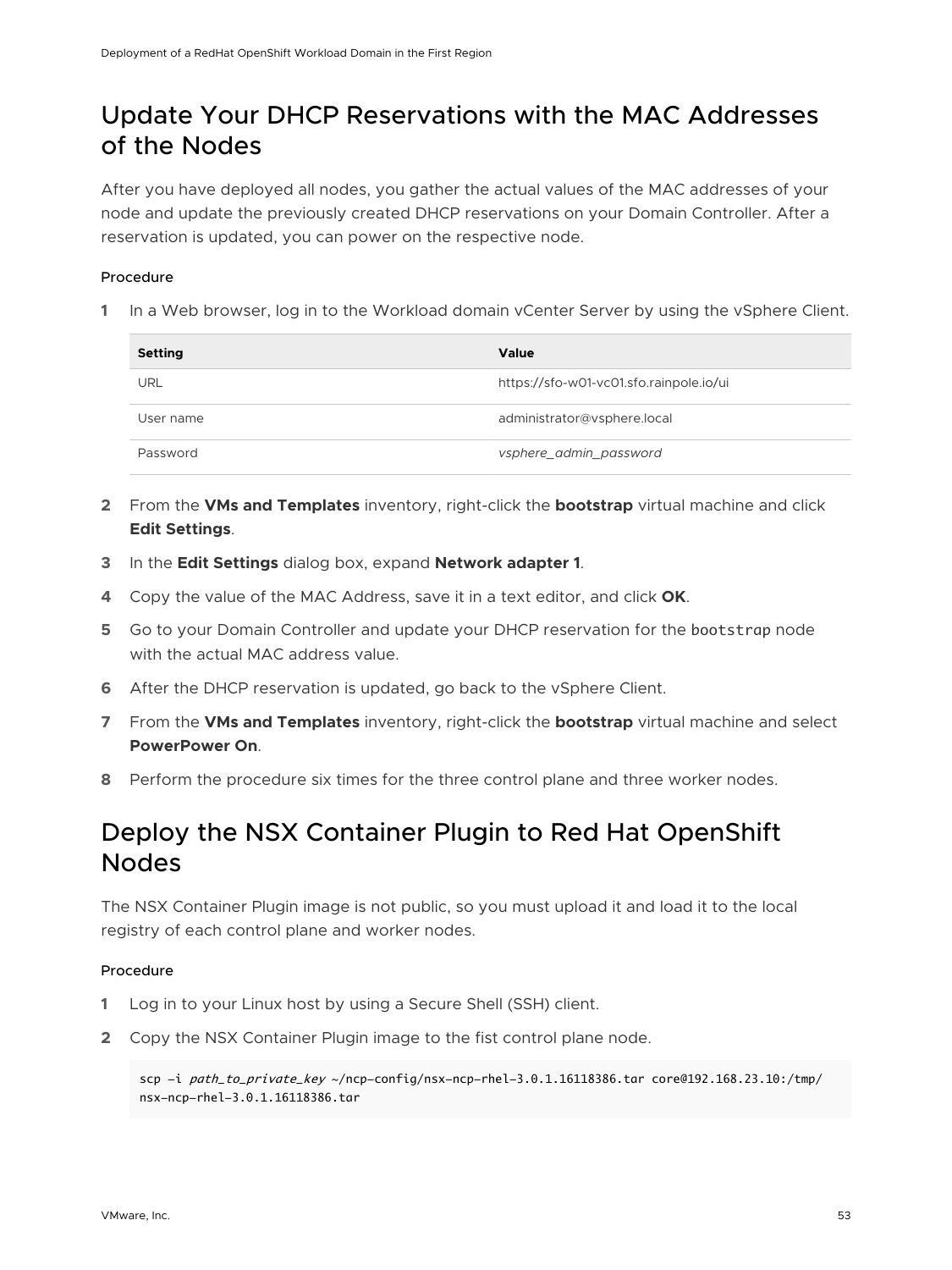<span id="page-53-0"></span>**3** Load the NSX Container Plugin image to the local image registry of the fist control plane node.

```
ssh -i path_to_private_key core@192.168.32.10 'sudo podman load < /tmp/nsx-ncp-
rhel-3.0.1.16118386.tar'
```
**4** Repeat the procedure five times for the two remaining control plane nodes and the three worker nodes.

## Configure the NSX-T Overlay Segment for the NSX Container Plugin

You must tag the logical switch ports for each control node and each worker node in the Red Hat OpenShift cluster so that they can be identified by the NSX Container Plugin.

#### Procedure

| <b>Setting</b> | <b>Value</b>                                               |
|----------------|------------------------------------------------------------|
| URL            | https://sfo-w01-nsx01.sfo.rainpole.io/login.jsp?local=true |
| User name      | admin                                                      |
| Password       | nsx-t_admin_password                                       |

- **2** On the main navigation bar, click **Networking**.
- **3** In the navigation pane, click **Segments**.
- **4** Select the **sfo-w01-ocp01-mgmt** segment and, from the ellipsis menu, click **Edit**.
- **5** In the **Ports** column, click the number link to configure the ports.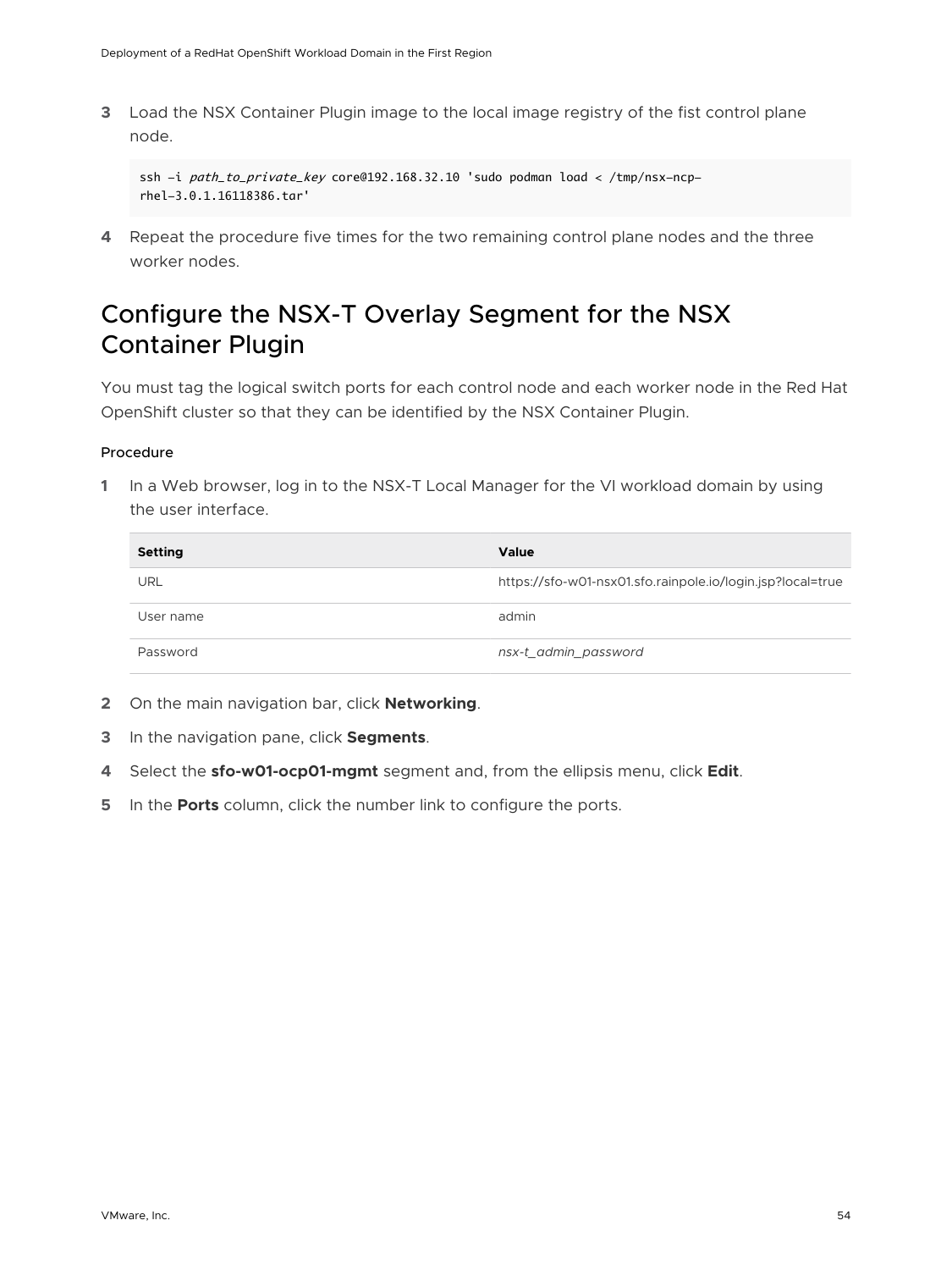- <span id="page-54-0"></span>**6** Add two tag and scope pairs on the respective port for the worker-0 node.
	- a Select the port that contains worker-0 in the name and, from the ellipsis menu, click **Edit**.
	- b Add the following tag and scope pair and click the plus button.

| Setting | Value        |
|---------|--------------|
| Tag     | worker-0     |
| Scope   | ncp/worker-0 |

c Add another tag and scope pair, click the plus button, and click **Save** in the port edit area.

| <b>Setting</b> | Value         |
|----------------|---------------|
| Tag            | sfo-w01-ocp01 |
| Scope          | ncp/cluster   |

**7** Repeat the previous step for the remaining control plane and worker node ports.

Use the respective node name for the Tag in the first pair. The second pair to be configured is the same for all ports.

| <b>Setting</b> | <b>Values for port</b><br>that contains<br>worker-1 | <b>Values for port</b><br>that contains<br>worker-2 | <b>Values for port</b><br>that contains<br>control-0 | <b>Values for port</b><br>that contains<br>control-1 | <b>Values for port</b><br>that contains<br>control-2 |
|----------------|-----------------------------------------------------|-----------------------------------------------------|------------------------------------------------------|------------------------------------------------------|------------------------------------------------------|
| Tag            | worker-1                                            | worker-2                                            | $control-0$                                          | control-1                                            | control-2                                            |
| Scope          | ncp/worker-1                                        | ncp/worker-2                                        | ncp/control-0                                        | ncp/control-1                                        | ncp/control-2                                        |

### Complete Red Hat OpenShift Bootstrap and Installation

After the Red Hat OpenShift nodes have been deployed and configured to work with the NSX Container Plugin, the bootstrap and installation process can continue.

#### Procedure

- **1** Log in to your Linux host by using a Secure Shell (SSH) client.
- **2** Run openshift-install to monitor the bootstrap process completion.

openshift-install wait-for bootstrap-complete --dir=home\_directory/ocp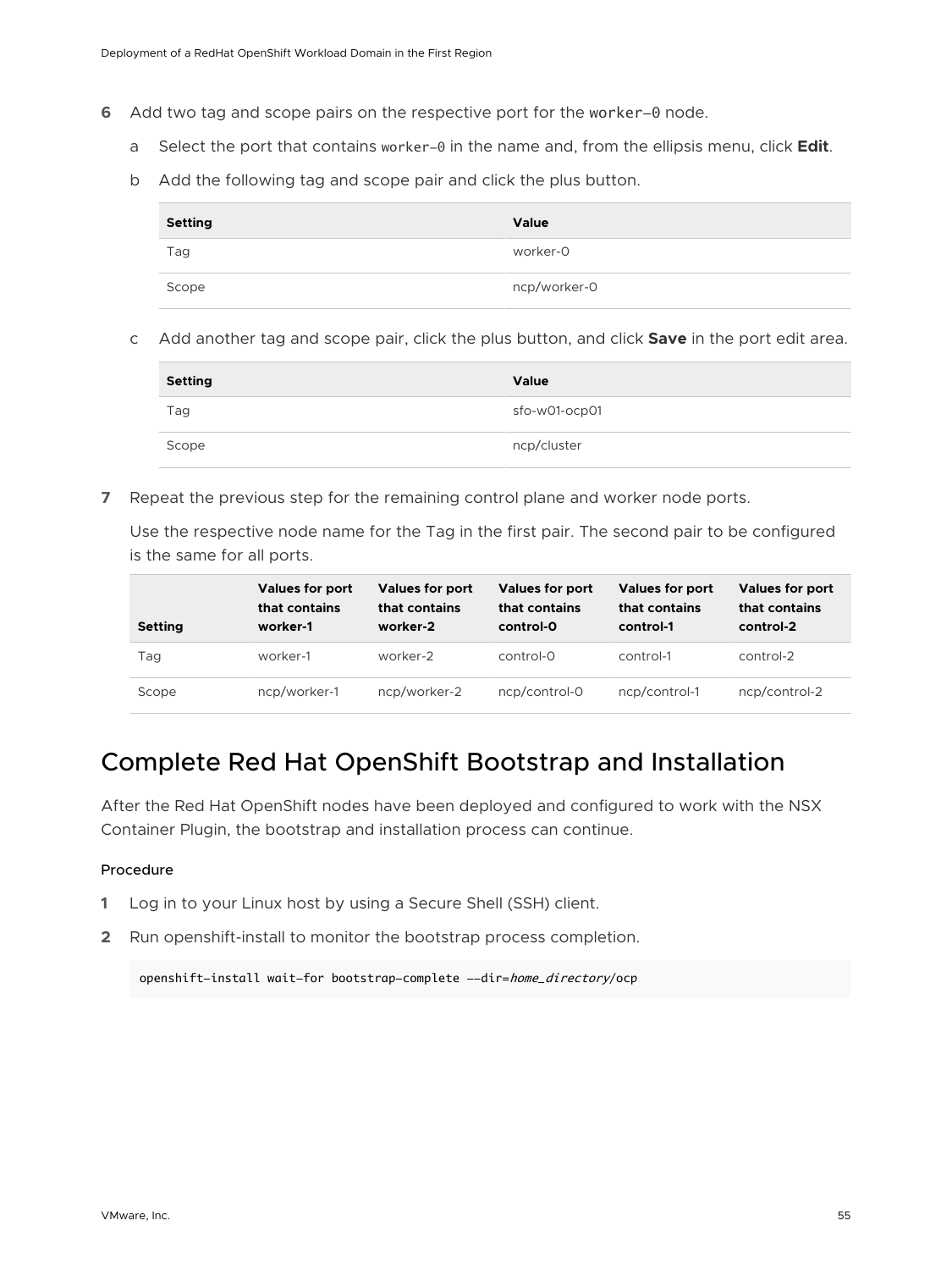After the process completes, you see similar output in your console.

[user@jumphost ~]# openshift-install wait-for bootstrap-complete --dir=home\_directory/ocp INFO Waiting up to 30m0s for the Kubernetes API at https://api.sfo-w01 ocp01.sfo.rainpole.io:6443... INFO API v1.16.2 up INFO Waiting up to 30m0s for bootstrapping to complete... INFO It is now safe to remove the bootstrap resources

**3** In a Web browser, log in to the NSX-T Local Manager for the VI workload domain by using the user interface.

| <b>Setting</b> | <b>Value</b>                                               |
|----------------|------------------------------------------------------------|
| URL            | https://sfo-w01-nsx01.sfo.rainpole.io/login.jsp?local=true |
| User name      | admin                                                      |
| Password       | nsx-t_admin_password                                       |

- **4** From **Hosts and Clusters** inventory, right-click the **bootstrap** virtual machine and click **PowerPower Off**.
- **5** Right-click the **bootstrap** virtual machine and click **Delete from Disk**.
- **6** Remove the bootstrap related DNS records from your DNS.

| Hostname                                    | <b>IP Address</b> | <b>Record Type</b> |
|---------------------------------------------|-------------------|--------------------|
| bootstrap.sfo-w01-<br>ocp01.sfo.rainpole.io | 192.168.23.30     | А                  |
| api.sfo-w01-ocp01.sfo.rainpole.jo           | 192.168.23.30     | А                  |
| api-int.sfo-w01-ocp01.sfo.rainpole.jo       | 192.168.23.30     | А                  |

**7** Go back to your Secure Shell (SSH) client and run openshift-install to monitor the installation process completion.

openshift-install wait-for install-complete --dir=home\_directory/ocp

After the process completes, you see similar output in your console.

[user@jumphost ~]# openshift-install wait-for install-complete --dir=home\_directory/ocp INFO Waiting up to 30m0s for the cluster at https://api.sfo-w01-ocp01.sfo.rainpole.io:6443 to initialize... INFO Waiting up to 10m0s for the openshift-console route to be created... INFO Install complete! INFO To access the cluster as the system:admin user when using 'oc', run 'export KUBECONFIG=home\_directory/ocp/auth/kubeconfig' INFO Access the OpenShift web-console here: https://console-openshift-console.apps.sfo-w01 ocp01.sfo.rainpole.io INFO Login to the console with user: kubeadmin, password: dagIs-sIzXJ-TTaIE-hytfg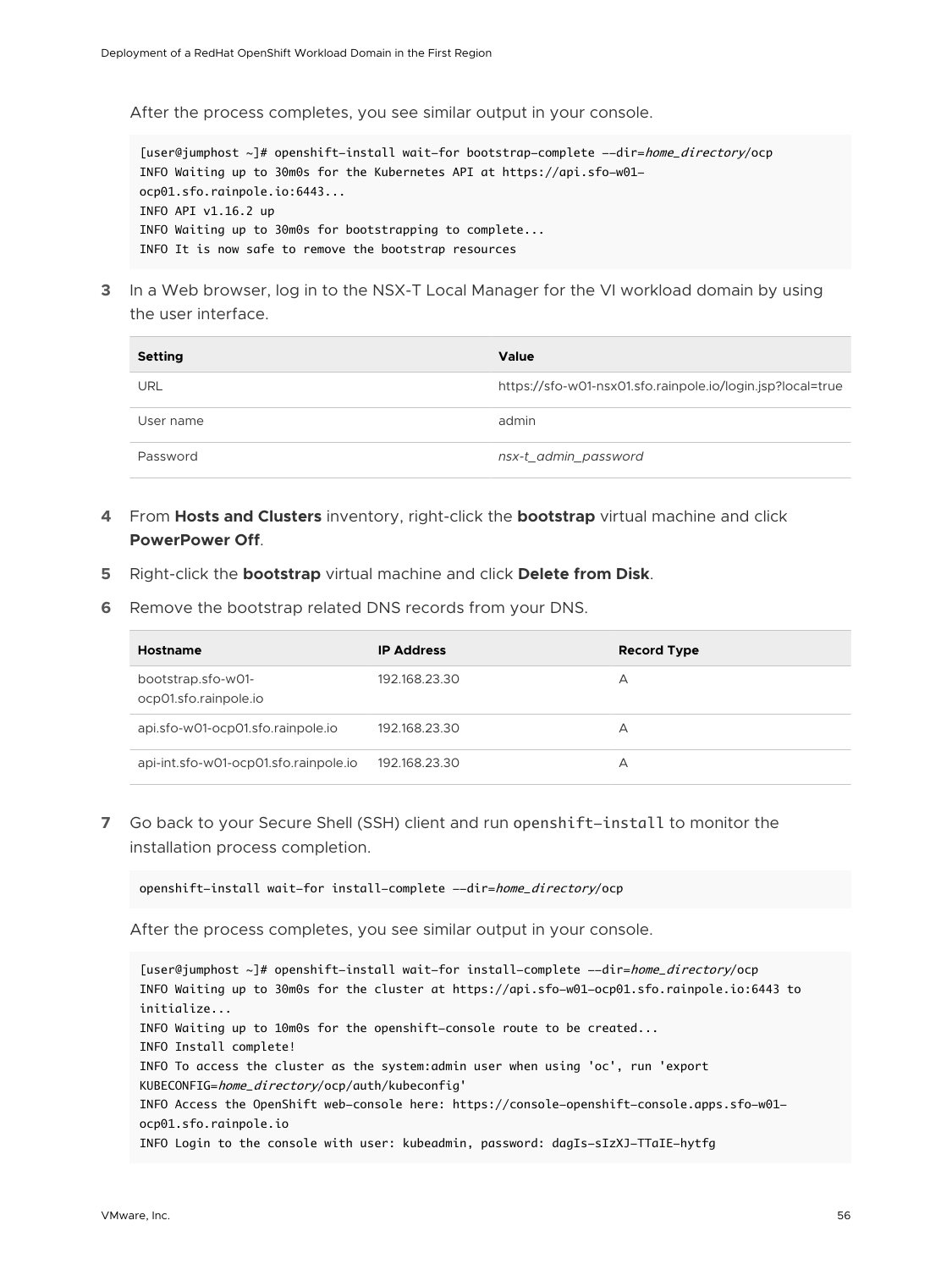<span id="page-56-0"></span>**8** Configure your kubeconfig to enable access to the Red Hat OpenShift cluster.

export KUBECONFIG=home\_directory/ocp/auth/kubeconfig

**9** Accept and sign node certificate signing requests that queued up after the installation.

oc get csr -o name | xargs oc adm certificate approve

## Configure Active Directory LDAP Authentication for the Red Hat OpenShift Cluster

By configuring LDAP authentication and role-based access control for your Red Hat OpenShift cluster, you limit the access to critical resources, separate duties, and allow for auditability through named access.

### Configure an LDAP Custom Resource for the Red Hat OpenShift Cluster

The LDAP custom resource allow for the cluster OAuth instance to leverage your Active Directory LDAP as authentication mechanism.

#### Procedure

- **1** Log in to your Linux host by using a Secure Shell (SSH) client.
- **2** Create the LDAP secret for use in the LDAP custom resource.

```
oc create secret generic ldap-secret --from-
literal=bindPassword=rainpole\svc_domain_join_password -n openshift-config
```
**3** Create a configmap for the LDAP server certificate.

```
oc create configmap ca-config-map --from-file=ca.crt=path_to_dc01rpl.rainpole.io certificate/
rainpole-root-ca.crt -n openshift-config
```
**4** Create an ldap\_cr.yaml LDAP custom resource configuration file with the following configurations and save the file.

```
apiVersion:config.openshift.io/v1
kind: OAuth
metadata:
   name: cluster
spec:
   identityProviders:
   - name: ldapidp
     mappingMethod: claim
     type: LDAP
     ldap:
       attributes:
         id:
```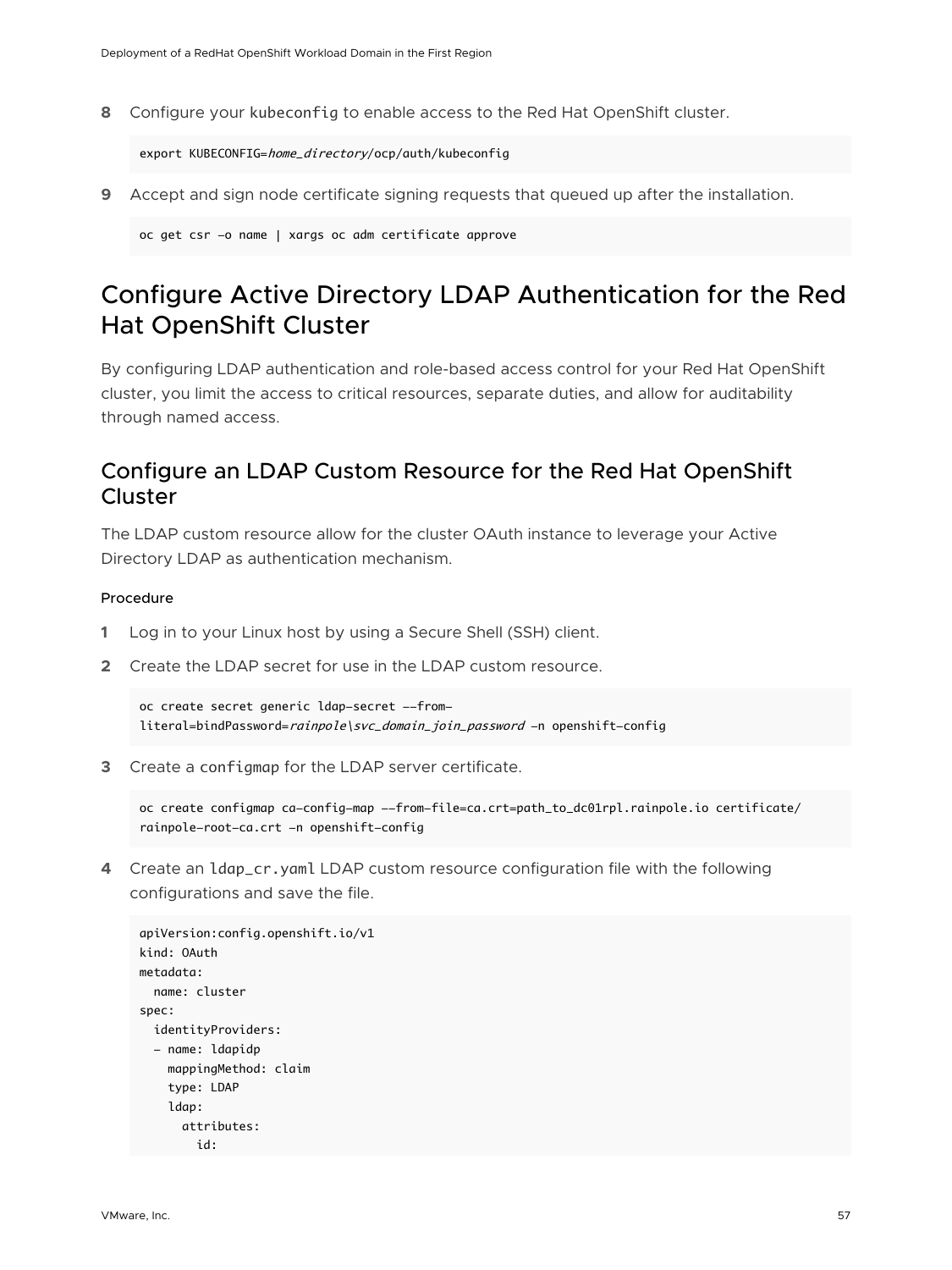```
 - name
         email:
           - UserPrincipalName
         name:
          - cn
         preferredUsername:
           - sAMAccountName 
       bindDN: "CN=svc-domain-join,OU=Security Users,DC=rainpole,DC=io"
       bindPassword:
         name: ldap-secret
       ca:
         name: ca-config-map
       insecure: false
      url: "ldaps://dc01rpl.rainpole.io/OU=Security Users,DC=rainpole,DC=io?sAMAccountName??
(objectClass=person)"
```
**5** Apply the LDAP custom resource configuration.

```
oc apply -f ldap_cr.yaml
```
### Configure LDAP Group Sync for the Red Hat OpenShift Cluster

Performing LDAP group sync is necessary for you to assign cluster roles to users by using groups and not assign permissions per user.

#### Procedure

- **1** Log in to your Linux host by using a Secure Shell (SSH) client.
- **2** Create an ad\_sync.yaml Active Directory-based LDAP sync configuration file with the following configuration and save the file.

```
kind: LDAPSyncConfig
apiVersion: v1
url: ldaps://dc01rpl.rainpole.io
insecure: false
ca: <path>/rainpole-root-ca.crt
bindDN: CN=svc-domain-join,OU=Security Users,DC=rainpole,DC=io
bindPassword: <rainpole/svc-domain-join password>
groupUIDNameMapping:
   "CN=ug-kub-admins,OU=Security Groups,DC=rainpole,DC=io": rainpoleadmins
   "CN=ug-kub-readonly,OU=Security Groups,DC=rainpole,DC=io": rainpolereadonly
activeDirectory: 
   usersQuery:
     baseDN: "OU=Security Users,DC=rainpole,DC=io"
     scope: sub
     derefAliases: never
     filter: (objectclass=person)
     pageSize: 0
   userNameAttributes: [ sAMAccountName ]
   groupMembershipAttributes: [ memberOf ]
```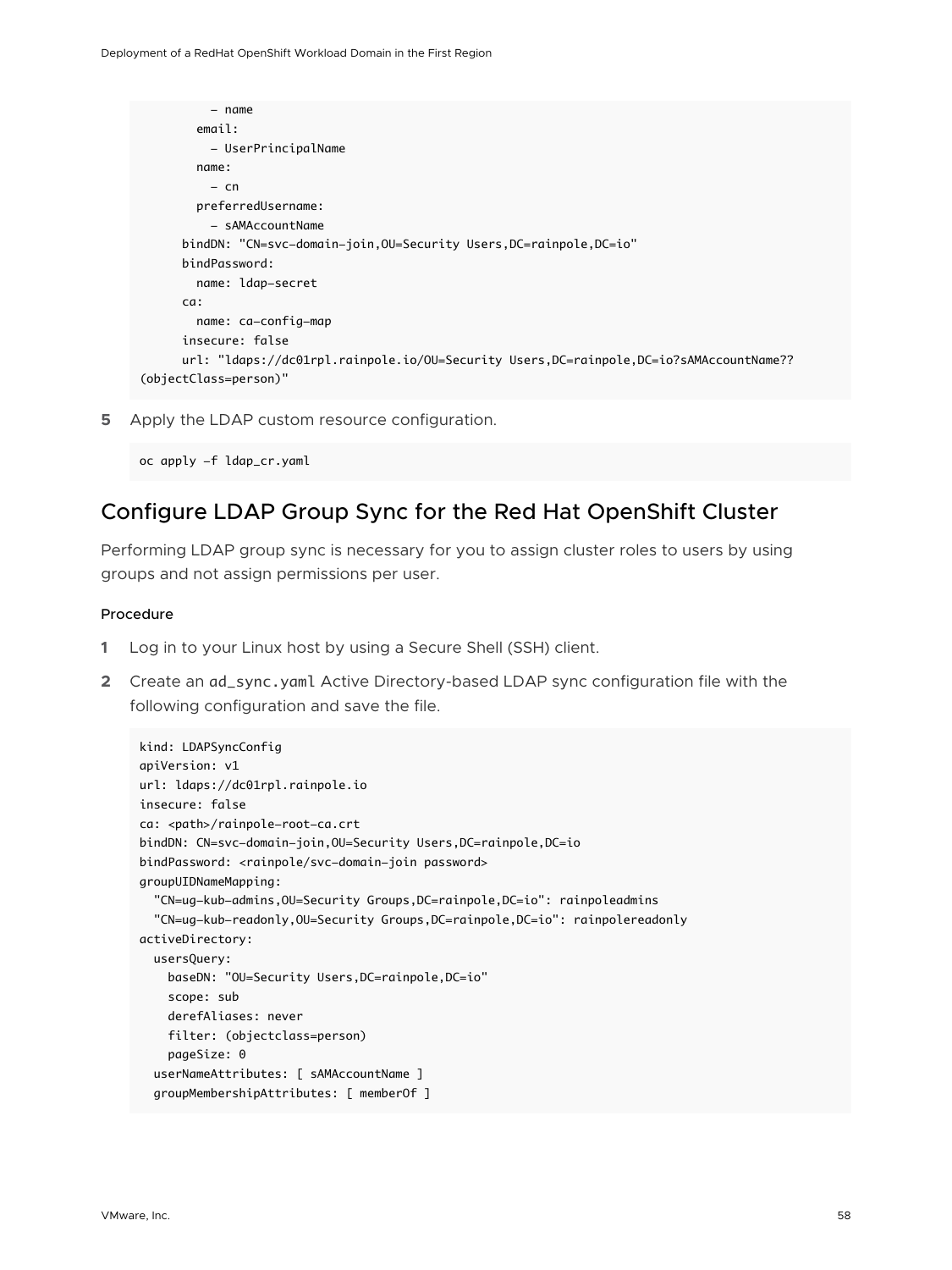<span id="page-58-0"></span>**3** Sync the ug-kub-admins and ug-kub-readonly groups.

oc adm groups sync --sync-config=ad\_sync.yaml "CN=ug-kub-admins,OU=Security Groups,DC=rainpole,DC=io" "CN=ug-kub-readonly,OU=Security Groups,DC=rainpole,DC=io" --confirm

**4** Apply the respective cluster roles to each group.

oc adm policy add-cluster-role-to-group view rainpolereadonly oc adm policy add-cluster-role-to-group cluster-admin rainpoleadmins

**5** Login as a user from the ug-kub-admins group to verify the configuration.

```
oc login -u user_from_the_ug-kub-admins_group
```
### Configure the Red Hat OpenShift Cluster Internal Registry

The internal registry for the Red Hat OpenShift cluster is disabled during installation as the default storage provider for vSphere does not support read-write-many access mode. You must configure the internal registry by using external NFS storage or you can implement another image registry solution.

#### Procedure

- **1** Log in to your Linux host by using a Secure Shell (SSH) client.
- **2** Log in to the Red Hat OpenShift cluster as a cluster-admin user.

```
oc oc login -u user_from_the_ug-kub-admins_group
```
**3** Create an nfs\_storage\_class.yaml NFS storage class configuration file with the following configuration and save the file.

```
apiVersion: storage.k8s.io/v1
kind: StorageClass
metadata:
  name: nfs01
provisioner: kubernetes.io/no-provisioner
parameters:
   type: nfs
reclaimPolicy: Retain
allowVolumeExpansion: true
mountOptions:
  - debug
volumeBindingMode: Immediate
```
**4** Apply the new storage class configuration.

```
oc apply -f nfs_storage_class.yaml
```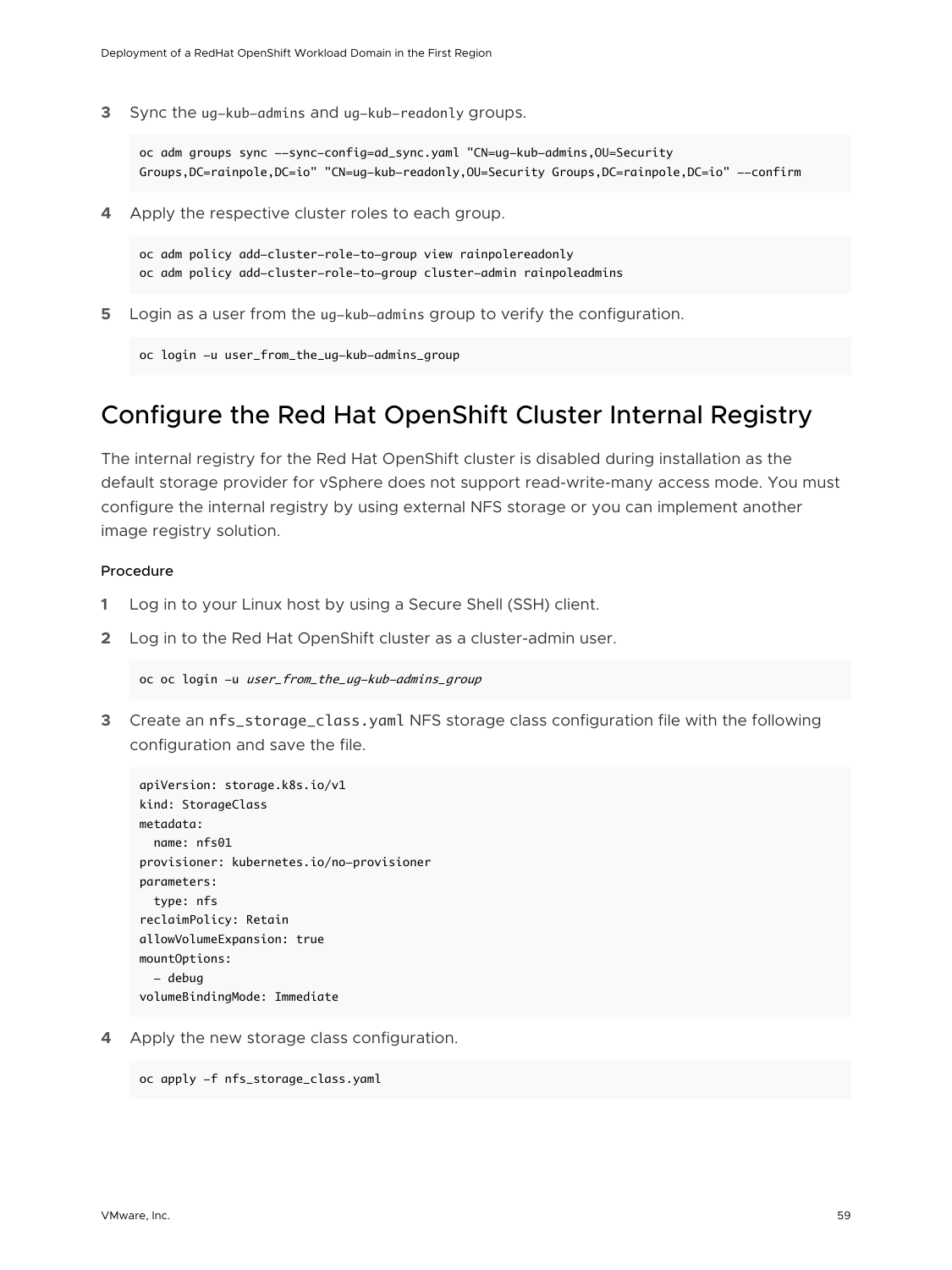**5** Create an nfs\_int-reg\_pv.yaml internal registry persistent volume configuration file with the following configuration and save the file.

```
apiVersion: v1
kind: PersistentVolume
metadata:
   name: image-registry-pv
spec:
   capacity:
    storage: 100Gi
   accessModes:
   - ReadWriteMany
   nfs:
     path: <ocp-image-registry-nfs-export>
    server: < nfs server>
   persistentVolumeReclaimPolicy: Retain
   storageClassName: nfs01
```
**6** Apply the new persistent volume configuration.

oc apply -f nfs\_int-reg\_pv.yaml

**7** Create an nfs\_int-reg\_pvc.yaml internal registry persistent volume claim configuration file with the following configuration and save the file.

```
apiVersion: v1
kind: PersistentVolumeClaim
metadata:
  name: image-registry-pvc
spec:
  accessModes:
   - ReadWriteMany
  resources:
     requests:
       storage: 100Gi
   storageClassName: nfs01
```
**8** Apply the new persistent volume claim configuration.

oc apply -f nfs\_int-reg\_pvc.yaml -n openshift-image-registry

**9** Edit the internal registry operator configuration.

```
oc edit configs.imageregistry.operator.openshift.io -o yaml
```
**10** Change the following configurations, save, and exit the editor.

spec: managementState: Managed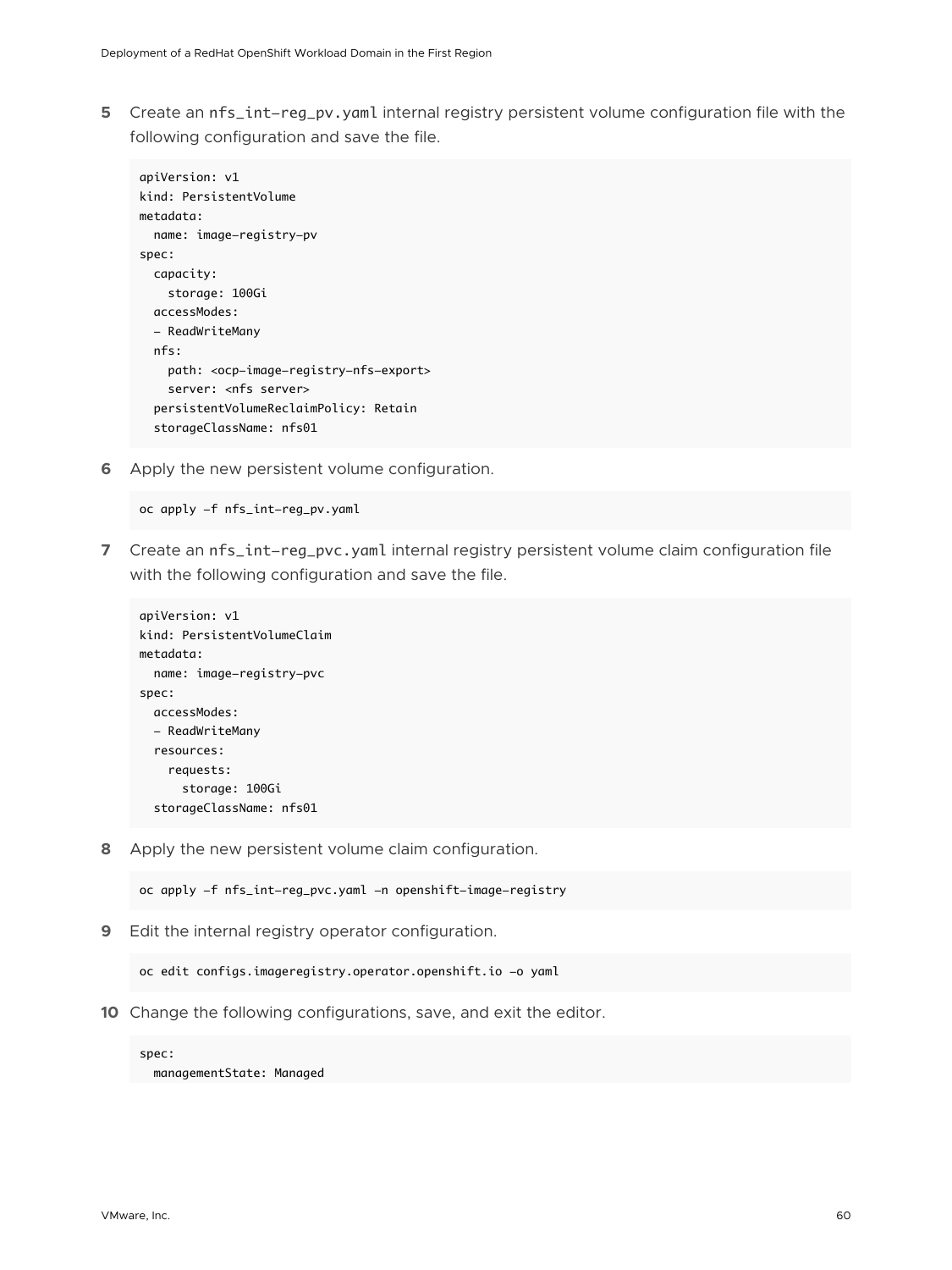```
 defaultRoute: true
 storage:
   pvc:
     claim: image-registry-pvc
```
**11** Log in to the internal registry by using podman on your Linux host to validate the configuration.

```
HOST=$(oc get route default-route -n openshift-image-registry --template='{{ .spec.host }}')
podman login -u $(oc whoami) -p $(oc whoami -t) --tls-verify=false $HOST
```
**12** Push an image to the internal registry to verify that the operation completes successfully.

```
podman pull nginx:latest
podman tag nginx:latest $HOST/<namespace>/nginx:latest
podman push $HOST/<namespace>/nginx:latest
```
## Install and Configure the Tanzu Observability by Wavefront Operator

Tanzu Observability by Wavefront is a SaaS-based platform for enterprise-grade observability and analytics. You must configure the Wavefront Operator and its components to enable metric collection and ingestion for your OpenShift cluster.

### Install the Wavefront Operator

To begin the Tanzu Observability by Wavefront installation process, you must install the Wavefront Operator from OperatorHub.

#### Procedure

**1** In a Web browser, log in to the Red Hat OpenShift Console web interface.

| <b>Setting</b> | Value                                                                |
|----------------|----------------------------------------------------------------------|
| URL            | https://console-openshift-console.apps.sfo-w01-<br>ocp01.rainpole.io |
| User name      | kubeadmin                                                            |
| Password       | kubeadmin_user_password                                              |

- **2** In the navigation pane, click **Projects**.
- **3** On the **Projects** page, click **Create Project**.
- **4** In the **Create Project** dialog box, enter wavefront as the name and click **Create**.
- **5** In the navigation pane, under **Operators**, click **OperatorHub**.
- **6** On the **OperatorHub** page, search for Wavefront and click the **Wavefront Operator** tile.
- **7** In the **Wavefront Operator** tile, click **Install**.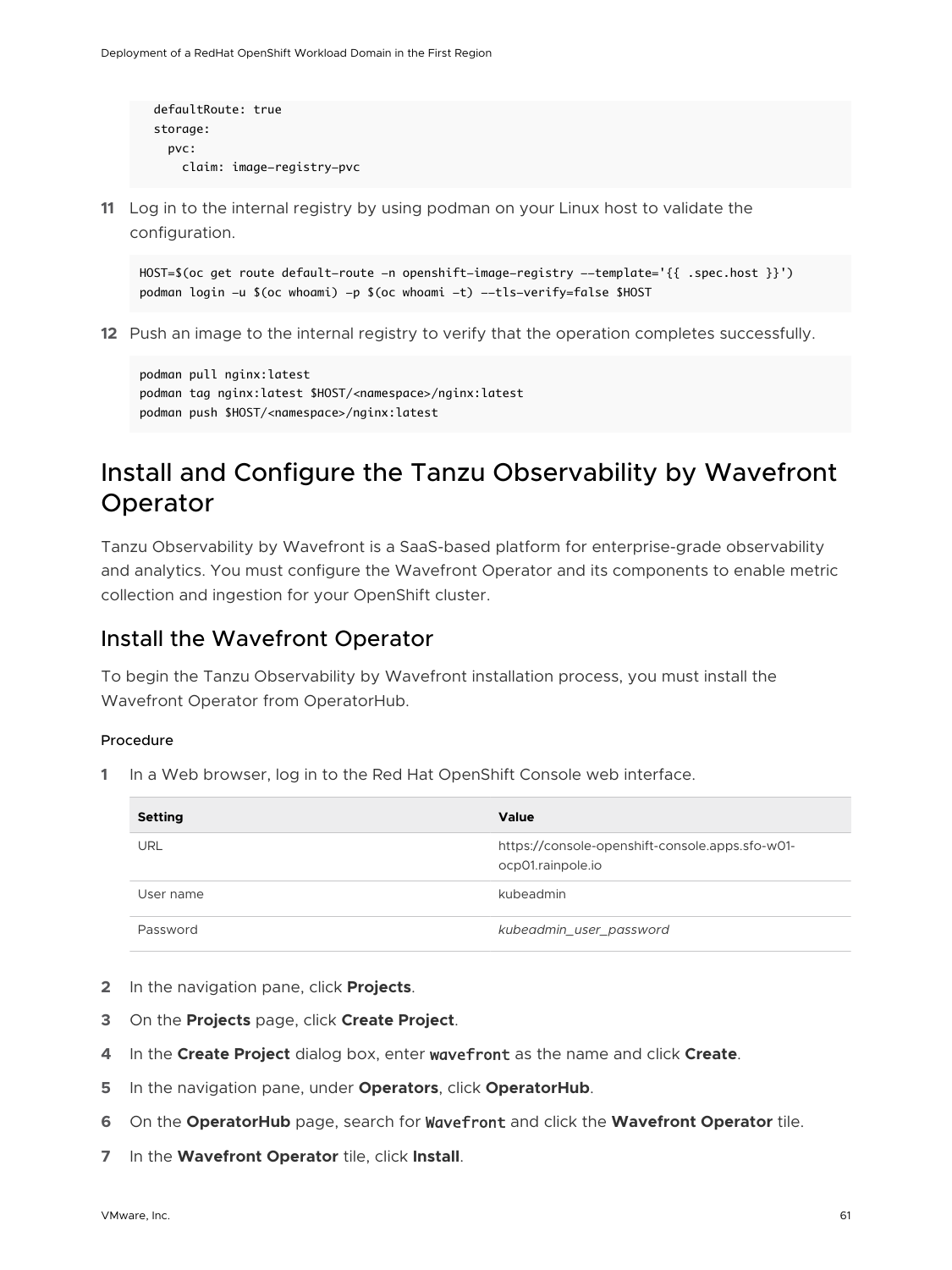<span id="page-61-0"></span>**8** On the **Create Operator Subscription** page, select the **A specific namespace in the cluster**  radio button, select the **wavefront** namespace, and click **Subscribe** .

### Retrieve the Wavefront API Key

To allow your local Wavefront proxy to push metrics to your Wavefront SaaS cluster, you must first retrieve your API key and configure it later.

#### Procedure

- **1** In a Web browser, log in to your Wavefront instance.
- **2** Click the gear icon on the task bar and select your username.
- **3** Click the **API Access** tab and click the **Generate** button.
- **4** Copy the token value and save it to use it later.

### Configure the Wavefront Operator

You must configure the Wavefront operator and its components to complete the Tanzu Observability by Wavefront deployment.

#### Procedure

**1** In a Web browser, log in to the Red Hat OpenShift Console web interface.

| <b>Setting</b> | Value                                                                |
|----------------|----------------------------------------------------------------------|
| <b>URL</b>     | https://console-openshift-console.apps.sfo-w01-<br>ocp01.rainpole.io |
| User name      | kubeadmin                                                            |
| Password       | kubeadmin_user_password                                              |

- **2** In the navigation pane, under **Operators**, click **Installed Operators**.
- **3** From the **Project** drop-down menu, select **wavefront**.
- **4** Click the **Wavefront Operator** link and click the **YAML** tab.
- **5** On the **YAML** tab, edit the YAML file with values for your environment.
	- a For token value, enter the previously generated token that you saved earlier.
	- b For url value, enter https://<your\_wavefront\_cluster>.wavefront.com/api.
	- c Click **Save**.
- **6** Click the **Wavefront Proxy** tab and click **Create WavefrontProxy**.
- **7** On the **Create WavefrontProxy** page, click **Create**.
- **8** Click the **Wavefront Collectors** tab and click **Create WavefrontCollector**.
- **9** On the **Create WavefrontCollector** page, click **Create**.